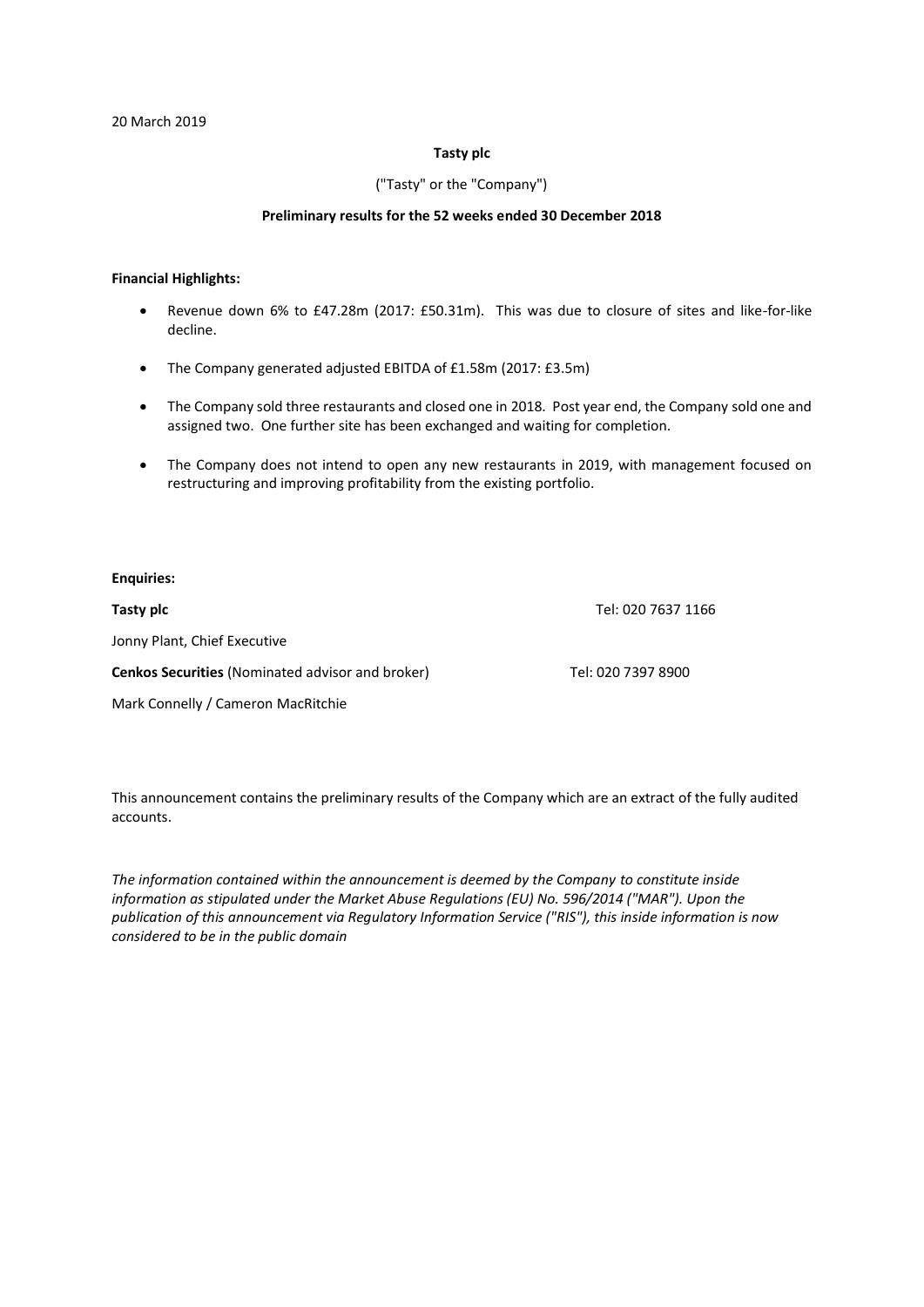#### **Chairman's statement**

I am pleased to be reporting on the Group's annual results for the 52 week period ended 30 December 2018 and the comparative 52 week period ended 31 December 2017. The Group currently operates 58 restaurants, comprising 6 Dim t and 52 Wildwood restaurants.

As highlighted previously, the market conditions for 2018 continued to remain extremely challenging. In addition, unfavourable weather conditions and the World Cup impacted 2018 performance. The exceptionally cold and snowy winter supressed sales. During the World Cup and an unusually hot summer, customers favoured wet-led establishments and outside seating. Trading over the Christmas period was positive, though the uncertainty of Brexit has meant that 2019 has started slowly.

The challenging conditions continue to affect the casual dining sector as evidenced by the well-publicised closures across the market and on the high street.

2018 has been a transitional year for Tasty. We implemented key operational changes in February 2018, which have improved our ability to rollout changes in an agile way and get feedback from our operators in a more effective and efficient manner. As previously reported, these changes resulted in annualised cost savings of approximately £300,000 per annum.

We launched the apprenticeship scheme in 2017 and this is growing at a good pace. We currently have 3 courses with 48 apprentices on the course at year-end. The in-house apprenticeship scheme and improved training courses are helping to reduce staff turnover and are providing a career development programme for our workforce.

In line with the agreed strategy, three restaurants were sold, one closed and no new restaurants were opened in 2018. There are a number of sites that the Group is still planning to dispose of and at present the Board has no plans to open any new sites in 2019.

As previously announced, we have revised our funding arrangements. The term loan of £7 million was revised in November 2018. The key effects of the Revised Loan Facility are to extend the final repayment date from July 2021 to March 2022 and to significantly reduce the quarterly repayments with effect from July 2019. We also took the opportunity to reduce our funding costs by cancelling the unutilised £5 million Revolving Credit Facility that was previously earmarked for new restaurant openings. This will reduce financing costs by approximately £35,000 per annum.

In connection with the Revised Loan Facility the Directors have undertaken to provide, in aggregate, £500,000 of new capital , into the business by 30 June 2019. This new capital is to be in the form of either new subordinated loan or equity capital, or a combination of the two. The Company is evaluating the optimum method of raising such capital and will inform shareholders accordingly.

Brexit and the general economic climate continue to affect trading. We expect 2019 to be a challenging year. While we have put measures in place that should help mitigate some of the challenges it is impossible to cover every consequence of Brexit, in whatever form it takes, if at all. Should a form of Brexit take place, there is risk of inflationary food pressure and supply of certain food items and labour remain uncertain.

Despite the fall in financial performance experienced in 2018 the Group remains cash generative. Financial highlights are included in the strategic report.

We have undertaken a full review of our food offering and customer journey and we continue to take steps to ensure our menu remains relevant and we are able to differentiate ourselves from the competition in the sector. The Directors believe that the Group's brands remain attractive to customers and the Group has the right strategic plan in place to ensure future growth.

Finally, I would like to thank our dedicated staff who have responded well to the challenges of 2018 and I look forward to their continued support in 2019.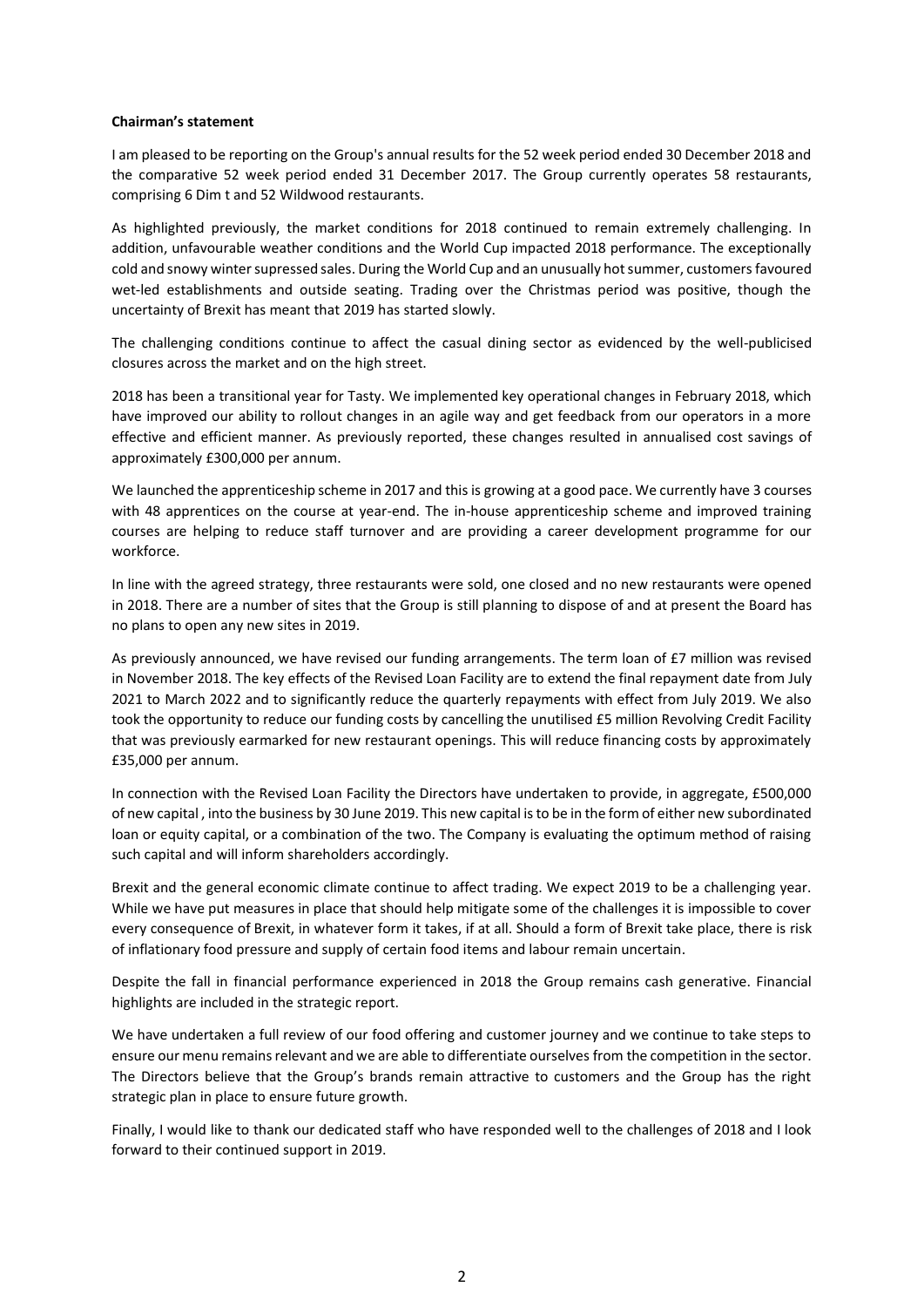# Dividend

The Board does not propose to recommend a dividend (2017: £nil).

Keith Lassman

Chairman

20 March 2019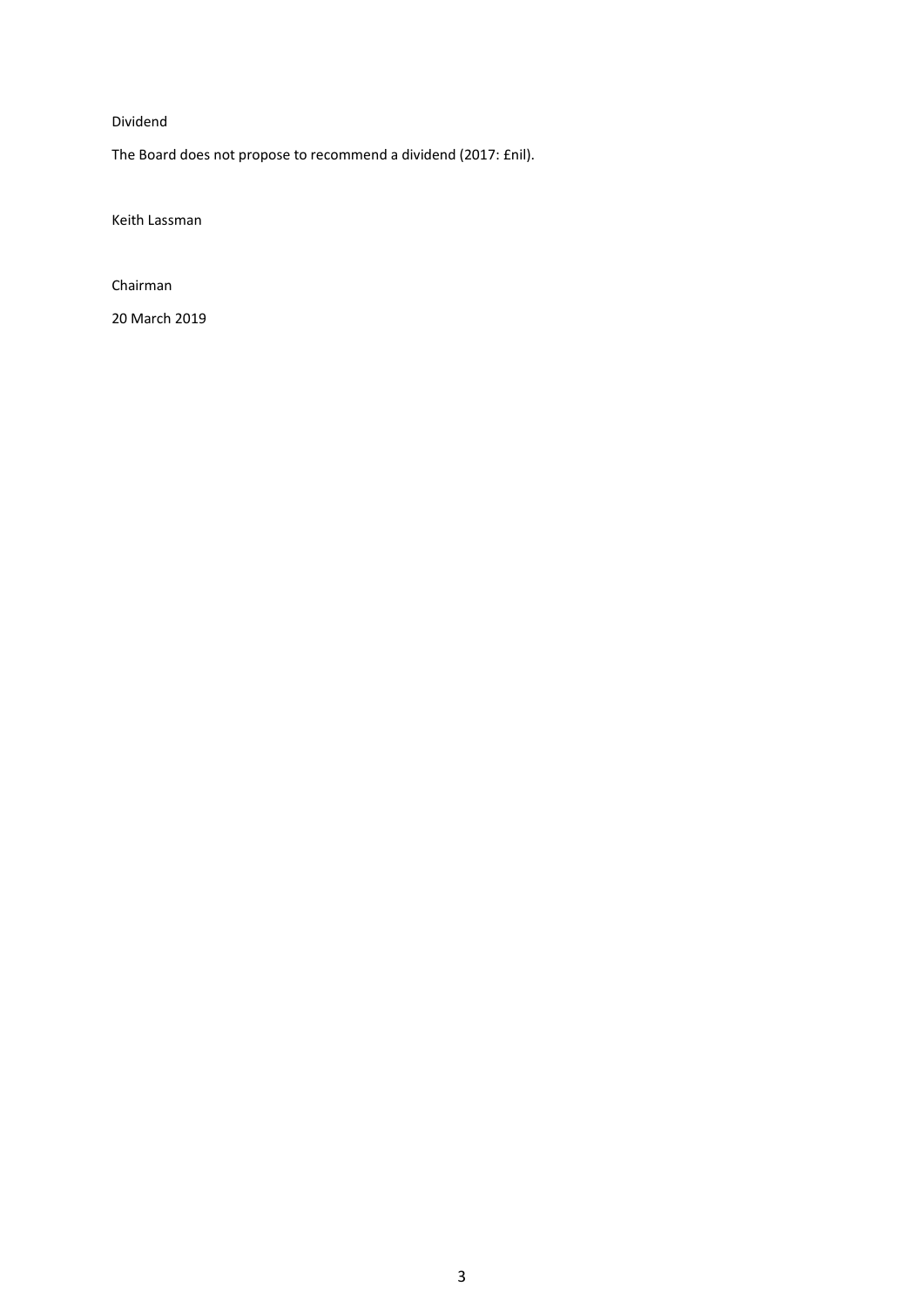### **Strategic report for the 52 weeks ended 30 December 2018**

Tasty operates two concepts in the casual dining market: Wildwood and dim t.

#### **Wildwood**

Aimed at a wide market, our 'Pizza, Pasta, Grill' restaurant remains the main focus for the Group. Our sites are primarily based on the high street. However, we have a number of leisure, retail and tourist locations which trade well, highlighting the broad appeal and scalability of the offering. Located nationally, Wildwood is currently trading from 52 restaurants.

#### **dim t**

Our pan-Asian restaurant trades from 6 sites, serving a wide range of dishes including, dim sum, noodles, soup and curry.

#### **Business review**

We continue to make good progress on our key strategies and our focus for 2019 is as follows:

- rationalise the estate;
- food and drink proposition;
- engage with our customers;
- invest in our staff; and
- streamline our structure.

#### *Rationalise the estate*

The Group has previously noted that it had a number of sites which were underperforming. For each of these sites turnaround strategies have been introduced and where these have not been successful, the Group has sought to dispose of the property. Since 1<sup>st</sup> January 2018 a number of disposals have taken place as described below:

#### **Canary Wharf Wildwood**

The lease for this property was assigned on 5 January 2018 for a premium receivable by the Group of £1.45m. This contract was unconditional at the 31st December 2017 and was therefore recognised in the financial statements for the prior year.

#### **Abingdon Wildwood Kitchen**

A surrender of the lease was agreed on 14 January 2018.

#### **Barnes Wildwood Kitchen**

This was assigned at £nil value to the Group.

#### **Gloucester Road Wildwood**

On 8 March 2018 this unit was sold as a going concern for £2.7m.

#### **Highgate Centuno**

This was closed in May 2018 and we are looking to dispose of the site.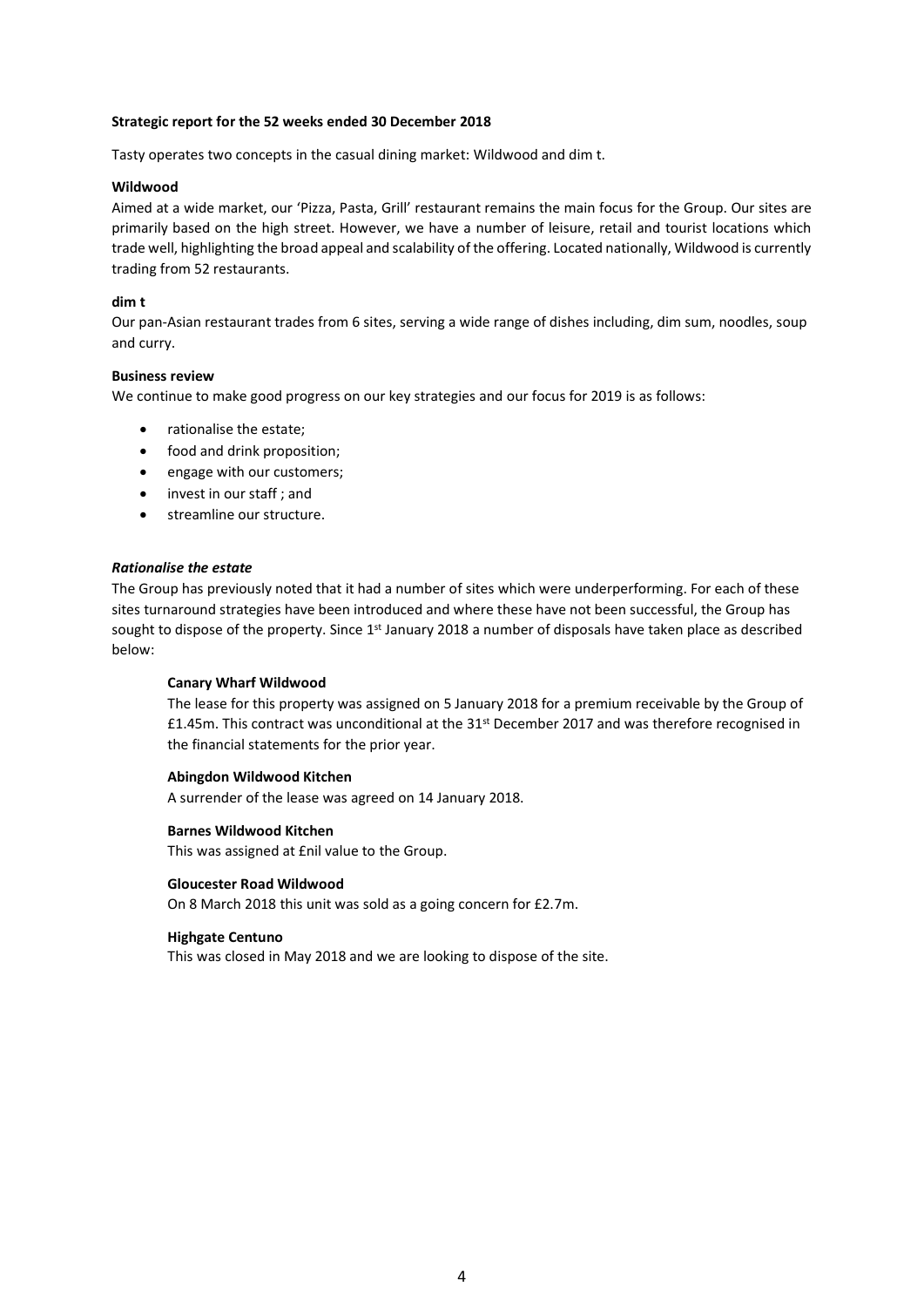### **Cobham Wildwood**

On 8 January 2019 this unit was sold as a going concern for a consideration of £0.35m to the landlord of the site.

### **South Woodford Wildwood**

On 31st January 2019 this was assigned for a total consideration of £0.15m.

#### **Tunbridge Wells**

This site was previously sub-let to Cau and a new tenant from  $6<sup>th</sup>$  March 2019 for a consideration of £0.05m.

One further site has been exchanged and waiting for completion.

The Group continues to review the estate and will make further disposals in 2019 if appropriate.

# **Food and drink proposition**

We are passionate about our food and drink and are constantly look into ways of improving our offer. We recognise that customers are looking for choice and in line with current consumer demands, we offer a good range of delicious vegan, vegetarian and healthier dishes. However, we do not forget those that want be indulged. We are increasing our cocktail range and offering more exciting desserts and "hero" dishes.

#### **Engage with our customers**

We have strengthened our marketing structure and are now starting to see the changes in the following areas:

- Increased customer engagement;
- Increased customer feedback:
- x Increased customer database; and
- Increased group bookings.

Our focus remains on providing great customer experience and as we have refocused our attention on the steps of service. We want to ensure that we create a seamless customer experience. At the centre of service is our people and we have focused on recruiting people with the right energy and attitude to ensure they do things in the 'Wildwood/dim t way'.

#### **Invest in our staff**

We have invested in our training infrastructure and launched additional apprenticeship programmes, which will be expanded over the next 6 months. For every level of the team, we will be introducing a comprehensive career pathway to support their development, enhance job satisfaction and increase staff retention.

#### **Invest in our structure**

During 2018 the operational team was restructured. This resulted in a flatter, more agile structure and reduced headcount. This restructuring has resulted in annualised savings of approximately £300,000, lower costs, faster decision making and a more nimble approach to marketing.

The roll out of the new electronic point of sale (EPOS) system across the estate is now complete. The EPOS upgrade provides integrated credit card terminals and improved controls around discounting which has helped reduce risk areas.

In 2018 we also fully rolled out a new labour scheduling software, an online booking system and customer complaints system.

#### **Outlook for the coming year**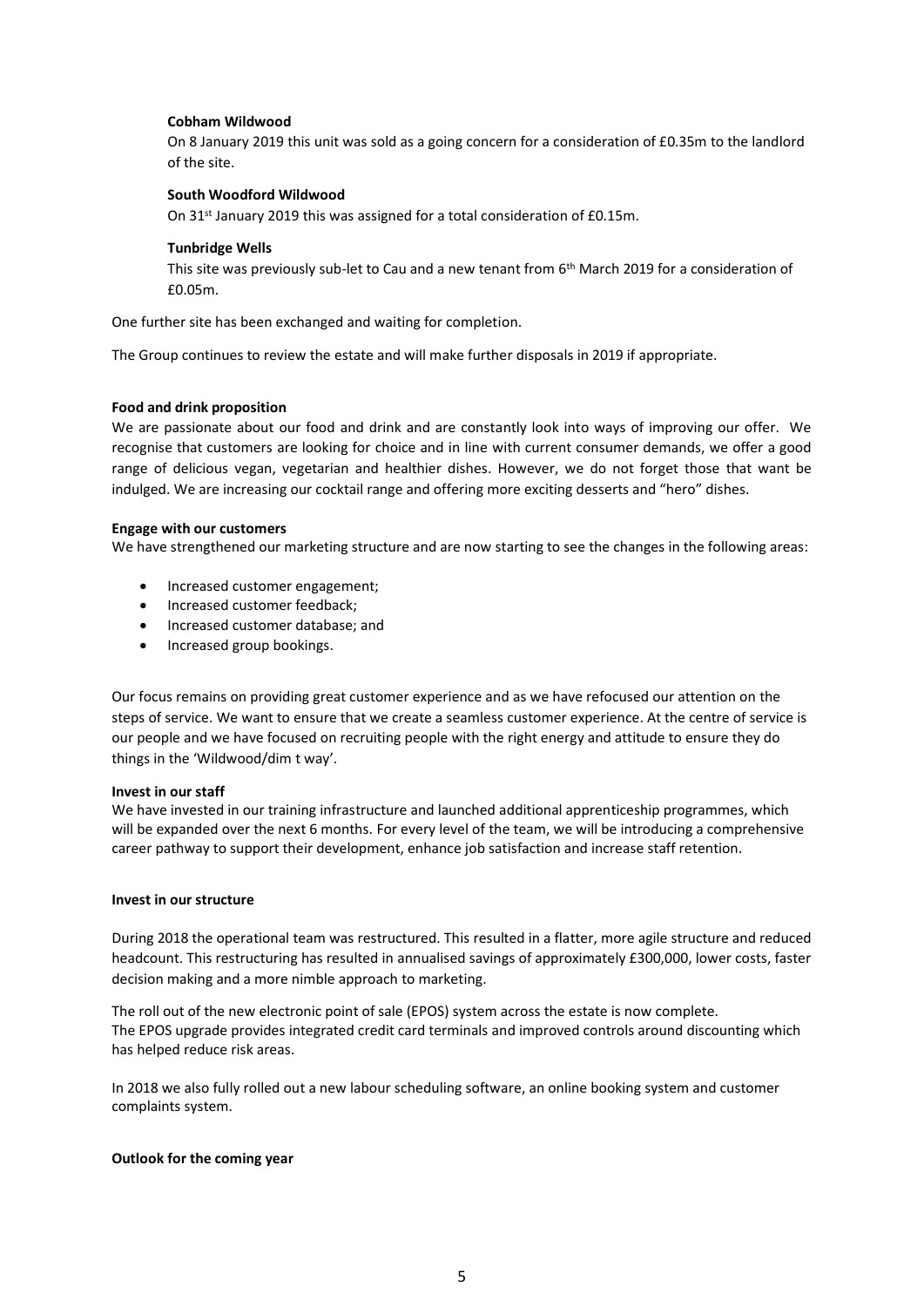Market conditions have been increasingly challenging through 2018 and the Board's expectation is that there will be no significant improvement in 2019. We will continue to focus on sales and cost control to ensure that the impact of the challenging economic environment is minimised.

# **Highlighted Items**

Pre-opening costs for the year were nil (2017: £413,000). In prior years these costs represent revenue expenses, such as rent, rates and training costs, which are necessarily incurred in the period before a new unit is opened, but which are specific to the opening of that unit and not part of the Group's normal ongoing trading performance.

The Group recognises a number of charges in the accounts which arise under accounting rules which have no transactional cash impact. These charges include share based payments and impairments to property, plant and equipment. The above items are included under 'highlighted items' on the statement of comprehensive income and further detailed in note 5. These items, due to their nature, will fluctuate significantly year on year and are, therefore, highlighted to give more detail on the Group's trading performance.

# **Full year results and key performance indicators**

The Directors continue to use a number of performance metrics to manage the business but, as with most businesses, the focus in the income statement at the top level is on sales, EBITDA before highlighted items and operating profit before highlighted items compared to previous year. All key performance indicators that adjust for highlighted items do not constitute Statutory or GAAP measures.

|                                           | 52 weeks ended     | 52 weeks ended |
|-------------------------------------------|--------------------|----------------|
|                                           | <b>30 December</b> | 31 December    |
|                                           | 2018               | 2017           |
| Revenue                                   | £47.28m            | £50.31m        |
| Cost of sales                             | (E46.37m)          | (E48.40m)      |
| Gross profit                              | £0.91 <sub>m</sub> | f1.91m         |
| Administrative costs                      | (f1.28m)           | f(0.67m)       |
| EBITDA before highlighted items           | £1.58m             | £3.52m         |
| Operating profit before highlighted items | (E0.37m)           | £1.24m         |

These figures are reconciled to the Statement of Comprehensive Income below.

Revenue for the period decreased 6% on last year to £47,278,000 (2017 - £50,310,000) which was partly due to the closure of sites and partly due to like-for-like decline. EBITDA before highlighted items was £1,581,000 (2017 - £3,520,000). Margins saw significant decline in the year which is due to a number of underperforming sites as well as underlying inflationary pressures experienced through labour, food and business rates.

Due to the declining performance, further site impairments have been made during the year resulting in an impairment charge including goodwill of £11,075,000 (2017 - £9,558,000) and an onerous lease provision charge of £1,687,000 (2017 - £1,635,000).

The Group has disposed of a number of properties during the period resulting in a profit on disposal, as included in highlighted items, of £2,132,000 (2017 - £1,237,000).

Operating loss before highlighted items decreased in the period to a loss of £367,000 (2017 - £1,235,000) and the Group achieved a pre-tax loss (after highlighted items) of £11,817,000 (2017 - loss of £9,470,000).

Net cash inflow for the period before financing was £3,304,000 (2017- outflow £2,991,000). This is generated from operations and proceeds from the sale of property. Net cash flows generated from operations were £389,000 (2017 - £2,785,000).

The Group has an available banking facility with Barclays Bank of £7,000,000 with the intention to pay down the balance. As at 30 December 2018, the Company had an outstanding balance of £6,417,000 (2017 - £7,000,000).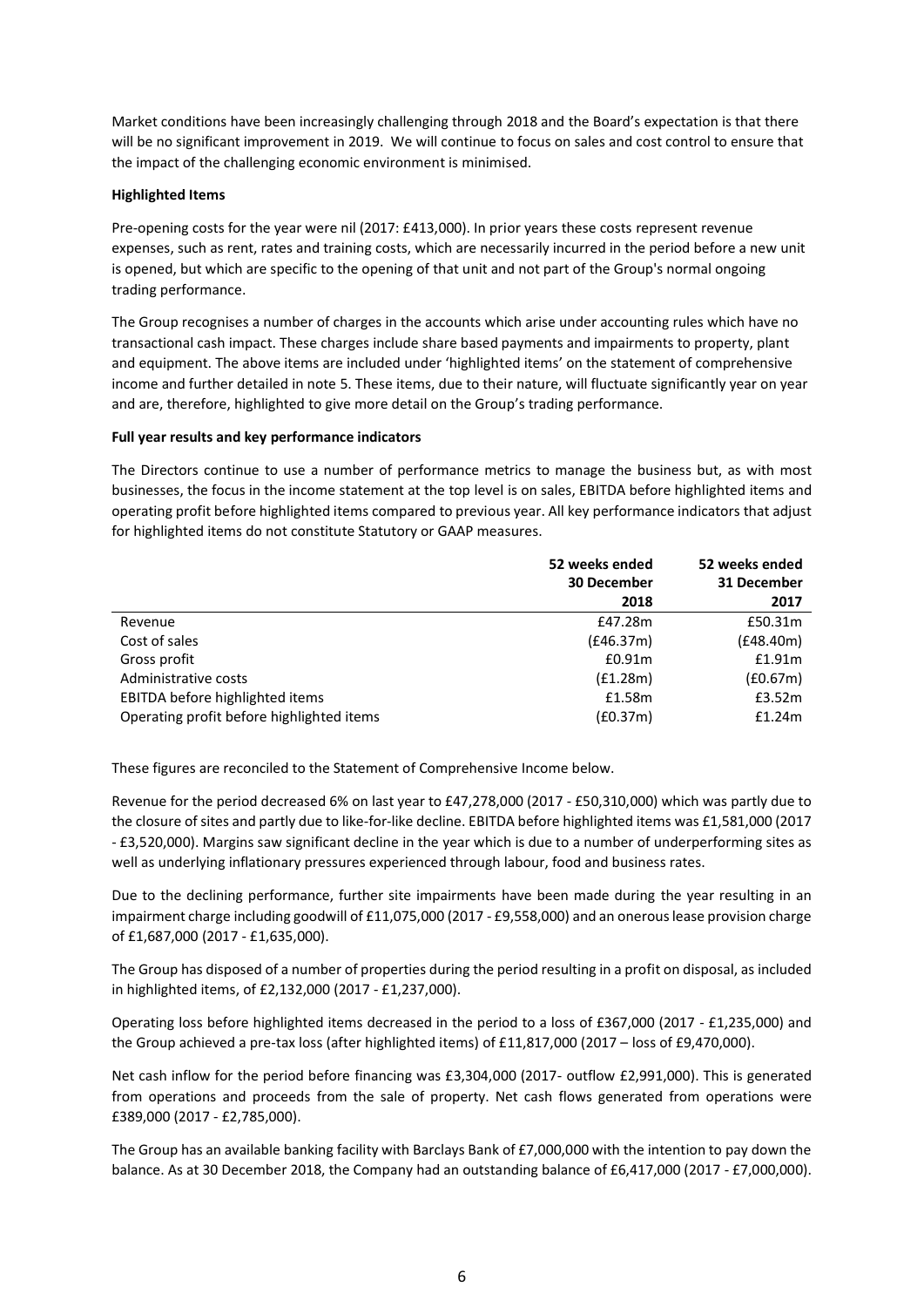Net debt at the balance sheet date was £2,105,000 (2017 - £5,157,000). At 30 December 2018 cash at bank was £4,312,000 (2017: £1,843,000).

The table below gives additional information to shareholders on key performance indicators

|                                                  | 52 weeks ended 30<br>December 2018 | 52 weeks ended<br>31 December 2017 |
|--------------------------------------------------|------------------------------------|------------------------------------|
|                                                  | £'000                              | £'000                              |
| EBITDA before highlighted items                  | 1,581                              | 3,524                              |
| Depreciation and amortisation                    | (1,948)                            | (2, 289)                           |
| Operating (loss)/profit before highlighted items | (367)                              | 1,235                              |
| Highlighted items                                | (11, 198)                          | (10, 503)                          |
| Operating loss                                   | (11, 565)                          | (9, 268)                           |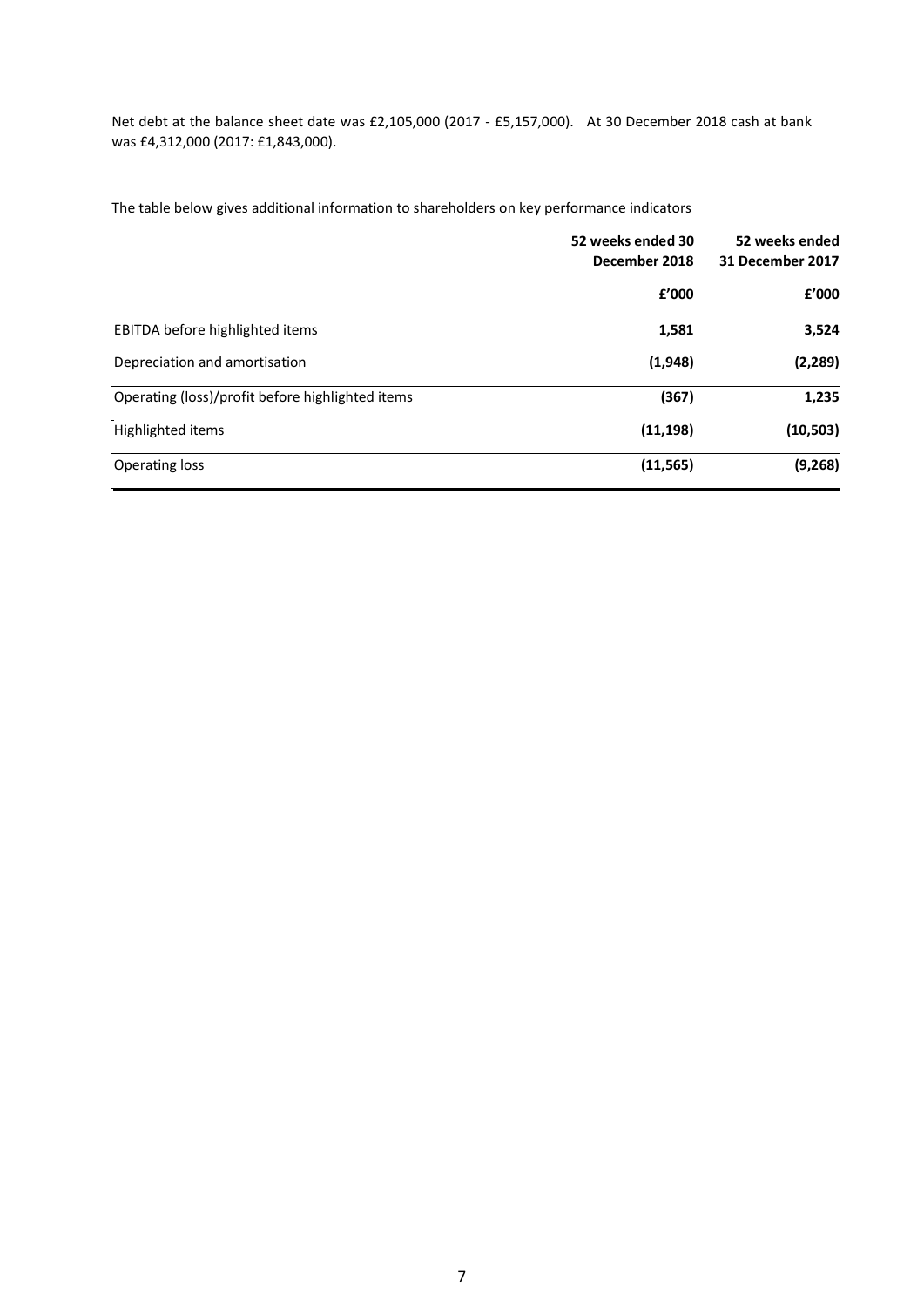# **Principal uncertainties and risks**

#### *Economic conditions and Brexit*

Brexit continues to create a high level of uncertainty across the economy.

Continued deterioration in consumer confidence due to future economic conditions could have a detrimental impact on the Group in terms of footfall and sales. To mitigate this risk we continue to invest and renew our offer whilst maintaining accessibility without compromising quality or the customer experience.

Adapting marketing initiatives should help the Group retain and drive sales where footfall declines.

The uncertainty of Brexit has increased the inflationary pressure on food cost. Whilst we work closely with our suppliers and on assured supply and price negotiation, we are also constantly reviewing ways to keep food cost increases minimal.

#### *Labour cost inflation*

We are faced with cost pressures that are outside of the control of the Group, such as auto enrolment pension costs, minimum wage / living wage increases in addition to apprenticeship levy, which have impacted the Group and its competitors.

The Group, under the new operational structure, has improved labour control to mitigate some of the increases.

#### *Labour supply*

There are two key forces that are impacting the labour market. Due to restaurant closures amongst our competitors in the sector, we have been able to secure high calibre candidates that would previously have been harder to secure. However, working against this is the uncertainty caused by Brexit and its consequent pressure on the supply of labour continues.

We have continued to focus on selection, induction, training and retention of our employees. The Group has made significant improvements on its training programme including the apprenticeship scheme.

The Group offers a competitive remuneration package which includes sales and gross profit based bonuses and share options.

# *Supplier failure*

A major failure of key supplier or distributor could cause significant business interruption. This is mitigated through contingency planning throughout our supply chain and open lines of communications with our suppliers. In 2018 some of our suppliers suffered with the declining market and went into administration. However, we ensured that disruption to supply was kept to a minimum through our contingency planning.

To minimise the risk of Brexit we are working with our suppliers and in particular the fresh produce supplier.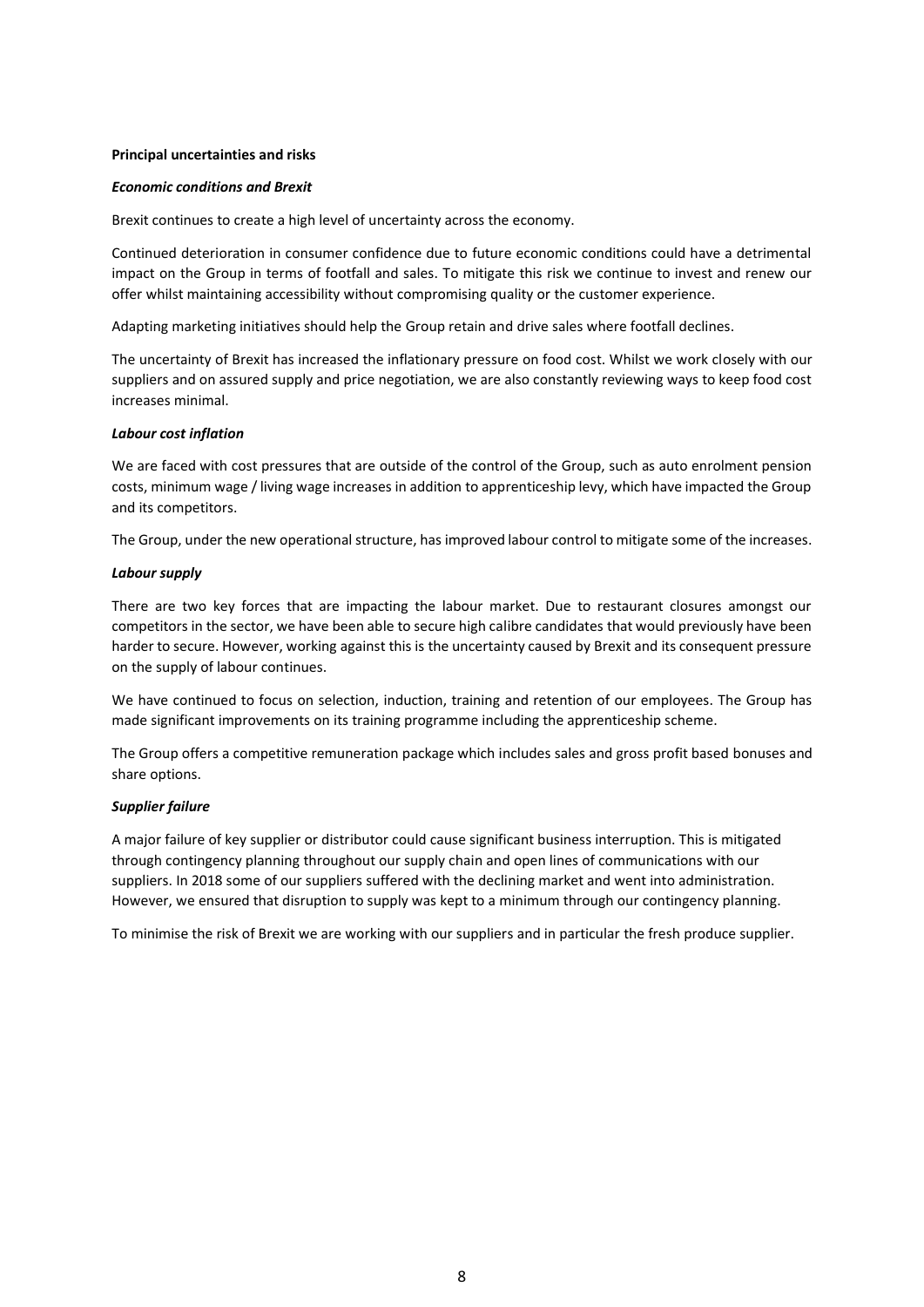# *Strategic risks*

The Group intends to dispose of underperforming sites if necessary, but has been successful with a number of turnaround plans implemented on selected restaurants.

Focusing on our current estate and strengthening trading performance will remain the main priority in 2019. Thereafter in future years, we will be looking to acquire sites. The Group has strong property experience and good relationships with external agents and advisers.

#### *Consumer habits and competition*

Failure to respond to changing consumer habit and tastes could impact sales. Therefore, it is important that we keep ahead of the changes, review customer feedback and adapt.

We are engaging more frequently with the customer through the in-store surveys and online reviews.

In addition, we are engaging more effectively through social media.

Our customer database has increased by 80% since the end of the previous financial year.

#### *Regulatory risk*

The Group's activities are subject to a wide range of laws and regulations which include health and safety, food safety and sanitation, alcohol licensing and control, data protection, employment, minimum wage and pension regulation.

The Group engages in regular internal and external compliance audits to ensure all sites are complying with regulations. Job specific training that covers relevant regulations is provided to all staff on induction and whenever else necessary. Online reporting systems are utilised on a daily basis to gather relevant information on compliance.

On behalf of the Board.

Daniel Jonathan Plant **Joint Chief Executive Officer**

20 March 2019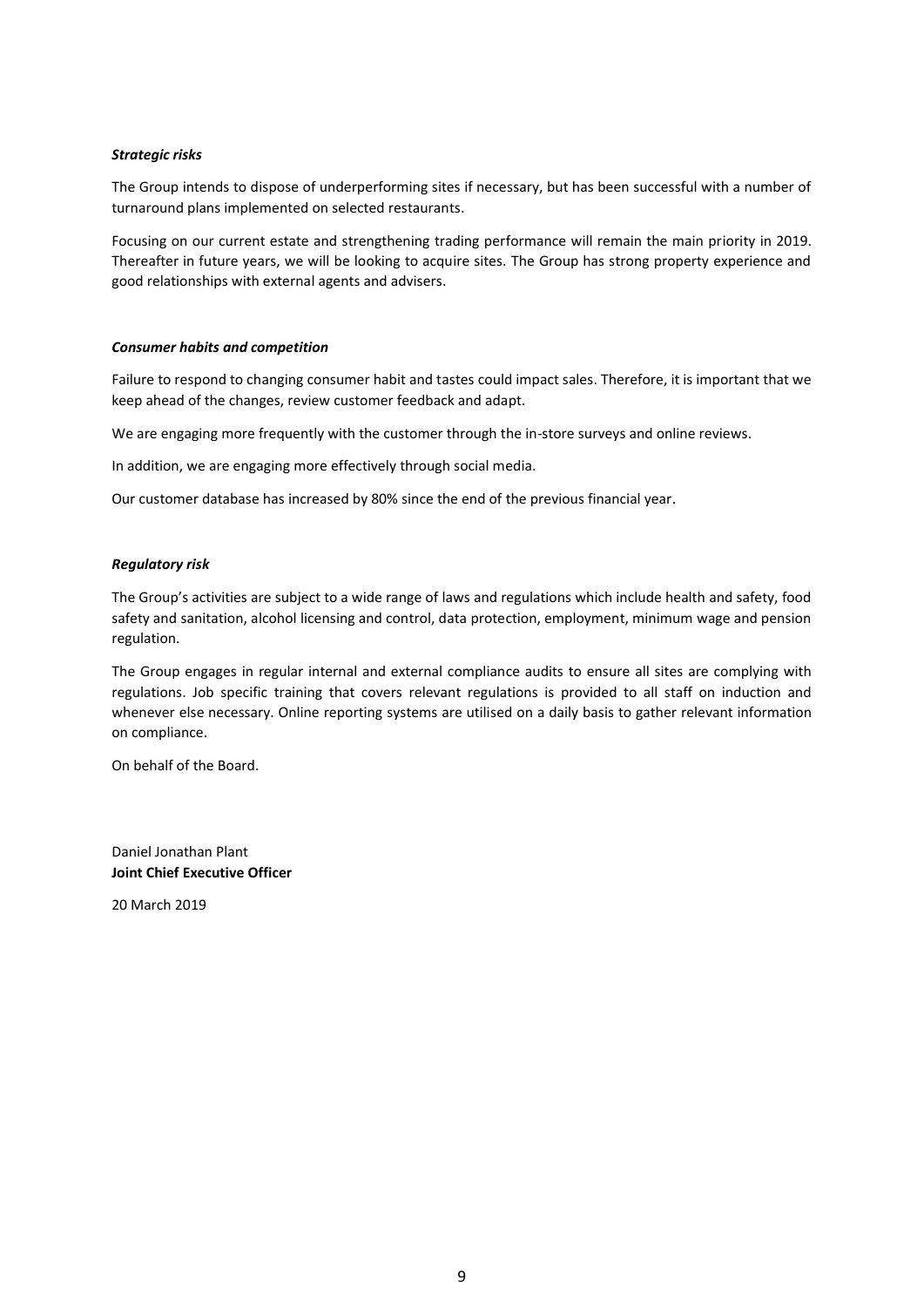#### **Report of the directors for the 52 weeks ended 30 December 2018**

The Directors present their report together with the audited financial statements for the 52 weeks ended 30 December 2018 (comparative period 52 weeks to 31 December 2017)

#### **Results and dividends**

The consolidated statement of comprehensive income is set out on page 14 and shows the loss for the period.

The Directors do not recommend the payment of a dividend (2017 - £nil).

#### **Post balance sheet events**

Post balance sheet events are set out in note 34.

#### **Future developments**

The outlook and future developments are set out in the Chairman's statement on page 2 and the strategic report on page 4.

#### **Principal activities**

The Group's principal activity is the operation of restaurants.

#### **Directors**

The Directors of the Group during the period were as follows

#### **Executive**

Jonny Plant Samuel Kaye Timothy Cundy (resigned 13 March 2018)

#### **Non-Executive**

Keith Lassman Adam Kaye

#### **Directors' interest in shares**

|                                      | As at 30 December 2018 |       | As at 31 December 2017 |       |
|--------------------------------------|------------------------|-------|------------------------|-------|
|                                      | Ordinary shares        |       | Ordinary shares        |       |
| Director                             | of 10p each            | %     | of 10p each            | %     |
| Jonny Plant                          | 4,154,579              | 6.9%  | 3,843,329              | 6.4%  |
| Samuel Kaye                          | 10,750,589             | 18.0% | 10,750,589             | 18.0% |
| Keith Lassman                        | 333,185                | 0.6%  | 168,185                | 0.3%  |
| Adam Kaye                            | 7,236,559              | 12.1% | 7,236,559              | 12.1% |
| Tim Cundy (Resigned 13th March 2018) |                        |       |                        | -     |

As at the date of this document certain of the Directors had interests in 'A' and 'B' shares in Took Us a Long Time Limited, the subsidiary company. The benefit of holding these shares is considered by the Board to be similar to the benefit of holding an EMI option.

|          | Class of |               | <b>Exercise</b> | Price     | Exercisable |             |  |
|----------|----------|---------------|-----------------|-----------|-------------|-------------|--|
| Director | share    | <b>Number</b> | price           | condition | date        | Expiry date |  |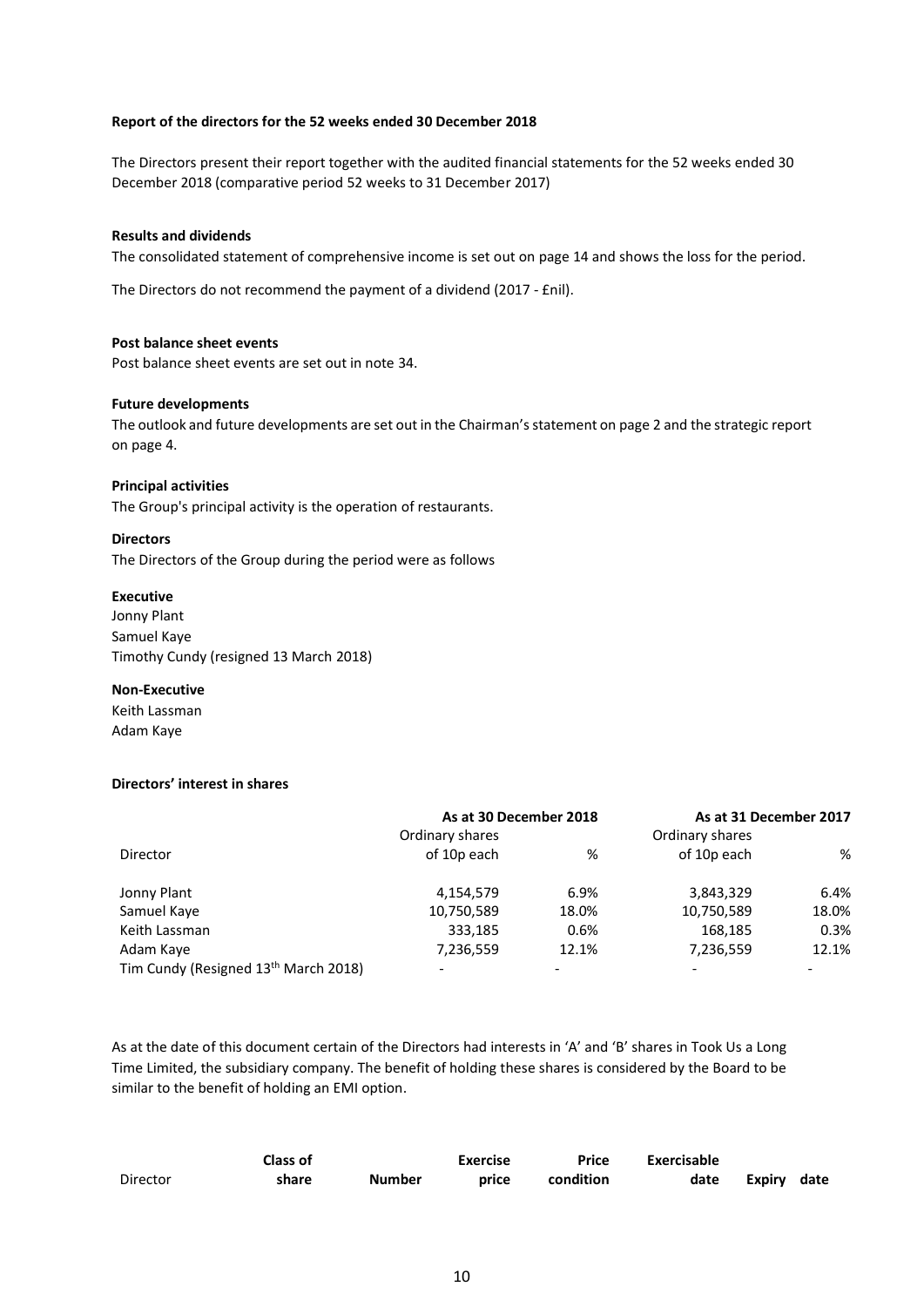| Samuel Kaye | А | 500,000 | £1.00 | £1.50 | 31/03/2014 | 30/03/2024 |
|-------------|---|---------|-------|-------|------------|------------|
| Jonny Plant | A | 500,000 | £1.00 | £1.50 | 31/03/2014 | 30/03/2024 |
|             |   | 600.000 | £1.20 | £2.00 | 30/04/2015 | 29/04/2025 |

#### **Employees**

Applications from disabled persons are given full consideration providing the disability does not seriously affect the performance of their duties. Such persons, once employed, are given appropriate training and equal opportunities.

The Group takes a positive view toward employee communication and has established systems for ensuring employees are informed of developments and that they are consulted regularly.

#### **Donations**

The Group made no charitable or political donations in the period (2017 - none).

#### **Financial Instruments**

Details of the use of financial instruments and the principal risks faced by the Group are contained in note 28 to the financial statements.

#### **Going concern**

The Board have a reasonable expectation that the Group has adequate resources to continue in operational existence for a period of at least twelve months since the Board approved these financial statements. Accordingly, a going concern basis of accounting is adopted in preparing the annual financial statements. The Board's assessment of going concern can be found in Note 1 to the financial statements.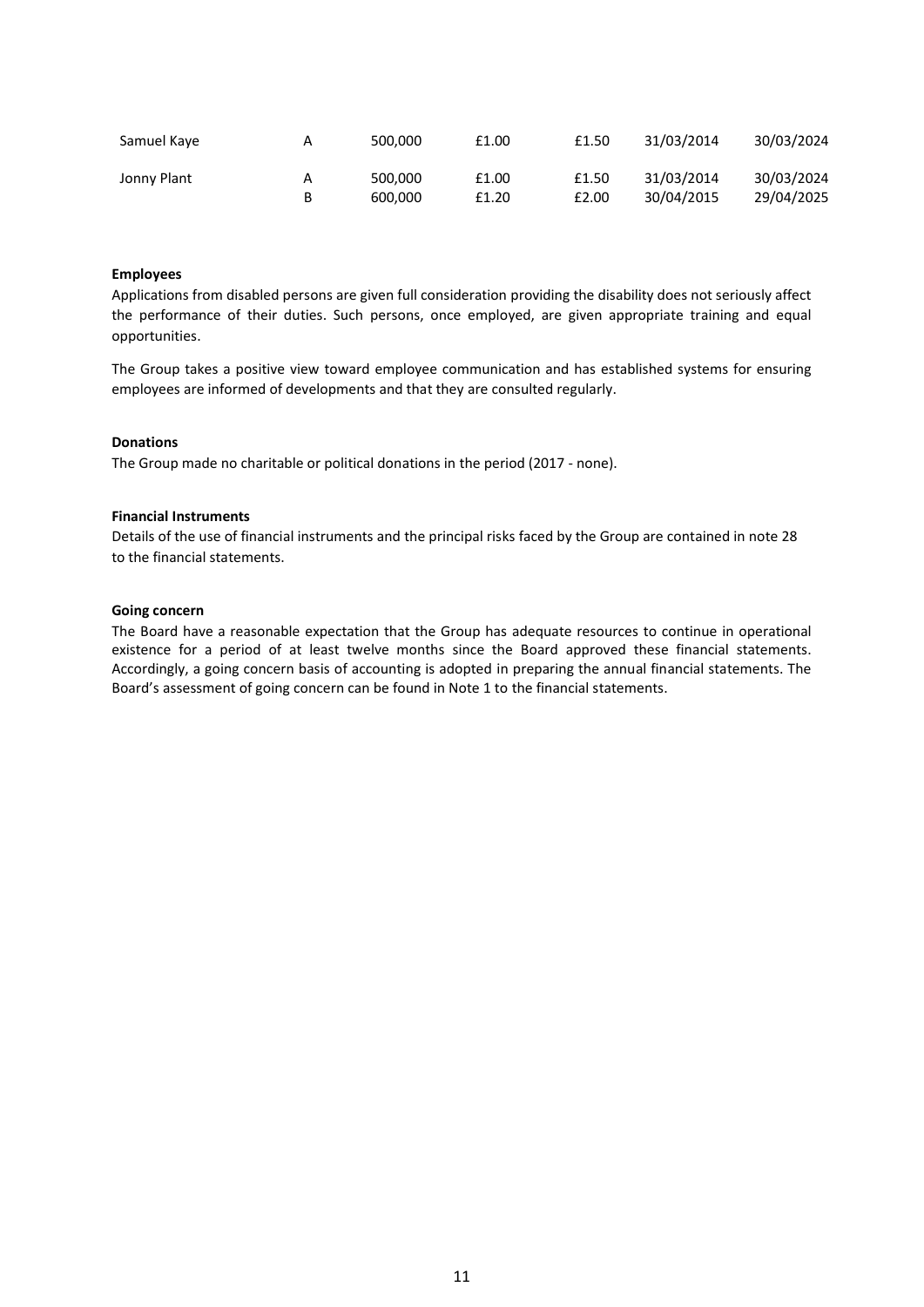# **Auditors**

All of the current Directors have taken all reasonable steps necessary to make themselves aware of any information needed by the Group's auditors for the purposes of their audit and to establish that the auditors are aware of that information. The Directors are not aware of any relevant audit information of which the auditors are unaware.

BDO LLP have expressed their willingness to continue in office and a resolution to re-appoint them will be proposed at the annual general meeting.

On behalf of the Board.

Daniel Jonathan Plant **Joint Chief Executive Officer** 20 March 2019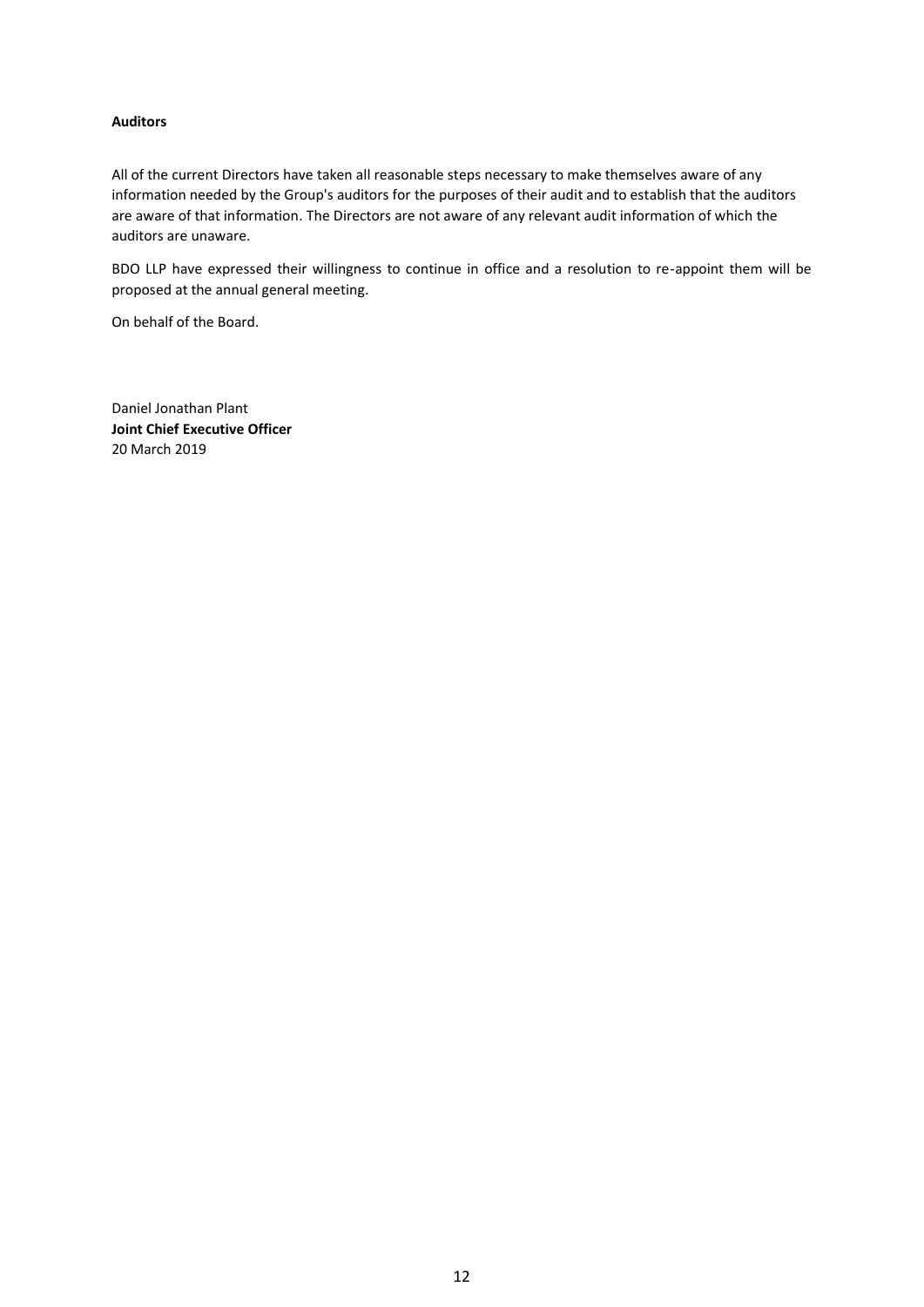# **Statement of directors' responsibilities**

The Directors are responsible for preparing the strategic report, the annual report and the financial statements in accordance with applicable law and regulations.

Company law requires the Directors to prepare financial statements for each financial year. Under that law the Directors have elected to prepare the Group and Company financial statements in accordance with International Financial Reporting Standards (IFRSs) as adopted by the European Union. Under Company law the Directors must not approve the financial statements unless they are satisfied that they give a true and fair view of the state of affairs of the Group and the Company and of the profit or loss of the Group for that period. The Directors are also required to prepare financial statements in accordance with the rules of the London Stock Exchange for companies trading securities on the Alternative Investment Market.

In preparing these financial statements, the Directors are required to:

- $\bullet$  select suitable accounting policies and then apply them consistently;
- make judgements and accounting estimates that are reasonable and prudent;
- x state whether they have been prepared in accordance with IFRSs as adopted by the European Union, subject to any material departures disclosed and explained in the financial statements;
- prepare the financial statements on the going concern basis unless it is inappropriate to presume that the Company will continue in business.

The Directors are responsible for keeping adequate accounting records that are sufficient to show and explain the Company's transactions and disclose with reasonable accuracy at any time the financial position of the Company and enable them to ensure that the financial statements comply with the requirements of the Companies Act 2006. They are also responsible for safeguarding the assets of the Company and hence for taking reasonable steps for the prevention and detection of fraud and other irregularities.

# **Website publication**

The Directors are responsible for ensuring the annual report and the financial statements are made available on a website. Financial statements are published on the Company's website in accordance with legislation in the United Kingdom governing the preparation and dissemination of financial statements, which may vary from legislation in other jurisdictions. The maintenance and integrity of the Company's website is the responsibility of the Directors. The Directors' responsibility also extends to the ongoing integrity of the financial statements contained therein.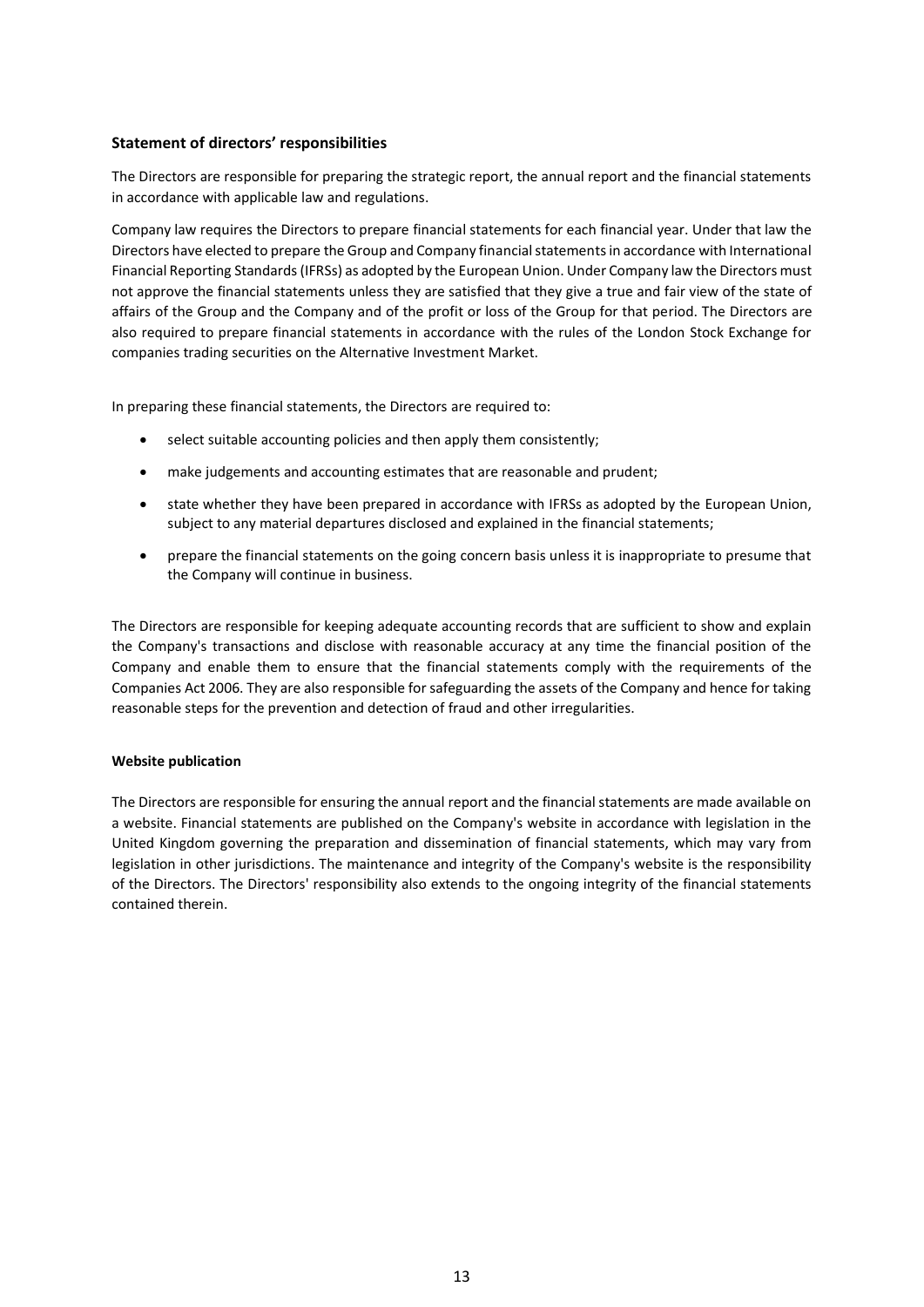# **Consolidated statement of comprehensive income**

|                                                                                              | <b>Note</b> | 52 weeks<br>ended 30<br><b>December</b><br>2018<br>£'000 | 52 weeks<br>ended 31<br>December 2017<br>£'000 |
|----------------------------------------------------------------------------------------------|-------------|----------------------------------------------------------|------------------------------------------------|
| Revenue                                                                                      | 3           | 47,278                                                   | 50,309                                         |
| Cost of sales                                                                                |             | (46, 370)                                                | (48, 402)                                      |
| <b>Gross profit</b>                                                                          |             | 908                                                      | 1,907                                          |
| Total operating expenses                                                                     |             | (12, 473)                                                | (11, 175)                                      |
|                                                                                              |             |                                                          |                                                |
| Operating (loss)/profit before highlighted items<br>Highlighted items                        | 5           | (367)<br>(11, 198)                                       | 1,235<br>(10, 503)                             |
| <b>Operating loss</b>                                                                        | 4           | (11, 565)                                                | (9, 268)                                       |
| Finance income<br>Finance expense                                                            | 6           | (252)                                                    | $\mathbf{1}$<br>(203)                          |
| Loss before income tax                                                                       |             | (11, 817)                                                | (9, 470)                                       |
| Income tax                                                                                   | 9           | 204                                                      | 1,195                                          |
| Loss and total comprehensive loss for the period and<br>attributable to owners of the parent |             | (11, 613)                                                | (8, 275)                                       |
| Loss per share attributable to the ordinary equity<br>owners of the parent                   |             |                                                          |                                                |
| <b>Basic and diluted</b>                                                                     | 10          | (19.42p)                                                 | (13.84p)                                       |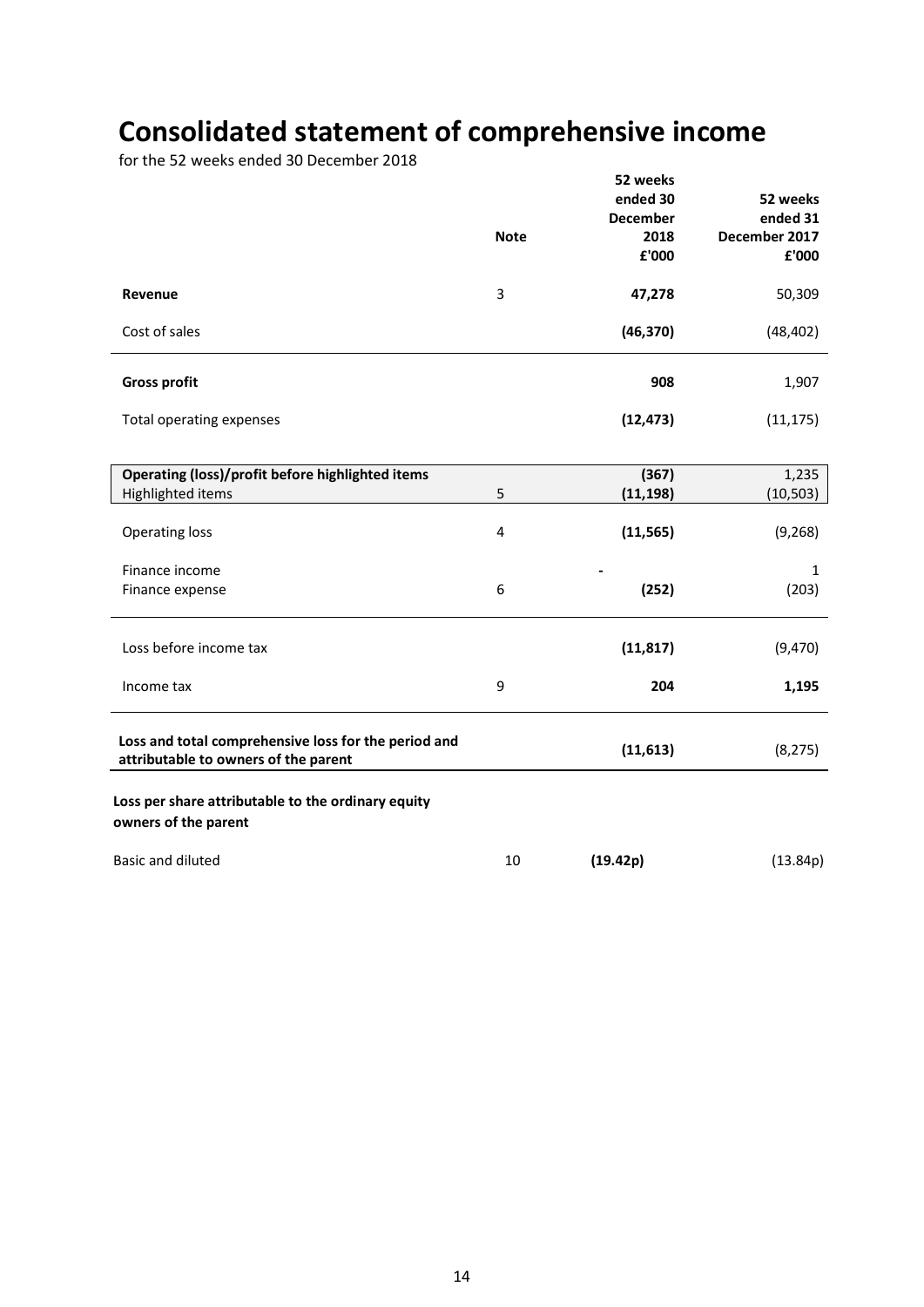# **Consolidated statement of changes in equity**

|                                           | <b>Share</b><br><b>Share</b><br>capital<br>premium |        | <b>Merger</b><br>reserve | <b>Retained</b><br>$(\text{loss})$<br>profit | <b>Total</b> |  |
|-------------------------------------------|----------------------------------------------------|--------|--------------------------|----------------------------------------------|--------------|--|
|                                           | £'000                                              | £'000  | £'000                    | f'000                                        | £'000        |  |
| <b>Balance at 1 January 2017</b>          | 5,975                                              | 21,348 | 992                      | 1,851                                        | 30,166       |  |
| Issue of ordinary shares                  | 5                                                  | 28     |                          |                                              | 33           |  |
| Total comprehensive income for the period | -                                                  |        | $\overline{\phantom{a}}$ | (8, 275)                                     | (8, 275)     |  |
| Share based payments                      |                                                    |        |                          | 134                                          | 134          |  |
| <b>Balance at 31 December 2017</b>        | 5,980                                              | 21,376 | 992                      | (6, 290)                                     | 22,058       |  |
| Total comprehensive loss for the period   | -                                                  |        | $\overline{\phantom{a}}$ | (11,613)                                     | (11, 613)    |  |
| Share based payments                      |                                                    |        |                          | 111                                          | 111          |  |
| <b>Balance at 30 December 2018</b>        | 5,980                                              | 21,376 | 992                      | (17, 792)                                    | 10,556       |  |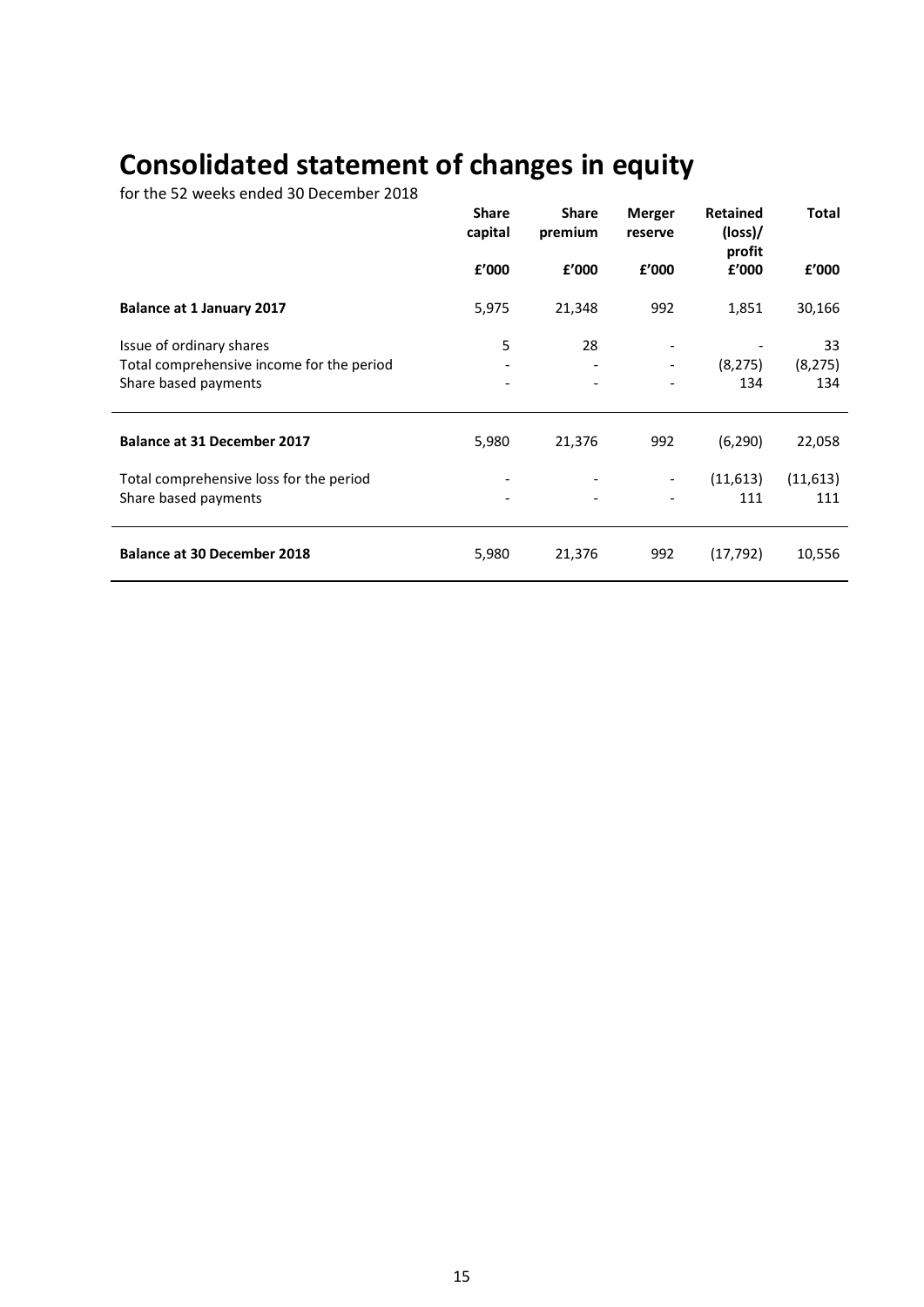# **Company statement of changes in equity**

|                                           | <b>Share</b><br>capital  | <b>Share</b><br>premium | <b>Retained</b><br>profit | <b>Total</b> |
|-------------------------------------------|--------------------------|-------------------------|---------------------------|--------------|
|                                           | f'000                    | f'000                   | f'000                     | £'000        |
| <b>Balance at 1 January 2017</b>          | 5,975                    | 21,348                  | 605                       | 27,928       |
| Issue of ordinary shares                  | 5                        | 28                      |                           | 33           |
| Total comprehensive income for the period |                          |                         | (6,036)                   | (6,036)      |
| Share based payments                      |                          |                         | 134                       | 134          |
| <b>Balance at 31 December 2017</b>        | 5,980                    | 21,376                  | (5,297)                   | 22,059       |
| Total comprehensive loss for the period   | $\overline{\phantom{a}}$ |                         | (11,640)                  | (11,640)     |
| Share based payments                      |                          |                         | 111                       | 111          |
| <b>Balance at 30 December 2018</b>        | 5,980                    | 21,376                  | (16, 826)                 | 10,530       |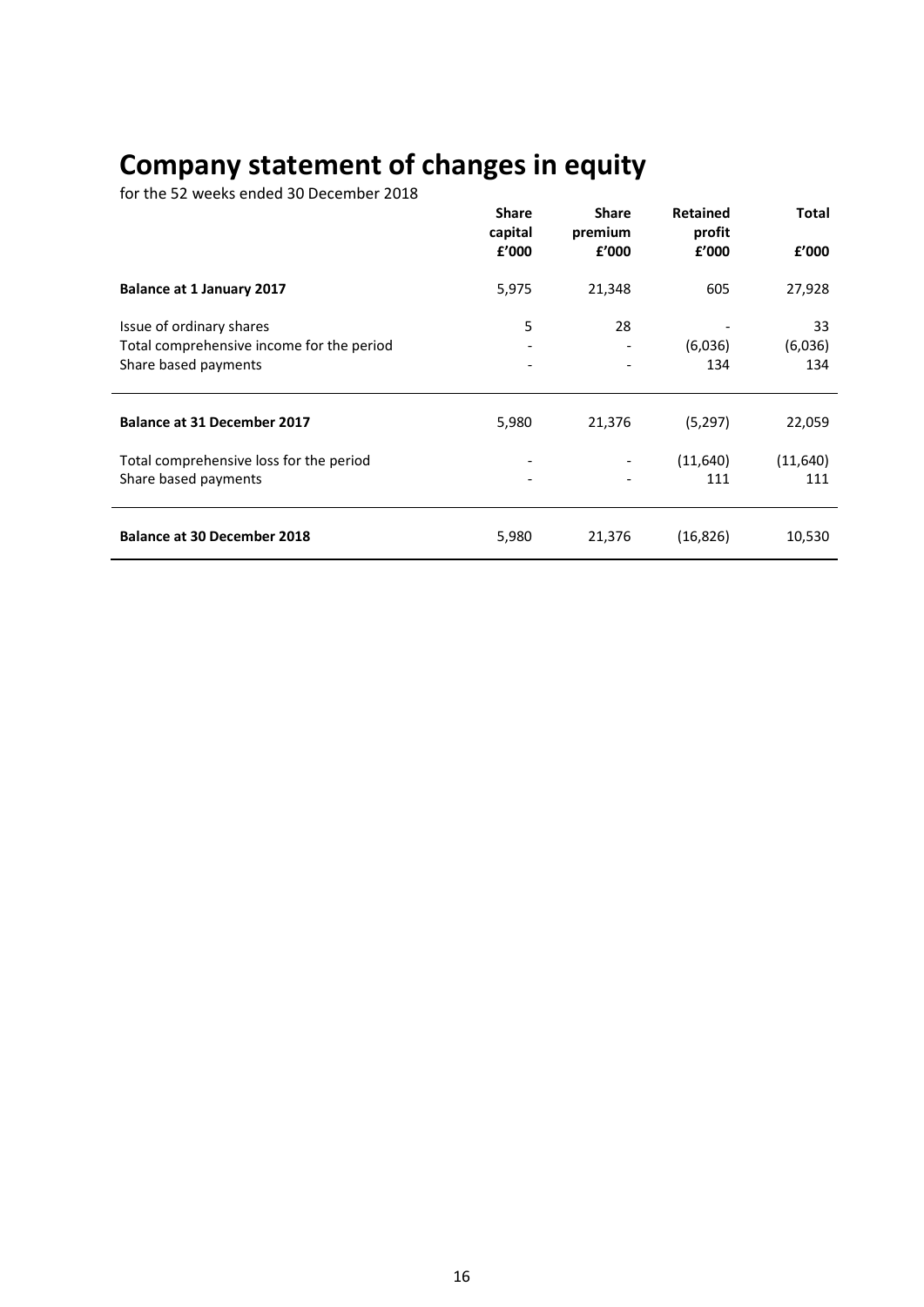# **Consolidated balance sheet**

At 30 December 2018

|                                  |    | 30 December | 31 December |
|----------------------------------|----|-------------|-------------|
|                                  |    | 2018        | 2017        |
|                                  |    | £'000       | £'000       |
| <b>Non-current assets</b>        |    |             |             |
| Intangible assets                | 12 | 352         | 470         |
| Property, plant and equipment    | 13 | 16,554      | 28,331      |
| Pre-paid operating lease charges | 14 | 507         | 1,428       |
| Other non-current assets         |    | 283         | 278         |
|                                  |    | 17,696      | 30,507      |
|                                  |    |             |             |
| <b>Current assets</b>            |    |             |             |
| Inventories                      | 16 | 2,548       | 2,655       |
| Trade and other receivables      | 17 | 3,538       | 6,257       |
| Pre-paid operating lease charges | 14 | 87          | 143         |
| Cash and cash equivalents        |    | 4,312       | 1,843       |
|                                  |    | 10,485      | 10,898      |
|                                  |    |             |             |
| Assets held for sale             | 33 | 505         |             |
|                                  |    |             |             |
| <b>Total assets</b>              |    | 28,686      | 41,405      |
|                                  |    |             |             |
| <b>Current liabilities</b>       |    |             |             |
| Trade and other payables         | 18 | (7, 100)    | (9,201)     |
| <b>Borrowings</b>                | 21 | (2,867)     | (583)       |
|                                  |    | (9, 967)    | (9, 784)    |
|                                  |    |             |             |
| <b>Non-current liabilities</b>   |    |             |             |
| Provisions                       | 19 | (3, 347)    | (1,660)     |
| Lease incentives                 |    | (1, 266)    | (1, 233)    |
| Deferred tax liability           | 20 |             | (252)       |
| Long-term borrowings             | 21 | (3,550)     | (6, 417)    |
|                                  |    |             |             |
|                                  |    | (8, 163)    | (9, 562)    |
|                                  |    |             |             |
| <b>Total liabilities</b>         |    | (18, 130)   | (19, 347)   |
|                                  |    |             |             |
| <b>Total net assets</b>          |    | 10,556      | 22,058      |
|                                  |    |             |             |
| <b>Equity</b>                    |    |             |             |
| Share capital                    | 22 | 5,980       | 5,980       |
| Share premium                    | 23 | 21,376      | 21,376      |
| Merger reserve                   | 23 | 992         | 992         |
| Retained profit                  | 23 | (17, 792)   | (6, 290)    |
| <b>Total equity</b>              |    | 10,556      | 22,058      |

The financial statements were approved by the Board of Directors of the Company and authorised for issue on 20 March 2019 and signed on their behalf by Daniel Jonathan Plant.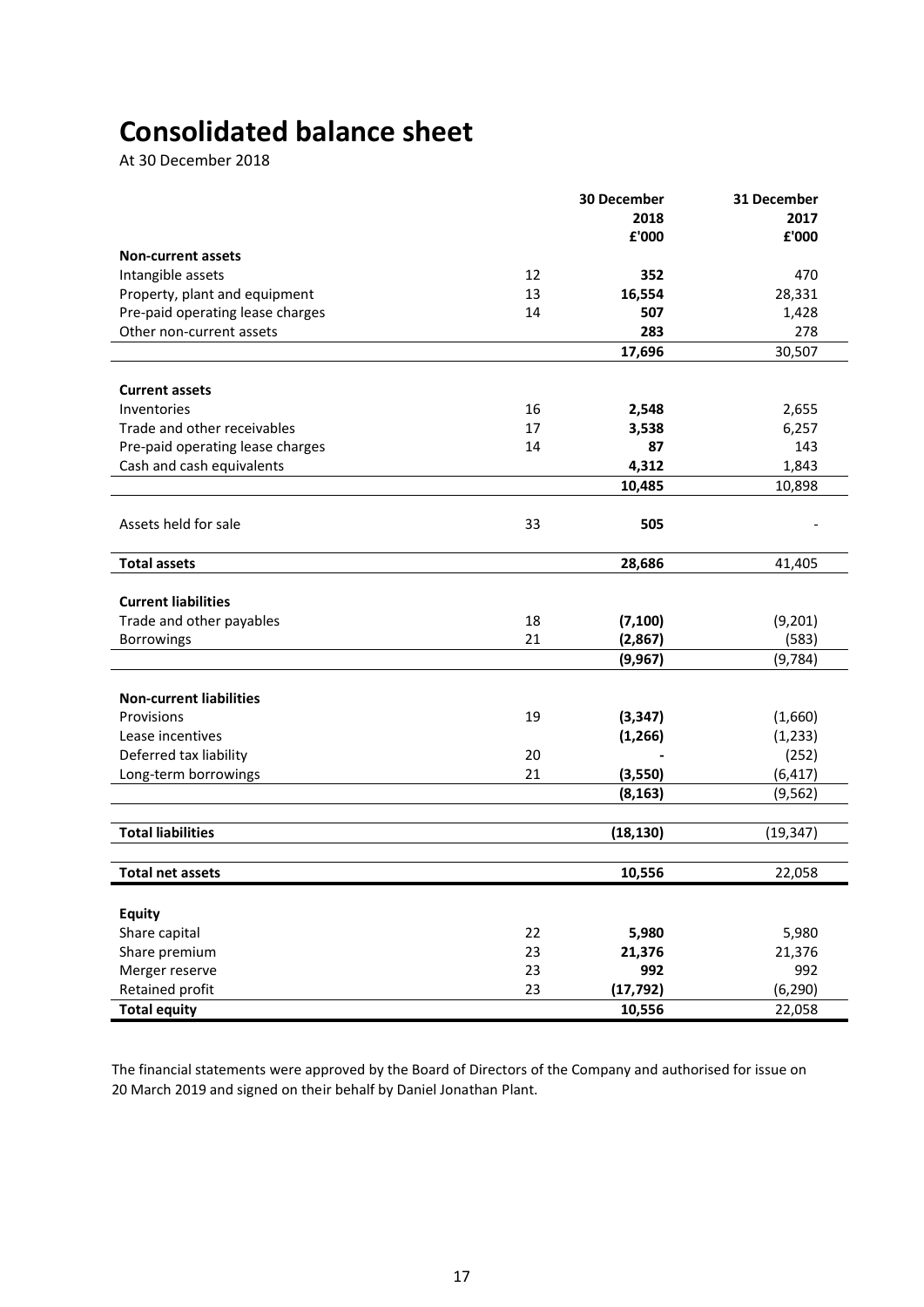# **Company balance sheet**

At 30 December 2018

|                           |             | 30 December | 31 December |
|---------------------------|-------------|-------------|-------------|
|                           | <b>Note</b> | 2018        | 2017        |
|                           |             | £'000       | £'000       |
|                           |             |             |             |
| <b>Non-current assets</b> |             |             |             |
| Investments               | 15          | 3,130       | 3,019       |
| Other non-current assets  | 17          | 7,400       | 19,040      |
|                           |             | 10,530      | 22,059      |
|                           |             |             |             |
|                           |             |             |             |
|                           |             |             |             |
| <b>Total net assets</b>   |             | 10,530      | 22,059      |
|                           |             |             |             |
|                           |             |             |             |
| <b>Equity</b>             |             |             |             |
| Share capital             | 22          | 5,980       | 5,980       |
| Share premium             | 23          | 21,376      | 21,376      |
| Retained deficit          | 23          | (16, 826)   | (5, 297)    |
| <b>Total equity</b>       |             | 10,530      | 22,059      |

The Parent Company has taken advantage of the exemption in s 408 of the Companies Act 2006 not to publish its own income statement. The Parent Company made a loss of £11,640,000 (2017 – loss of £6,036,000) for the period.

The financial statements were approved by the board of directors of the Company and authorised for issue on 20 March 2019 and signed on their behalf by Daniel Jonathan Plant.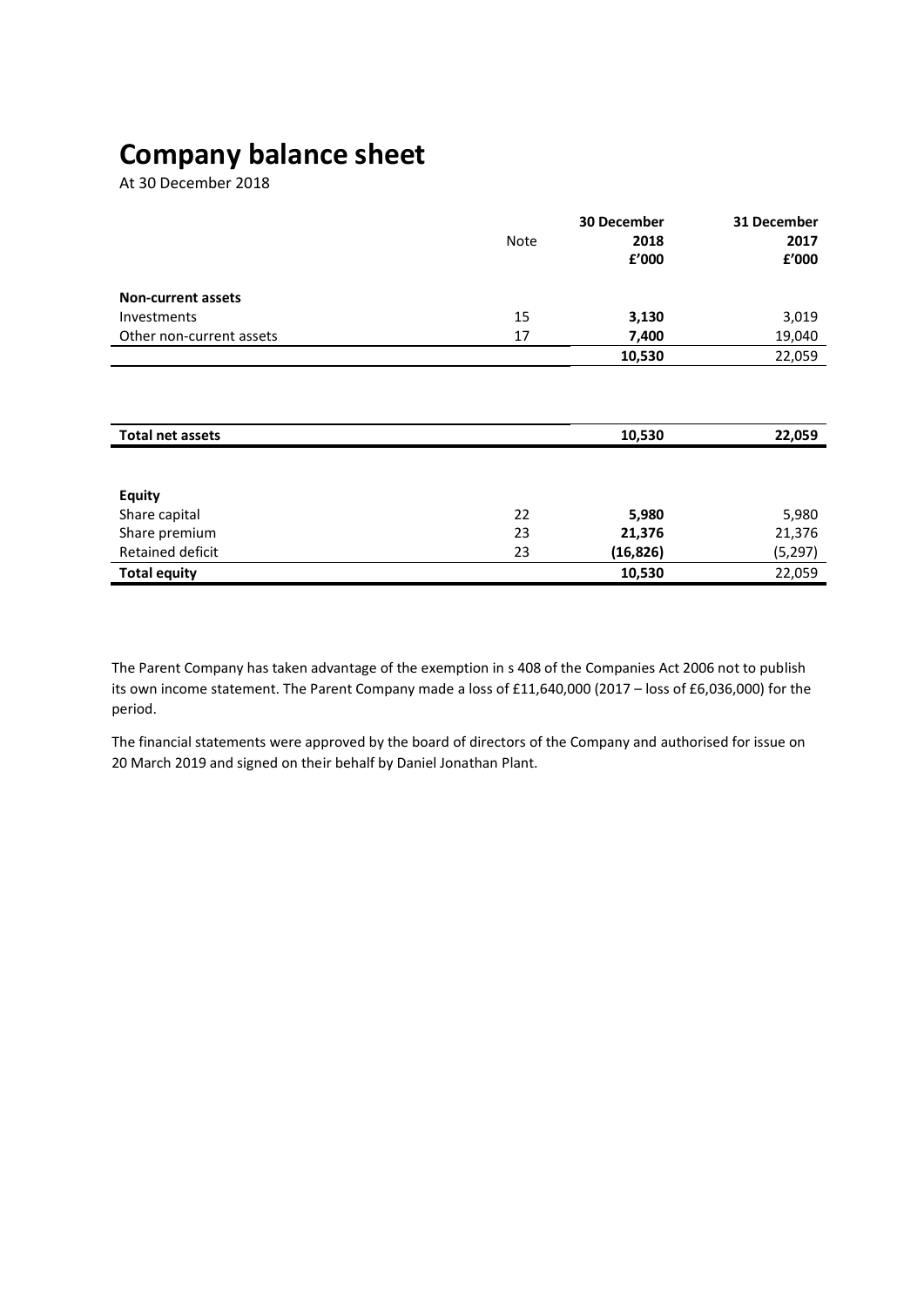# **Consolidated cash flow statement**

|                                                        |             | 52 weeks        |                |
|--------------------------------------------------------|-------------|-----------------|----------------|
|                                                        | <b>Note</b> | ended 30        | 52 weeks ended |
|                                                        |             | <b>December</b> | 31 December    |
|                                                        |             | 2018            | 2017           |
|                                                        |             | £'000           | £'000          |
|                                                        |             |                 |                |
| <b>Operating activities</b>                            |             |                 |                |
| Cash generated from operations                         | 30          | 389             | 2,785          |
| Corporation tax received                               |             | 26              |                |
| Net cash inflow from operating activities              |             | 415             | 2,785          |
|                                                        |             |                 |                |
|                                                        |             |                 |                |
| <b>Investing activities</b>                            |             |                 |                |
| Proceeds from sale of property, plant and equipment    |             | 4,150           | 975            |
| Purchase of property, plant and equipment              |             | (1, 261)        | (6, 752)       |
| Interest received                                      |             |                 | 1              |
| Net cash in flow / (used in) investing activities      |             | 2,889           | (5, 776)       |
|                                                        |             |                 |                |
|                                                        |             |                 |                |
| <b>Financing activities</b>                            |             |                 |                |
| Net proceeds from issues of ordinary shares            |             |                 | 33             |
| Bank loan receipt                                      |             |                 |                |
| Bank loan repayment                                    | 31          | (583)           |                |
| Interest paid                                          |             | (252)           | (203)          |
| Net cash (used in) / in flow from financing activities |             | (835)           | (170)          |
|                                                        |             |                 |                |
|                                                        |             |                 |                |
| Net increase/(decrease) in cash and cash equivalents   |             | 2,469           | (3, 161)       |
|                                                        |             |                 |                |
| Cash and cash equivalents brought forward              |             | 1,843           | 5,004          |
|                                                        |             |                 |                |
|                                                        |             |                 |                |
| Cash and cash equivalents as at the end of the period  |             | 4,312           | 1,843          |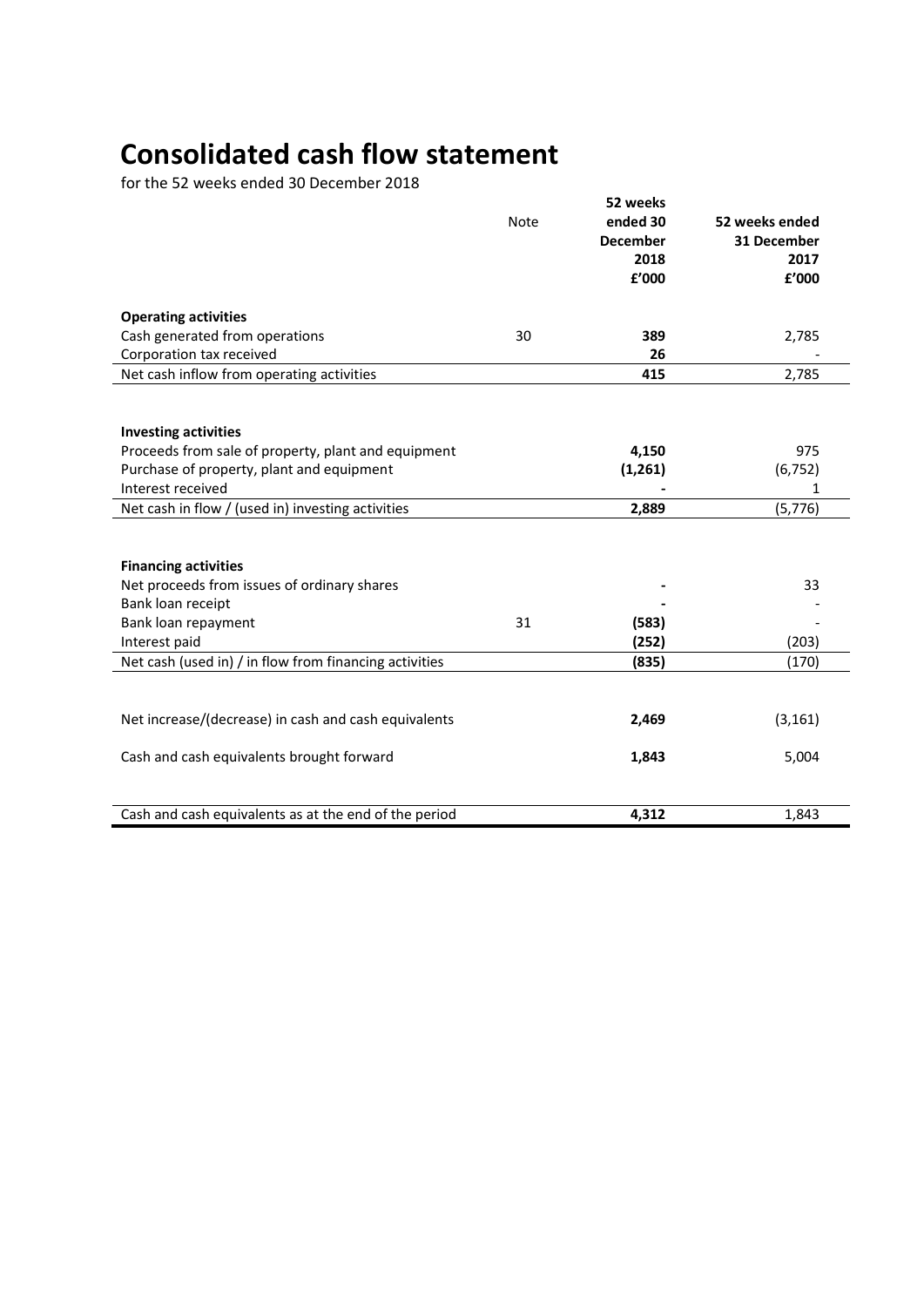# **Company cash flow statement**

for the 52 weeks ended 30 December 2018

|                                                                            | <b>Note</b> | 52 weeks<br>ended 30<br><b>December</b><br>2018<br>£'000 | 52 weeks ended<br>31 December<br>2017<br>£'000 |
|----------------------------------------------------------------------------|-------------|----------------------------------------------------------|------------------------------------------------|
| <b>Operating activities</b>                                                |             |                                                          |                                                |
| Cash generated from operations                                             |             |                                                          |                                                |
| Corporation tax paid                                                       |             |                                                          |                                                |
| Net cash outflow from operating activities                                 |             |                                                          |                                                |
| <b>Financing activities</b><br>Net proceeds from issues of ordinary shares |             |                                                          |                                                |
| Net cash flows used in financing activities                                |             |                                                          |                                                |
| Net increase in cash and cash equivalents                                  |             |                                                          |                                                |
| Cash and cash equivalents brought forward                                  |             |                                                          |                                                |
| Cash and cash equivalents as at the end of the period                      |             |                                                          |                                                |

# **Significant non-cash transaction**

In the previous period the Company purchased and disposed of a freehold property in a sale and leaseback transaction. Net proceeds of this transaction in the previous period was an inflow of £620,000 and all cash movements in relation to this transaction were processed by the trading subsidiary and recognised in the intercompany account between the Company and the trading subsidiary.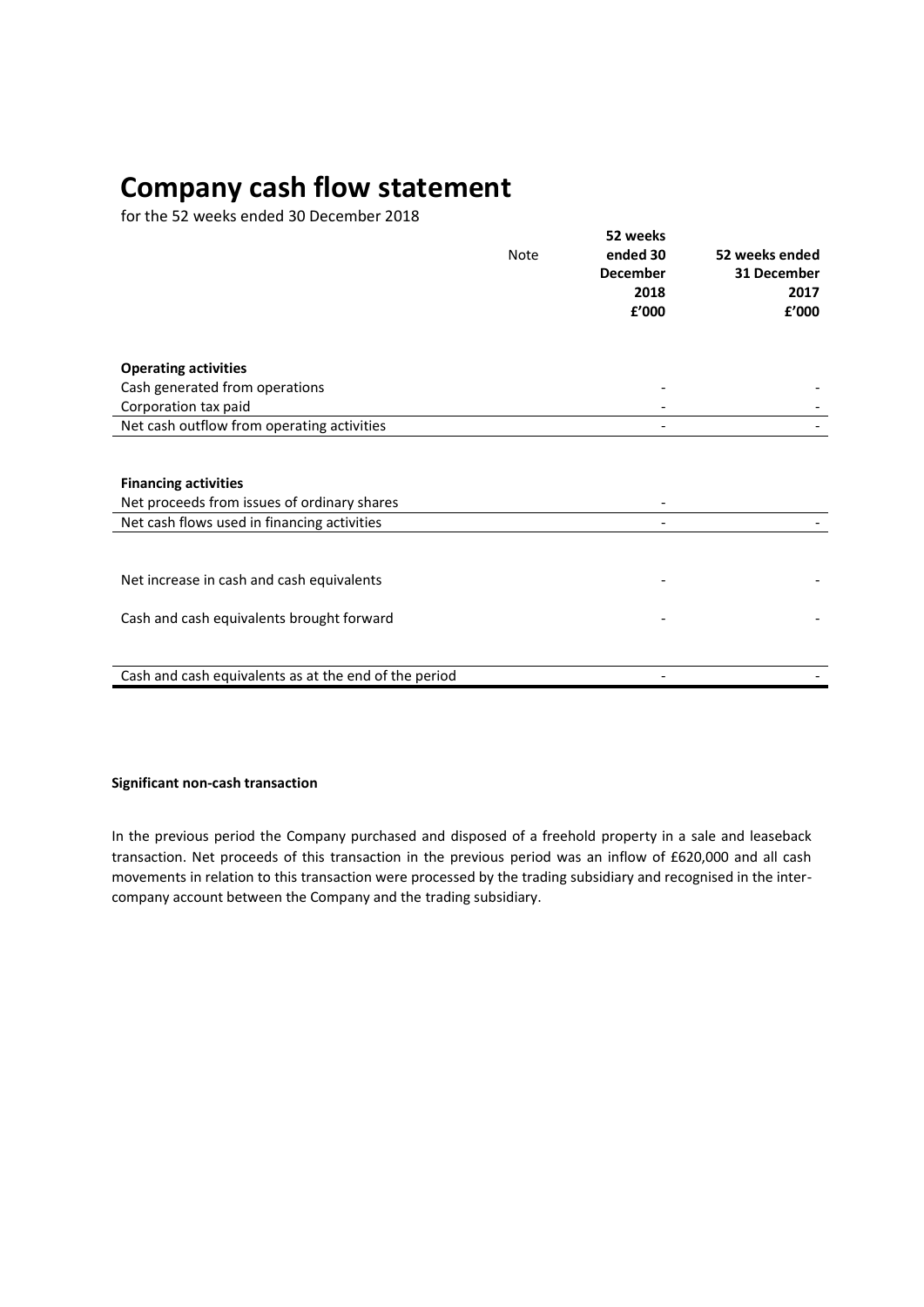# **Notes**

forming part of the financial statements for the 52 weeks ended 30 December 2018

# **1 Accounting policies**

Tasty plc is a public listed company incorporated and domiciled in England and Wales. The Company's ordinary shares are listed on AIM. The consolidated financial information has been prepared in accordance with International Financial Reporting Standards adopted for use in the European Union ("IFRS").

The financial information contained in this announcement has been prepared on the basis of the accounting policies set out in the financial statements for the 52 week period ended 30 December 2018. Whilst the financial information included in this announcement has been computed in accordance with IFRS, as adopted by the European Union, this announcement does not itself contain sufficient information to comply with IFRS. The financial information does not constitute the Group's financial statements for the periods ended 30 December 2018 or 31 December 2017, but is derived from those financial statements. Those financial statements give a true and fair view of the assets, liabilities, financial position and results of the Group. Financial statements for the year ended 31 December 2017 have been delivered to the Registrar of Companies and those for the period ended 30 December 2018 will be delivered following the Company's AGM. The auditors' reports on both the 30 December 2018 and 31 December 2017 financial statements were unqualified; did not draw attention to any matters by way of emphasis; and did not contain statements under section 498 (2) or (3) of the Companies Act 2006.

# **(a) Statement of compliance**

These financial statements of the Group and Company have been prepared in accordance with International Financial Reporting Standards, International Accounting Standards and Interpretations (collectively IFRS) issued by the International Accounting Standards Board (IASB) as adopted by European Union ("adopted IFRSs"). These financial statements have also been prepared in accordance with those parts of the Companies Act 2006 that are relevant to companies that prepare their financial statements in accordance with IFRS.

Tasty plc is a public limited company. The Company's ordinary shares are traded on AIM. Its registered address is 32 Charlotte Street, London, WC1T 2NQ.

# **(b) Basis of preparation**

The financial statements cover the 52 week period ended 30 December 2018, with a comparative period of the 52 week period ended 31 December 2017. The financial statements are presented in sterling, rounded to the nearest thousand and are prepared on the historical cost basis. Accounting policies of the Company are consistent with the policies adopted by the Group.

# **(c) Going concern**

As at 30 December 2018, the Group had net assets of £10,556,000 (2017: £22,058,000). The Group meets its day-to-day working capital requirements through its bank facilities. The Group's principal sources of funding are:

- Term loan to March 2022 of which £6,417,000 was outstanding at the year end. Minimum loan repayments of £2,867,000 are payable over the next twelve months with plans to raise additional funds as set out in note 21.
- issue of ordinary share capital in the Company on the Alternative Investment Market.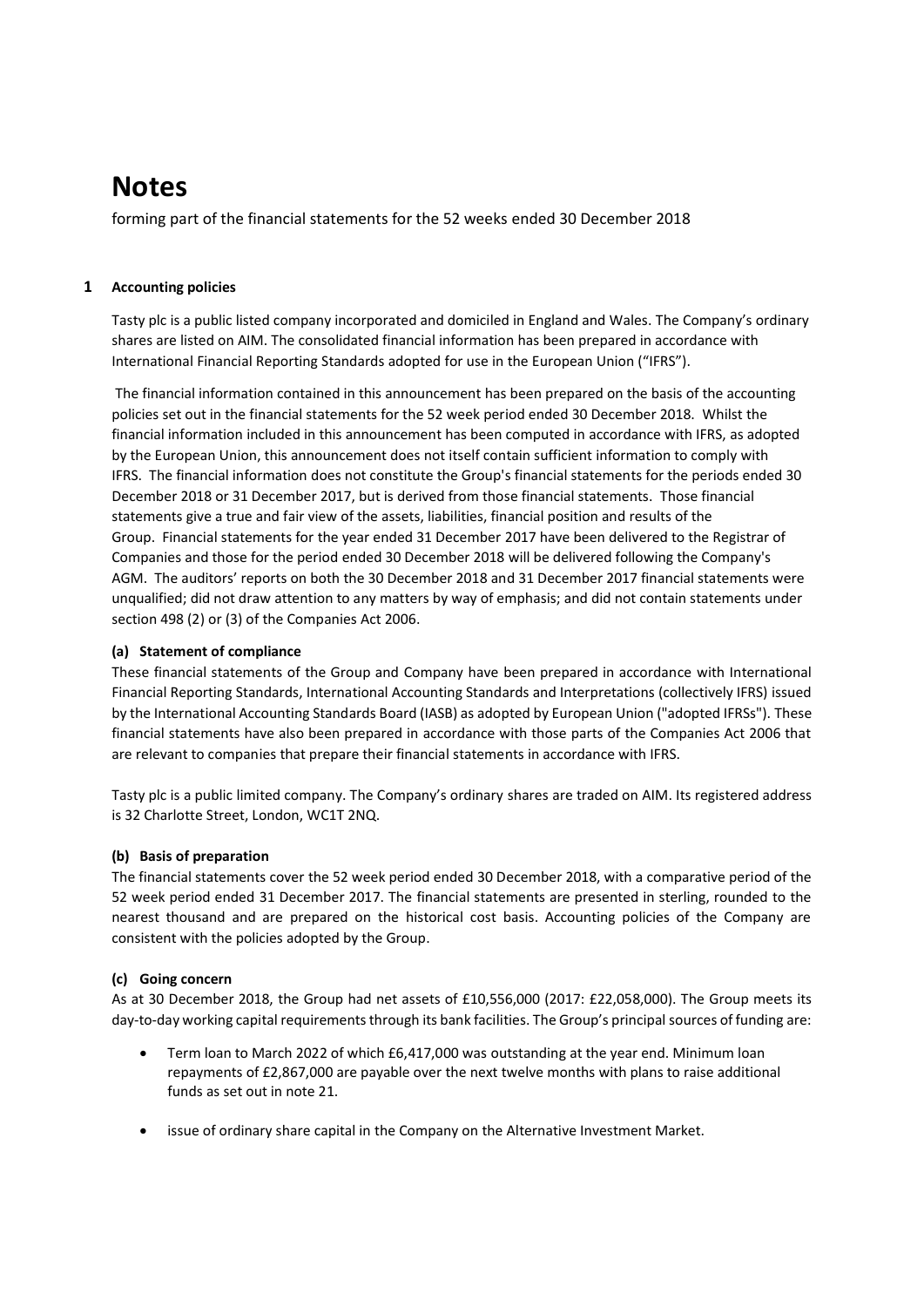- We are also continuing to review our funding arrangements and as a result, we have decided to reduce our funding costs by cancelling the unutilised £5 million Revolving Credit Facility, that was previously earmarked for new restaurant openings.
- The Directors have undertaken to provide, in aggregate, £500,000 of new capital into the business by 30 June 2019. This new capital is to be in the form of either new subordinated loan or equity capital, or a combination of the two.

The Group was covenant compliant at the 30 December 2018. Based on current and forecasted performance, the Board expect there will continue to be covenant headroom for the foreseeable future.

Based on the above, the Board have a reasonable expectation that the Group has adequate resources to continue in operational existence for the foreseeable future. Thus, the going concern basis of accounting is adopted in preparing the annual financial statements.

# **(d) Changes in accounting policy**

New standards impacting the Group that have been adopted in the annual financial statements for the year ended 31 December 2018, and which have given rise to a change in Group accounting policies are:

- IFRS 9 Financial Instruments; and
- IFRS 15 Revenue from contracts with customers.

The impact that these standards have had on the financial statements are given in note 32.

The following are new standards, interpretations and amendments, which are not yet effective and have not been early adopted in this financial information, that will or may have an effect on the Group's future financial statements:

• IFRS 16 Leases (effective for annual periods beginning on or after 1 January 2019).

The directors note that there may be a potential material impact on the financial statements from the adoption of these standards as follows:

The Group is party to a number of operating leases and as such IFRS 16 is expected to have a material impact on the reported assets, liabilities, income statement and cash flows of the Group. It is expected that each operating lease will be capitalised as a right of use asset on the Statement of Financial Position, together with the recognition of a liability for the corresponding lease payments. IFRS 16 will also require extensive disclosures to be made in the financial statements.

The Directors intend to use the modified retrospective approach in the first year the standard is applied to the financial statements, meaning that the comparative period will not be restated and the cumulative impact of applying the standard would be an adjustment to equity. The assessment of the potential impact of this standard on the financial statements is ongoing and the conclusions of the Directors will be finalised in due course.

The Group does not expect any other standards issued by the IASB, but not yet effective, to have a material impact on the group.

# **(e) Basis of consolidation**

The consolidated financial statements incorporate the results of the Company and its subsidiary, Took Us A Long Time Limited. The accounting period of the subsidiary is co-terminous with that of the parent undertaking.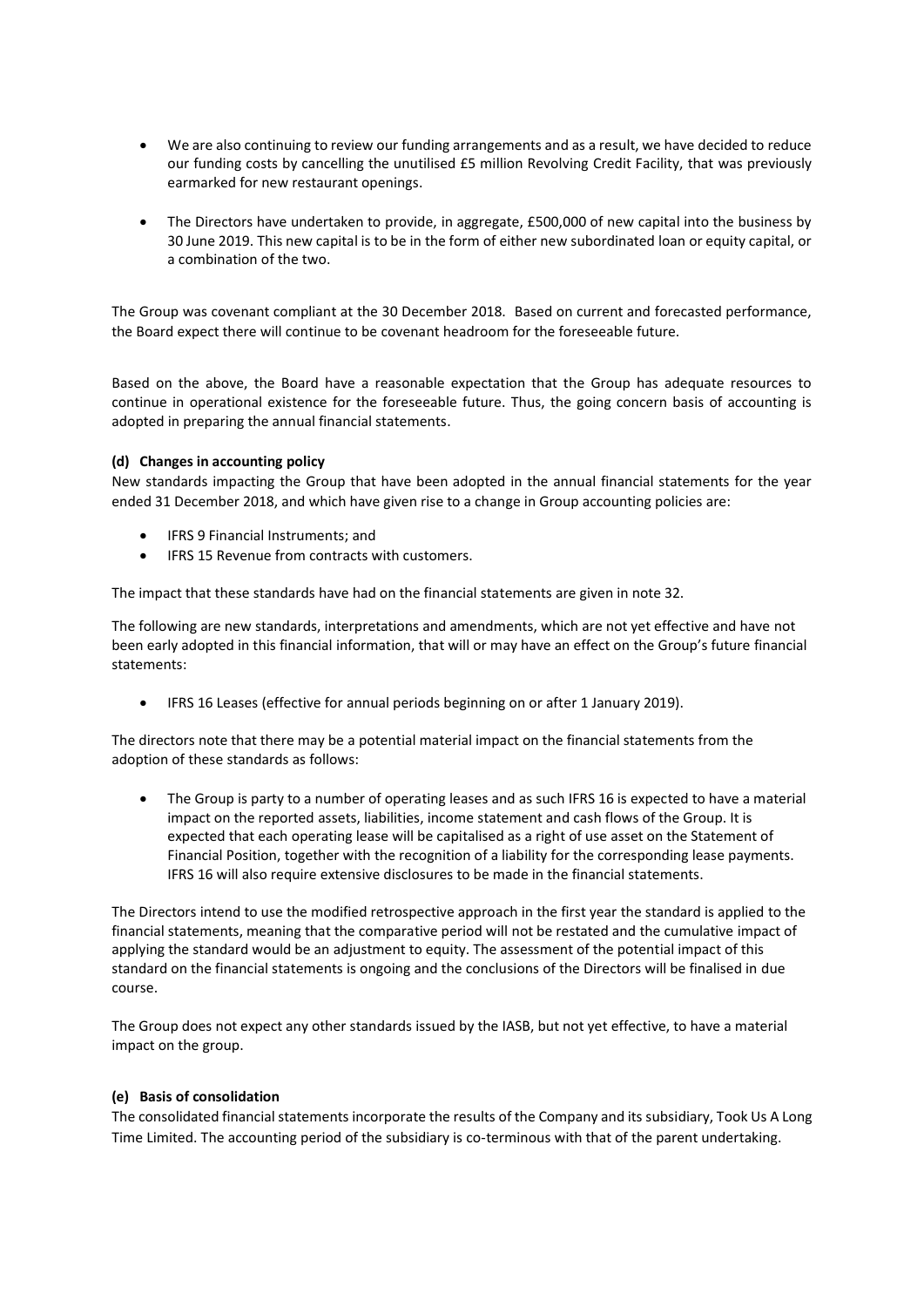# **(f) Revenue**

The Group's revenue is derived from goods and services provided to the customers with revenue recognised at the point in time when control of the goods has transferred to the customer. Control passes to the customers at the point at which food and drinks are provided and Tasty plc has a present right for payment.

# **(g) Pre-opening costs**

Property rentals and other related overhead expenses incurred prior to a new restaurant opening are written off to the income statement in the period that they are incurred. Similarly, the costs of training new staff during the pre-opening phase are written-off as incurred.

# **(h) Retirement benefits: Defined contribution schemes**

Contributions to defined contribution pension schemes are charged to the consolidated income statement in the period to which they relate.

# **(i) Share based payments**

The Company operates a number of equity-settled share-based payment schemes under which share options are granted to certain employees. Options granted to employees are measured at fair value at the date of grant and the fair value is charged to the statement of comprehensive income over the vesting period. Fair value is measured using the Black-Scholes or binomial model. In determining fair value, no account is taken of any vesting conditions, other than conditions linked to the price of the Company's shares (market-based conditions).

No expense is recognised for awards that do not ultimately vest, except for awards where vesting is conditional upon a market condition, which are treated as vesting irrespective of whether or not the market condition is satisfied, provided all other conditions are satisfied. The fair value determined at the grant date is then expensed on a straight line over the vesting period, based on the directors' best estimate of the number of shares that will eventually vest and adjusted for the effect of non-market based vesting conditions. The movement in the cumulative expense since the previous balance sheet date is recognised in the Income Statement, with the corresponding movement taken to equity.

Where the terms and conditions of options are modified before they vest or where options have been cancelled and reissued with modified terms, the increase in the fair value of the options, measured immediately before and after the modification, is also charged to the income statement over the remaining vesting period.

The grant by the Company of options over its equity instruments to the employees of its subsidiary in the Group is treated as a capital contribution. The fair value of employee services received, measured by reference to the grant date fair value, is recognised over the vesting period as an increase to investment in subsidiary undertakings, with a corresponding credit to equity.

# **(j) Externally acquired intangible assets**

Externally acquired intangible assets are initially recognised at cost and subsequently amortised on a straightline basis over their useful economic lives. The amortisation expense is included within the cost of sales line in the consolidated income statement.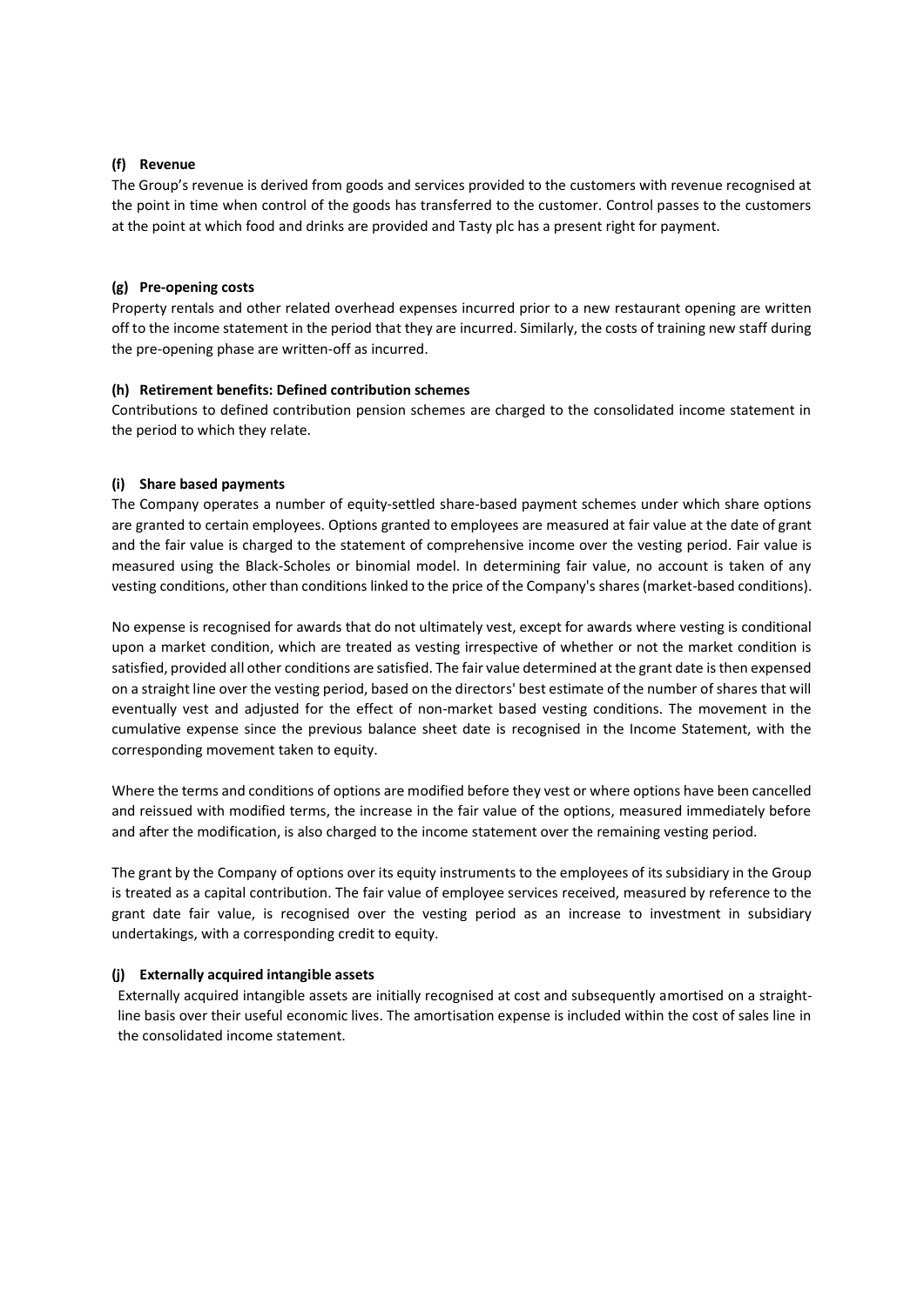The significant intangibles recognised by the Group and their useful economic lives are as follows:-

| Intangible asset | Useful economic life |
|------------------|----------------------|
| Trade marks      | 10 years             |

#### **(k) Property, plant and equipment**

Items of property, plant and equipment are stated at cost less accumulated depreciation (see below) and impairment losses.

Depreciation is provided to write off the cost or valuation, less estimated residual values, of all fixed assets, evenly over their expected useful lives and it is calculated at the following rates:-

| Leasehold improvements           | over the period of the lease |
|----------------------------------|------------------------------|
| Fixtures, fittings and equipment | 10% per annum straight line  |

Restaurants under construction are included in Property, plant and equipment. No depreciation is provided on restaurants under construction until the asset is available for use.

All property, plant and equipment is reviewed for impairment in accordance with IAS36 Impairment of Assets, when there are indications that the carrying value may not be recoverable.

Property, plant and equipment are subject to impairment tests whenever events or changes in circumstances indicate that their carrying amount may not be recoverable. Where the carrying value of an asset or a cash generating unit (CGU) exceeds its recoverable amount (i.e. the higher of value in use and fair value less costs to dispose of the asset), the asset is written down accordingly. The Group view each restaurant as a separate CGU. Value in use is calculated using cash flows over the remaining life of the lease for the CGU discounted at 10% (2017: 10%), being the rate considered to reflect the risks associated with the CGUs. Cash flows are determined using a one year forecasting period after which cash flows are extrapolated at a 3% growth rate.

Impairment charges are recognised in the statement of comprehensive income.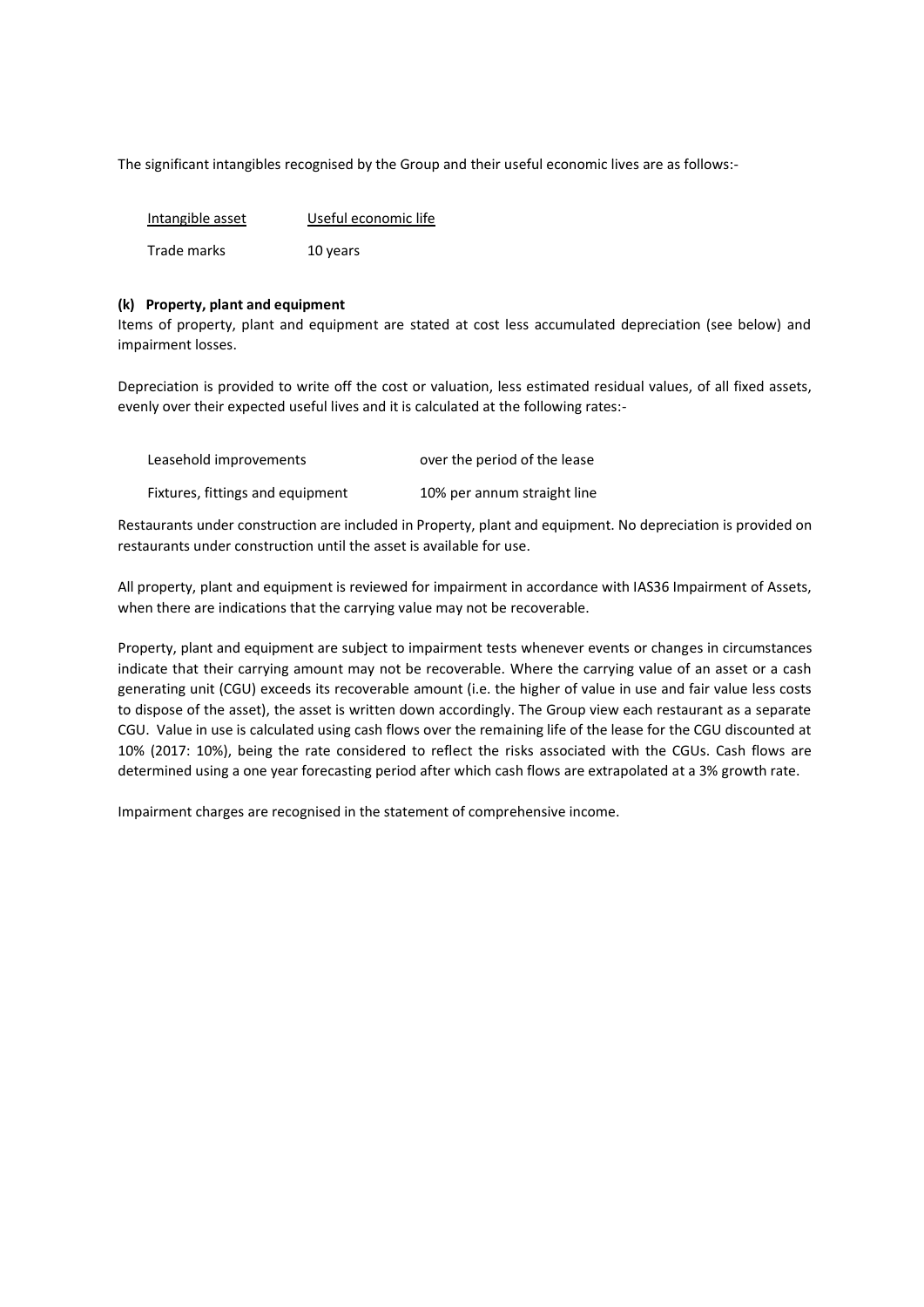#### **(l) Non-current assets held for sale**

Non-current assets are classified as held for sale when the Board plans to sell the assets and no significant changes to this plan are expected. The assets must be available for immediate sale, an active programme to find a buyer must be underway and be expected to be concluded within 12 months with the asset being marketed at a reasonable price in relation to the fair value of the asset.

Non-current assets classified as held for sale are measured at the lower of their carrying amount immediately prior to being classified as held for sale and fair value less costs of disposal. Following their classification as held for sale, non-current assets are not depreciated.

#### **(m) Onerous contracts**

Provisions for onerous contracts are recognised when the expected benefits to be derived by the Group from a contract are lower than the unavoidable cost of meeting its obligation under the contract.

#### **(n) Loans and receivables**

These assets arise principally from the provision of goods and services to customers (eg trade receivables), but also incorporate other types of financial assets where the objective is to hold these assets in order to collect contractual cash flows and the contractual cash flows are solely payments of principal and interest. They are initially recognised at fair value plus transaction costs that are directly attributable to their acquisition or issue, and are subsequently carried at amortised cost using the effective interest rate method, less provision for impairment.

Impairment provisions for trade receivables are recognised based on the simplified approach within IFRS 9 using a provision matrix in the determination of the lifetime expected credit losses. During this process the probability of the non-payment of the trade receivables is assessed. This probability is then multiplied by the amount of the expected loss arising from default to determine the lifetime expected credit loss for the trade receivables. For trade receivables, which are reported net, such provisions are recorded in a separate provision account with the loss being recognised in the consolidated statement of comprehensive income. On confirmation that the trade receivable will not be collectable, the gross carrying value of the asset is written off against the associated provision.

Impairment provisions for receivables from related parties and loans to related parties are recognised based on a forward looking expected credit loss model. The methodology used to determine the amount of the provision is based on whether there has been a significant increase in credit risk since initial recognition of the financial asset. For those where the credit risk has not increased significantly since initial recognition of the financial asset, twelve month expected credit losses along with gross interest income are recognised. For those for which credit risk has increased significantly, lifetime expected credit losses along with the gross interest income are recognised. For those that are determined to be credit impaired, lifetime expected credit losses along with interest income on a net basis are recognised.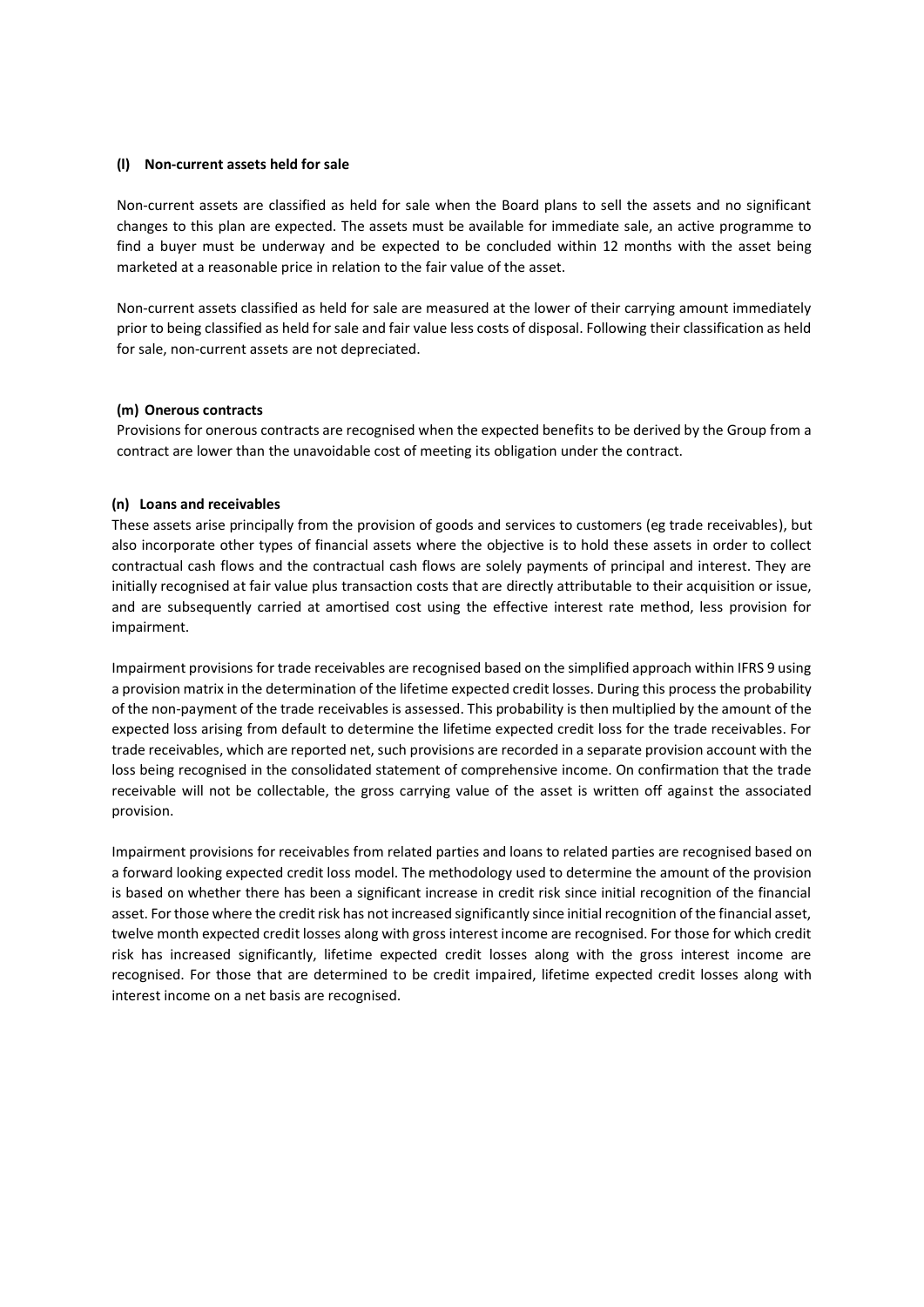The Group's loans and receivables comprise trade and other receivables and cash and cash equivalents in the balance sheet. The Company's loans and receivables comprise only inter-Company receivables. Cash and cash equivalents include cash in hand and deposits held with banks.

### **(o) Financial liabilities**

Financial liabilities include trade payables, accrued lease charges, other short-term monetary liabilities, which are initially recognised at fair value and subsequently carried at amortised cost.

Bank borrowings are initially recognised at fair value and are subsequently measured at amortised costs using the effective interest method. Interest expense includes initial transaction costs and any premium payable on redemption as well as any interest payable while the liability is outstanding.

#### **(p) Inventories**

Inventories are stated at the lower of cost and net realisable value. Cost comprises all costs of purchase and other costs incurred in bringing the inventories to their present location and condition. Net realisable value is based on estimated selling price less costs incurred up to the point of sale.

#### **(q) Leased assets**

Leases are classified as finance leases whenever the terms of the lease are such that they transfer substantially all the risks and rewards of ownership to the Group. All other leases are classified as operating leases. The Group currently has no finance leases. Assets leased under operating leases are not recorded on the balance sheet.

The total rentals payable under the operating leases are charged to the consolidated income statement on a straight-line basis over the lease term. Where the Group sub-let sites to tenants, the rental income and expense are offset within administrative expenses.

Lease incentives received, primarily rent-free periods, are capitalised and then systematically released to the income statement over the period of the lease term. Payments made to acquire operating leases are treated as pre-paid lease expenses and are amortised over the term of the lease.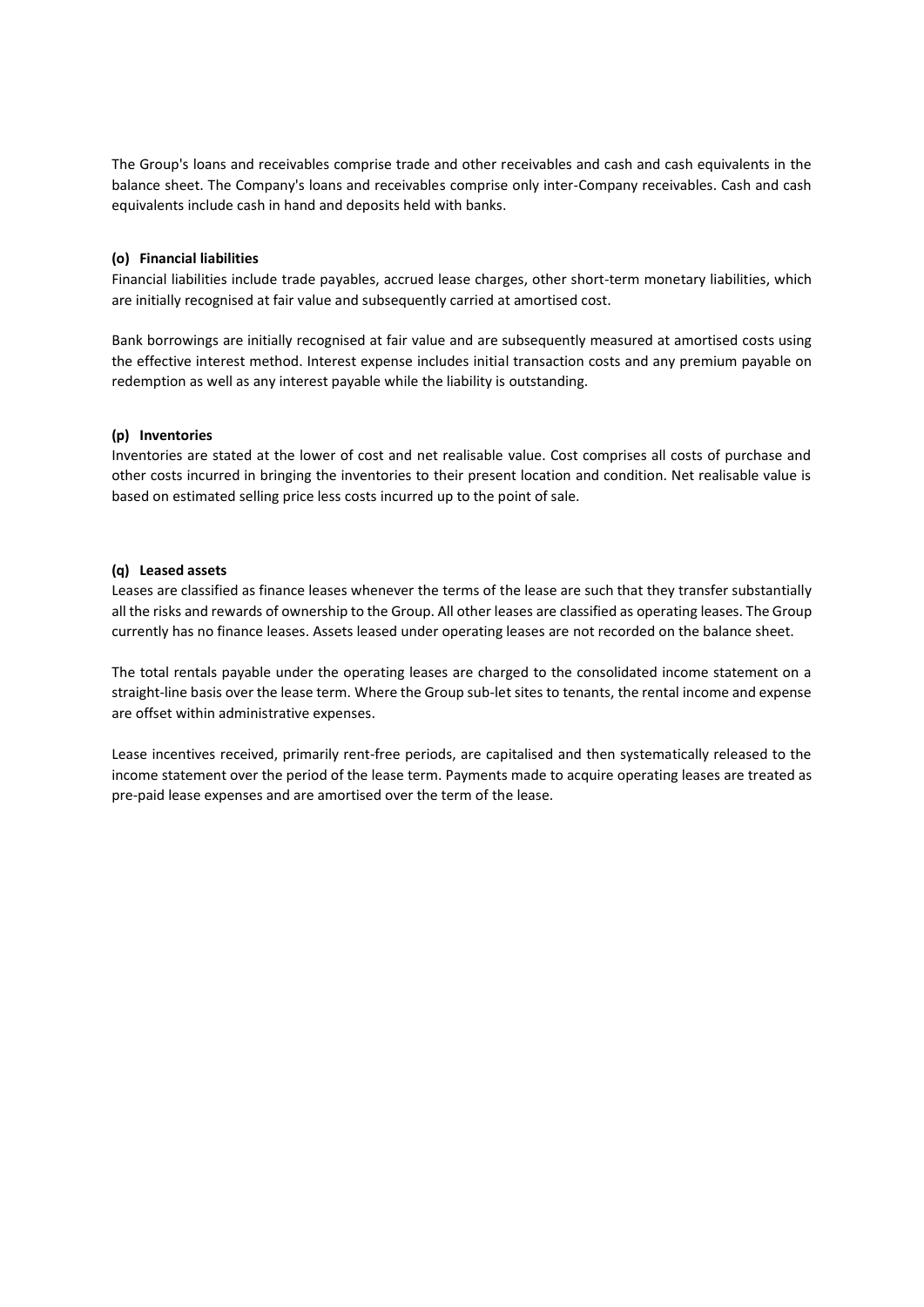# **(r) Taxation**

Tax on the profit and loss for the year comprises current and deferred tax. Tax is recognised in the profit and loss except to the extent that it relates to items recognised directly in equity, in which case it is recognised in equity. Current tax is the expected tax payable or receivable on the taxable income or loss for the year, using tax rates enacted or substantively enacted at the balance sheet date, and any adjustment to tax payable in respect of previous years.

Deferred tax assets and liabilities are recognised where the carrying amount of an asset or liability in the balance sheet differs from its tax base, except for differences arising on:

•The initial recognition of goodwill

• The initial recognition of an asset or liability in a transaction which is not a business combination and at the time of the transaction affects neither accounting or taxable profit.

Recognition of deferred tax assets is restricted to those instances where it is probable that taxable profit will be available against which the difference can be utilised.

Deferred tax is provided using the balance sheet liability method, providing for all temporary differences between the carrying amounts of assets and liabilities recorded for reporting purposes and the amounts used for tax purposes.

The amount of the asset or liability is determined using tax rates that have been enacted or substantively enacted by the reporting date and are expected to apply when the deferred tax liabilities or assets are settled or recovered. Deferred tax balances are not discounted.

# **(s) Business combinations & goodwill**

The financial statements incorporate the results of business combinations using the purchase method. In the balance sheet, the identifiable assets, liabilities and contingent liabilities are initially recognised at their fair values at the acquisition date. The results of acquired operations are included in the statement of comprehensive income from the date on which control is obtained. They are deconsolidated from the date control ceases.

Goodwill represents the difference between the fair value of consideration paid and the carrying value of the assets and liabilities acquired in the business combination.

Goodwill is stated as originally calculated less any accumulated provision for impairment. Goodwill is allocated to individual CGUs where each CGU is a restaurant and is subject to an impairment review at each reporting date.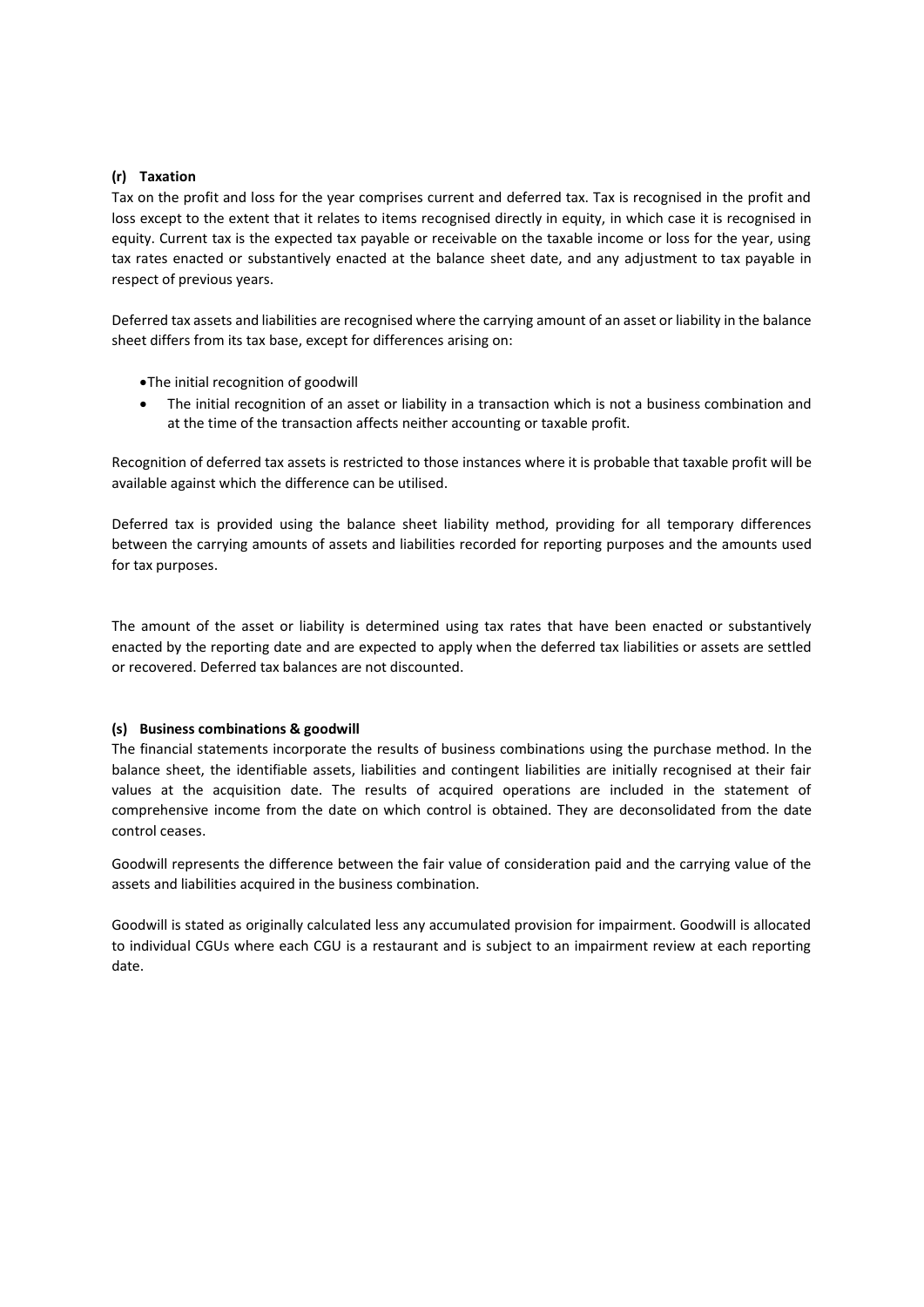# **(t) Investments**

Investments in subsidiaries are included in the Company's Statement of Financial Position at cost less provision for impairment.

# **(u) Share capital**

The Company's ordinary shares are classified as equity instruments.

# **(v) Operating profit**

Operating profit is stated after all expenses, but before financial income or expenses. Highlighted items are items of income or expense which because of their nature and the events giving rise to them, are not directly related to the delivery of the Company's restaurant service to its patrons and merit separate presentation to allow shareholders to understand better the elements of financial performance in the year, so as to facilitate comparison with prior periods and to assess better trends in financial performance.

# **2 Critical accounting estimates and judgements**

The Group makes certain estimates and judgements that affect the application of policies and reported amounts. Estimates and judgements are continually evaluated based on historical experience and other factors, including expectations of future events that are believed to be reasonable under the circumstances. In the future, actual experience may differ from these estimates and assumptions. The estimates and assumptions that have a significant risk of causing a material adjustment to the carrying amounts of assets and liabilities within the next financial period are discussed below.

# **(a) Share based payments (note 27)**

The Group operates equity share-based remuneration schemes for employees. Employee services received and the corresponding increase in equity are measured by reference to the fair value of the equity instruments at the date of grant, excluding the impact of any non-market vesting conditions. The fair value of share options is estimated by using valuation models, such as Black Scholes or binomial on the date of grant based on certain assumptions. Those assumptions are described in note 27 and include, among others, the dividend growth rate, expected volatility, expected life of the options (for options with market conditions) and number of options expected to vest.

# **(b) Accruals (note 18)**

In order to provide for all valid liabilities which exist at the balance sheet date, the Group is required to accrue for certain costs or expenses which have not been invoiced and therefore the amount of which cannot be known with certainty. Such accruals are based on management's best estimate and past experience. Delayed billing in some significant expense categories such as utility costs can lead to sizeable levels of accruals. The total value of accruals as at the balance sheet date is set out in note 18.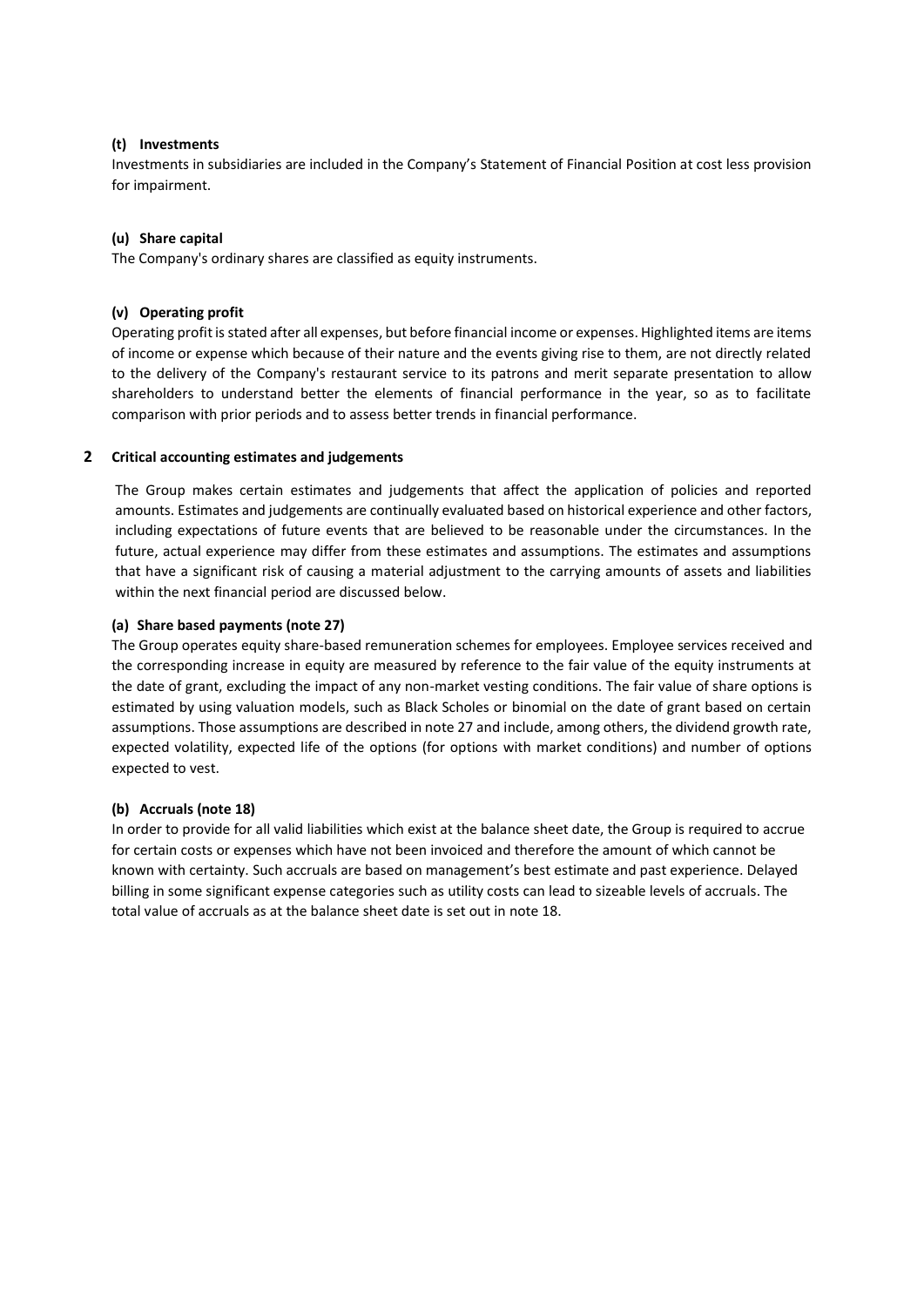# **(c) Useful lives of property, plant and equipment (note 13)**

Property, plant and equipment are amortised or depreciated over their useful lives. Useful lives are based on management estimates of the period that the assets will generate revenue, which are periodically reviewed for continued appropriateness.

# **(d) Impairment reviews (note 13)**

In carrying out an impairment review in accordance with IAS 36 it has been necessary to make estimates and judgements regarding the future performance and cash flows generated by individual trading units which cannot be known with certainty. Past performance is often used as a guide in estimating future performance, or comparison with similar sites. Where the circumstances surrounding a particular trading unit have changed then forecasting future performance becomes extremely judgemental and for these reasons the actual impairment required in the future may differ from the charge made in the financial statements. When assessing a CGU recoverable amount, the value in use calculation uses a discounted cash flow model which is sensitive to the discount rate and the growth rate used.

# **(e) Intercompany provision**

In carrying out a review of intercompany loan in accordance with IRFS9 it has been necessary to make estimates and judgements regarding the repayment of the loan by its subsidiary to the Company. A sensitivity analysis has been performed on the repayment of loan value.

# **(f) Onerous contract provision (note 19)**

The amount provided is based on future rental obligations, legal costs, associated exit costs and potential lease incentives which may be required to be paid as part of the sub-let/surrender process. Significant judgements are used in calculating these provisions and changes to these assumptions or future events could cause the value of these provisions to change.

# **3 Revenue and segmental analysis**

The Group's activities, comprehensive income, assets and liabilities are wholly attributable to one operating segment (operating restaurants) and arises solely in one geographical segment (United Kingdom). All the Group's revenue is recognised at a point in time.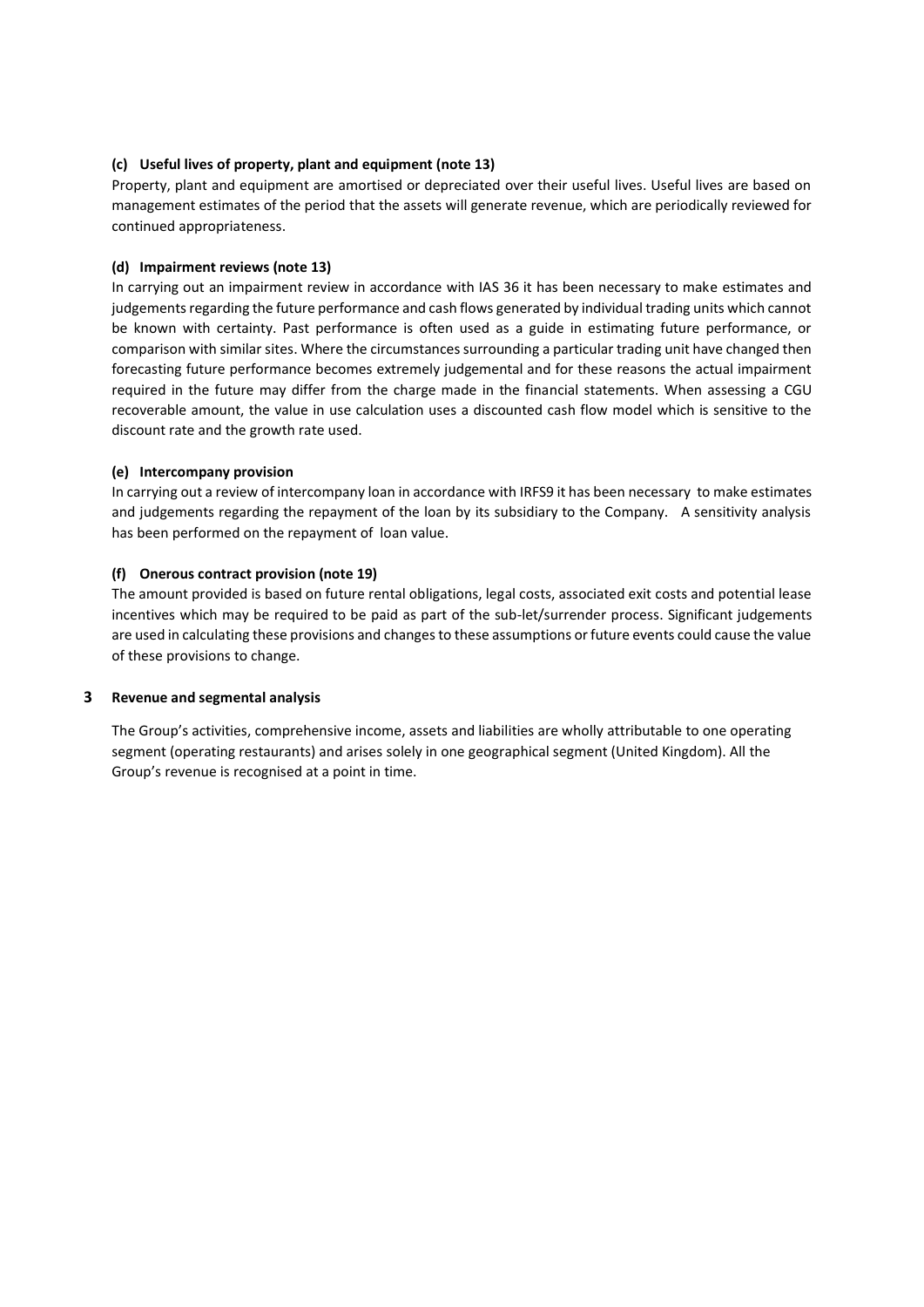# **4 Operating profit**

|                                                     | 52 weeks        | 52 weeks |
|-----------------------------------------------------|-----------------|----------|
|                                                     | ended 30        | ended 31 |
|                                                     | <b>December</b> | December |
|                                                     | 2018            | 2017     |
| This has been arrived at after charging             | £'000           | £'000    |
| Staff costs                                         | 19,056          | 20,483   |
| Share based payments                                | 111             | 134      |
| Operating lease rentals                             | 5,858           | 6,045    |
| Amortisation of intangible assets                   | 3               | 3        |
| Depreciation                                        | 1,861           | 2,146    |
| Amortisation of prepaid operating leases            | 87              | 143      |
| Pre-opening costs                                   |                 | 413      |
| Onerous lease provision                             | 1,687           | 1,635    |
| Restructure and consultancy                         | 457             |          |
| Impairment of lease premiums                        | 897             | 96       |
| <b>Impairment of Goodwill</b>                       | 115             |          |
| Impairment of property, plant and equipment         | 10,063          | 9,462    |
| Profit on disposal of property, plant and equipment | (2, 132)        | (1, 237) |
| <b>Auditor remuneration:</b>                        |                 |          |
| Audit fee - Parent Company                          | 10              | 10       |
| - Group financial statements                        | 30              | 27       |
| - Subsidiary undertaking                            | 10              | 8        |
| Other services - Taxation compliance                | 11              | 6        |

#### **5 Highlighted items – charged to operating expenses**

|                                                     | 52 weeks        | 52 weeks |
|-----------------------------------------------------|-----------------|----------|
|                                                     | ended 30        | ended 31 |
|                                                     | <b>December</b> | December |
|                                                     | 2018            | 2017     |
|                                                     | £'000           | f'000    |
|                                                     |                 |          |
| Profit on disposal of property, plant and equipment | 2,132           | 1,237    |
| Pre-opening costs                                   |                 | (413)    |
| Onerous leases                                      | (1,687)         | (1,635)  |
| Restructure and consultancy                         | (457)           |          |
| Impairment of lease premiums                        | (897)           | (96)     |
| Impairment of Goodwill                              | (115)           |          |
| Impairment of property, plant and equipment         | (10,063)        | (9, 462) |
| Share based payments                                | (111)           | (134)    |
|                                                     | (11, 198)       | (10,503) |

The above items have been highlighted to give more detail on items that are included in the consolidated statement of comprehensive income and which when adjusted shows a profit or loss that reflects the ongoing trade of the business.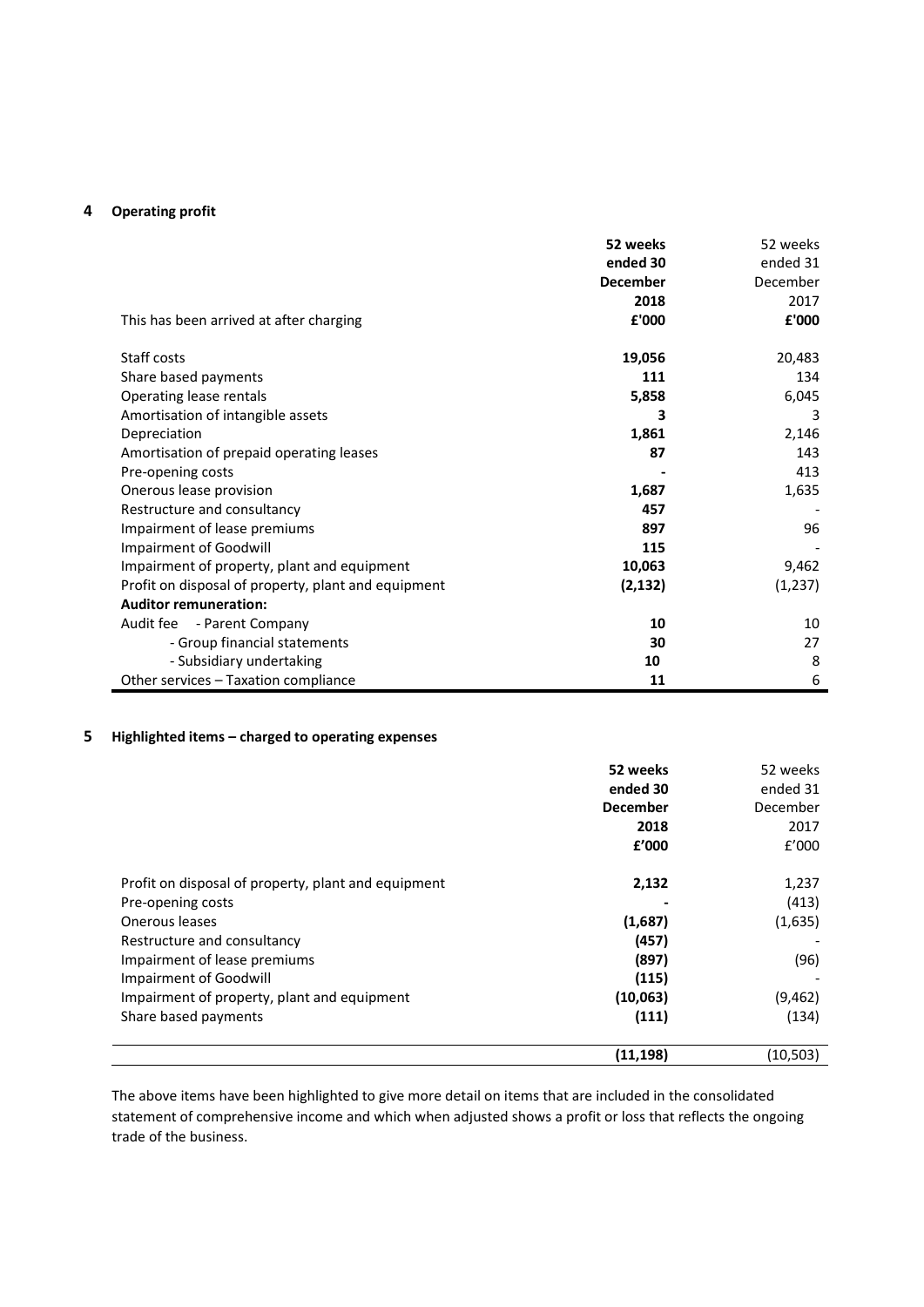#### **6 Finance expense**

|                       | 52 weeks<br>ended 30 | 52 weeks<br>ended 31 |
|-----------------------|----------------------|----------------------|
|                       | <b>December</b>      | December             |
|                       | 2018                 | 2017                 |
|                       | £'000                | £'000                |
| Loan interest payable | 252                  | 203                  |
|                       | 252                  | 203                  |

# **7 Employees**

|                                              | 52 weeks<br>ended 30 | 52 weeks<br>ended 31 |
|----------------------------------------------|----------------------|----------------------|
|                                              | <b>December</b>      | December             |
|                                              | 2018                 | 2017                 |
| Staff costs (including Directors) consist of | £'000                | £'000                |
| Wages and salaries                           | 17,493               | 18,936               |
| Social security costs                        | 1,415                | 1,459                |
| Other pension costs                          | 148                  | 88                   |
| Equity settled share based payment expense   | 111                  | 134                  |
|                                              | 19,167               | 20,617               |

The average number of persons, including Directors, employed by the Group during the period was 1,049 of which 1,030 were restaurant staff and 19 were administration staff, (2017 - 1,184 of which 1,169 were restaurant staff and 15 were administration staff).

No staff are employed by the Company.

Of the total staff costs £18,106,000 was classified as cost of sales (2017 - £19,716,000) and £1,061,000 as operating expenses (2017 - £901,000). Redundancy costs of £185,000 (2017 - £nil) have been included as a cost of Restructure and Redundancy in note 5.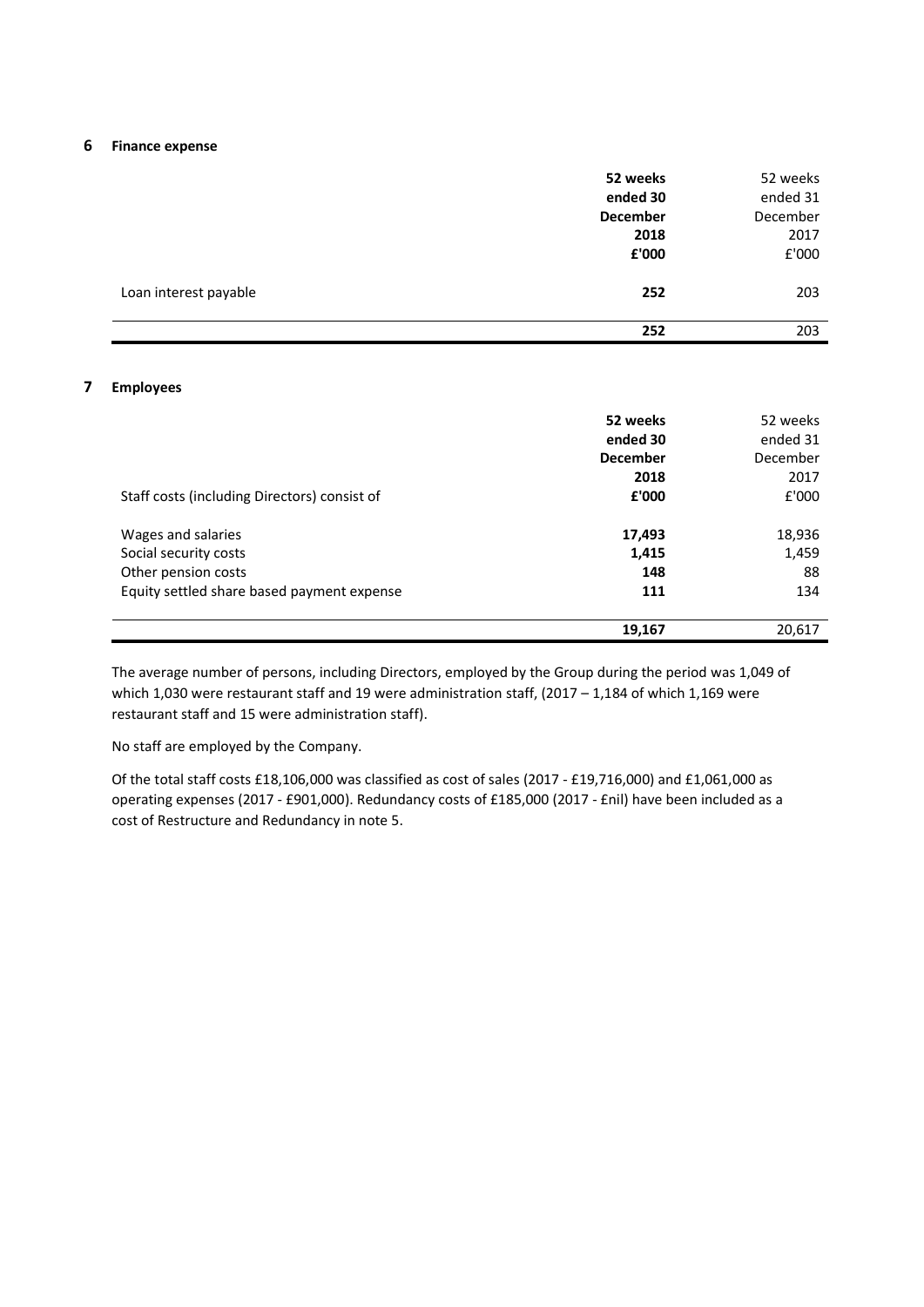# **8 Directors and key management personnel remuneration**

Key management personnel are those persons having authority and responsibility for planning, directing and controlling the activities of the Group, and represent the Directors of the Group listed on page 2.

|                               | 52 weeks        | 52 weeks |
|-------------------------------|-----------------|----------|
|                               | ended 30        | ended 31 |
|                               | <b>December</b> | December |
|                               | 2018            | 2017     |
|                               | £'000           | £'000    |
| <b>Directors remuneration</b> |                 |          |
| <b>Emoluments</b>             | 252             | 405      |
| Share based payments          | 70              | 88       |
| Benefits in Kind              |                 | 6        |
| Social security costs         | 30              | 50       |
|                               | 352             | 549      |
|                               |                 |          |

|                                  | 52 weeks<br>ended 30<br><b>December</b><br>2018<br>£'000 | 52 weeks<br>ended 31<br>December<br>2017<br>£'000 |
|----------------------------------|----------------------------------------------------------|---------------------------------------------------|
| Individual directors' emoluments |                                                          |                                                   |
| J Plant                          | 120                                                      | 120                                               |
| S Kaye                           | 55                                                       | 110                                               |
| T Cundy (resigned 13 March 2018) | 27                                                       | 105                                               |
| A Kaye                           | 20                                                       | 40                                                |
| K Lassman                        | 30                                                       | 30                                                |
|                                  | 252                                                      | 405                                               |

In addition to the above, benefits in kind for the period were provided to S Kaye of £nil (2017 - £3,000) and A Kaye of £nil (2017 - £3,000).

Share based payments for the period that are attributable to the Directors are £70,000 (2017 - £88,000).

# **Company**

The Company paid no director emoluments during the year.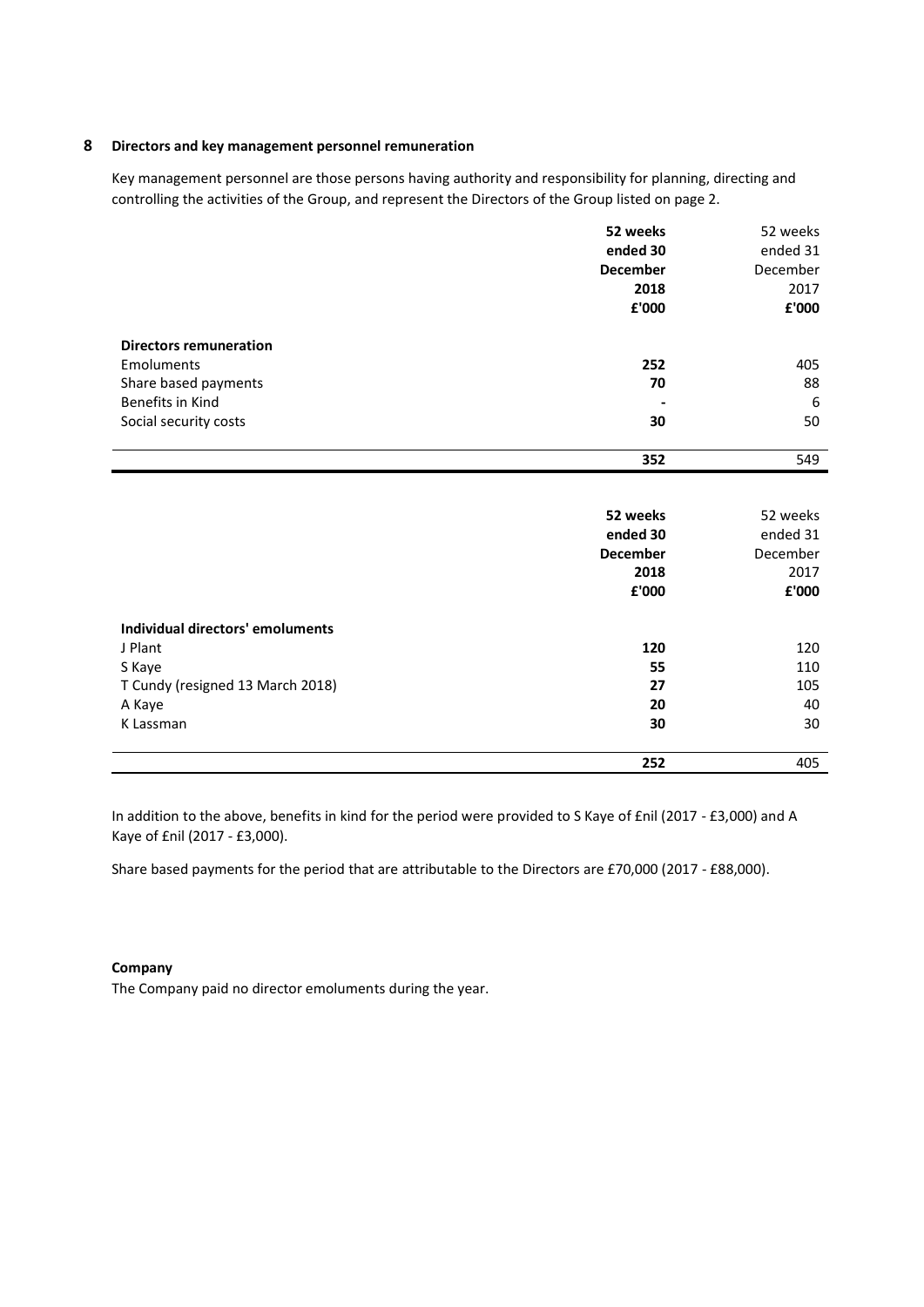# **9 Income tax expense**

|                                                    | 52 weeks        | 52 weeks |
|----------------------------------------------------|-----------------|----------|
|                                                    | ended 30        | ended 31 |
|                                                    | <b>December</b> | December |
|                                                    | 2018            | 2017     |
|                                                    | £'000           | £'000    |
| <b>UK Corporation tax</b>                          |                 |          |
| Current tax credit/(charge) on loss for the period |                 | 396      |
| Adjustment in respect to previous years            | (48)            | 85       |
| Total current tax                                  | (48)            | 481      |
|                                                    |                 |          |
| Deferred tax                                       |                 |          |
| Utilisation of tax losses                          |                 |          |
| Origination and reversal of temporary differences  | 252             | 714      |
| Impact of change in future rate of taxation        |                 |          |
| Total deferred tax                                 | 252             | 714      |
|                                                    |                 |          |
| Total income tax credit                            | 204             | 1,195    |

The tax credit for the period is lower than the standard rate of corporation tax in the UK. The differences are explained below:

|                                                                                                   | 52 weeks<br>ended 30<br><b>December</b><br>2018<br>£'000 | 52 weeks<br>ended 31<br>December<br>2017<br>f'000 |
|---------------------------------------------------------------------------------------------------|----------------------------------------------------------|---------------------------------------------------|
| Loss before tax                                                                                   | (11, 817)                                                | (9, 470)                                          |
| Tax on loss at the ordinary rate of corporation<br>tax in UK of 19% (2017 - 19.25%)<br>Effects of | (2, 245)                                                 | (1,823)                                           |
| Expenses not deductible for tax                                                                   | 21                                                       | 54                                                |
| Onerous lease provision not deductible for tax                                                    | 168                                                      | 154                                               |
| Adjustment in respect of previous years                                                           | (48)                                                     | 85                                                |
| Depreciation/impairment on ineligible fixed assets                                                | 1,900                                                    | 335                                               |
| Total tax charge                                                                                  | (204)                                                    | (1,195)                                           |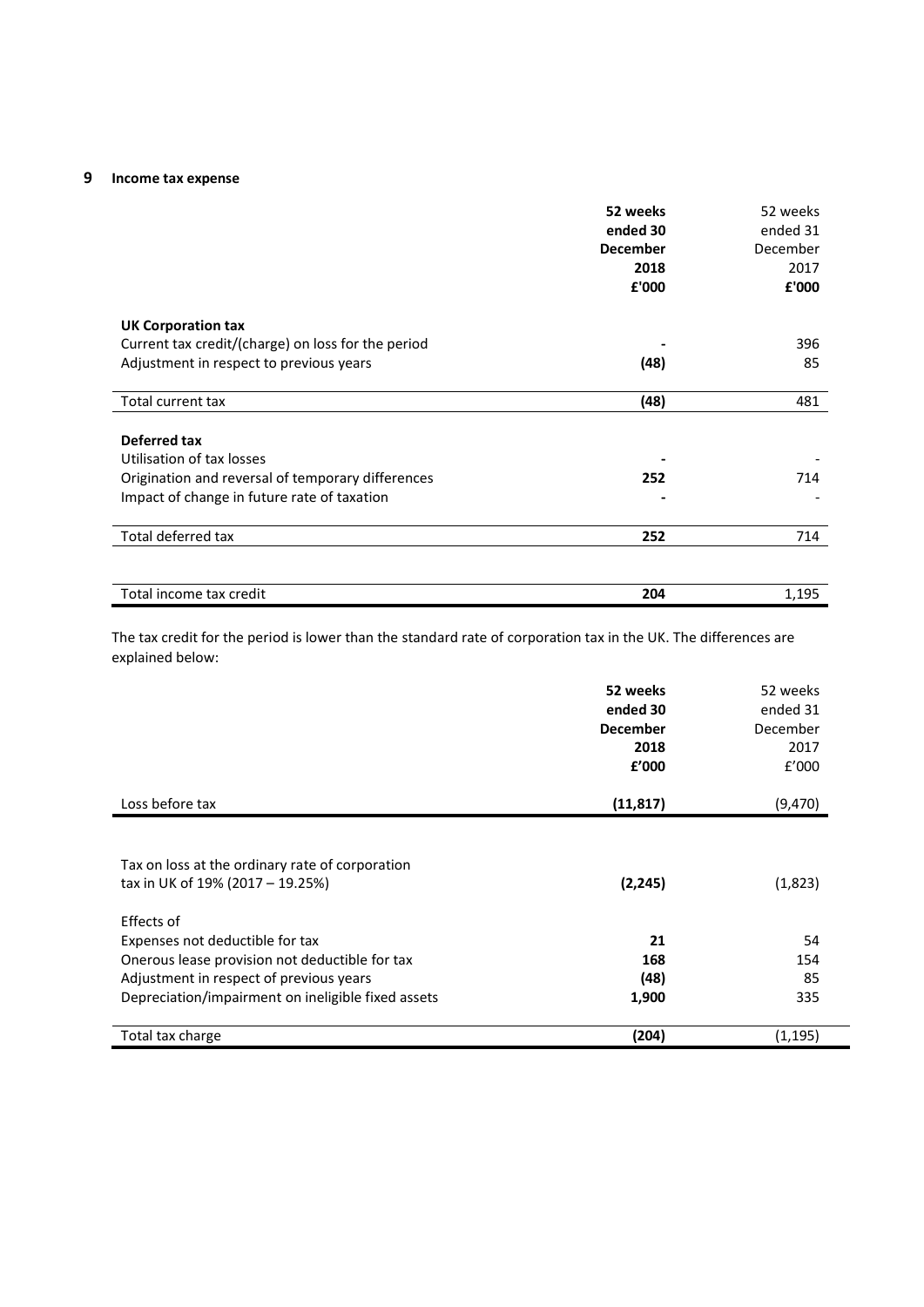# **10 Loss per share**

|                                                                       | 30<br><b>December</b><br>2018<br>Pence | 31<br>December<br>2017<br>Pence |
|-----------------------------------------------------------------------|----------------------------------------|---------------------------------|
| Basic and diluted loss per ordinary share                             | (19.42)                                | (13.84)                         |
| Loss per share have been calculated using the numbers shown<br>below: | 2018<br><b>Number</b><br>'000          | 2017<br>Number<br>'000          |
| Weighted average ordinary shares (basic)                              | 59,795                                 | 59,787                          |
|                                                                       | 2018<br>£'000                          | 2017<br>£'000                   |
| Loss for the financial period                                         | (11, 613)                              | (8, 275)                        |

Due to the loss made in the year, all share options are anti dilutive. No share options would otherwise be considered dilutive (2017 – 565,000).

# **11 Dividend**

No final dividend has been proposed by the Directors (2017 – nil).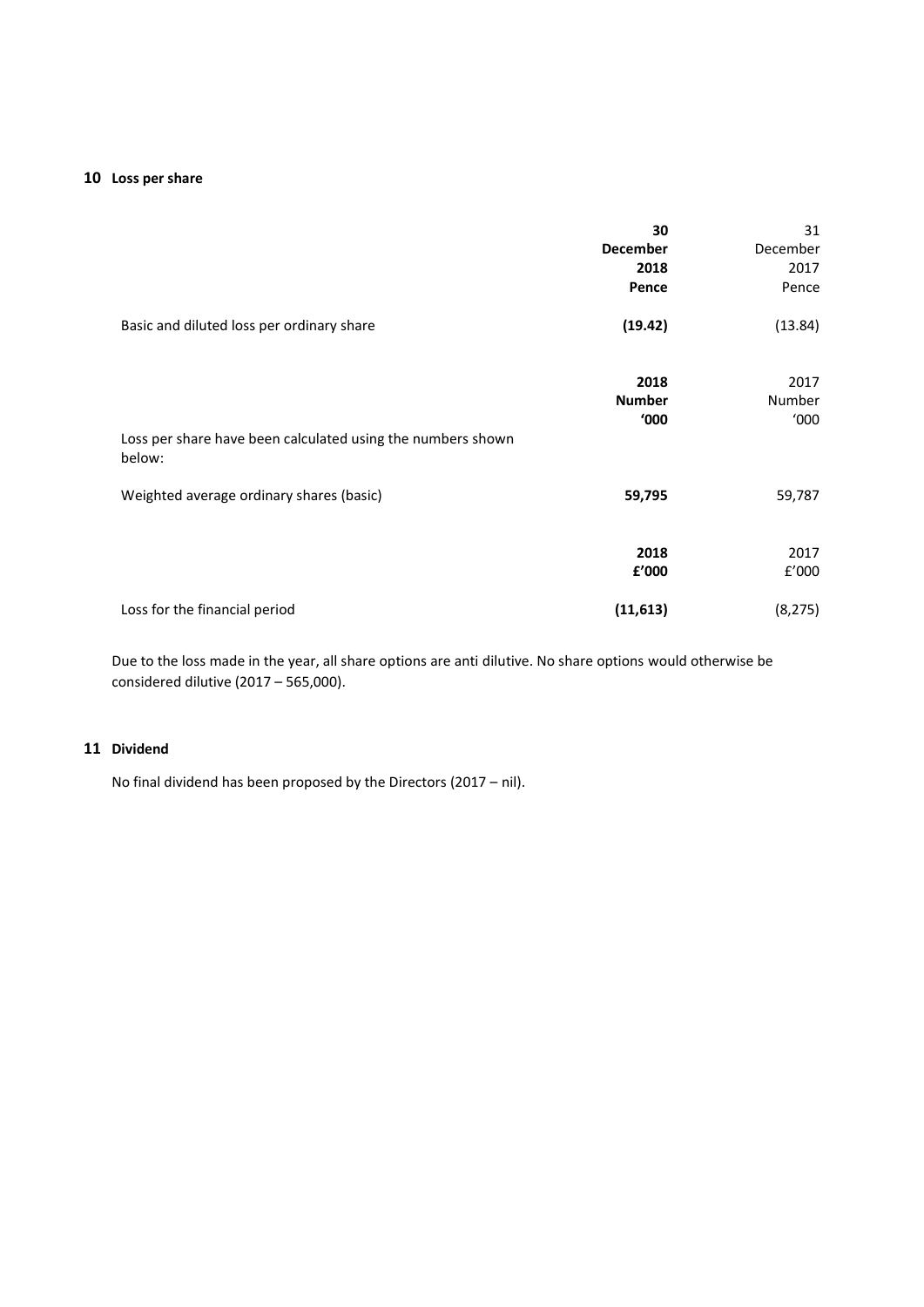### **12 Intangibles**

|                                                | <b>Trademarks</b><br>£'000      | Goodwill<br>£'000        | <b>Total</b><br>£'000 |
|------------------------------------------------|---------------------------------|--------------------------|-----------------------|
| At 1 January 2017                              | 32                              | 441                      | 473                   |
| <b>Additions</b><br>Amortisation of trademarks | $\overline{\phantom{a}}$<br>(3) | $\overline{\phantom{a}}$ | (3)                   |
| At 31 December 2017                            | 29                              | 441                      | 470                   |
| Impairments<br>Amortisation of trademarks      | $\overline{\phantom{a}}$<br>(3) | (115)                    | (115)<br>(3)          |
| At 30 December 2018                            | 26                              | 326                      | 352                   |

The recoverable amount of goodwill has been determined on a value in use basis. This has been based on the performance of the units since they were acquired and management's forecasts, which assume the sites will perform at least as well as the market generally. The forecast cash flows cover a period of the committed lease length (or 5 years if shorter), assuming a growth rate of 3% and are discounted at a rate of 10% (2017 – 10%). Management has performed sensitivity testing on all inputs to the model and noted no highly sensitive variables. Goodwill has been allocated to CGUs as follows;

|                     | 30                       |             |
|---------------------|--------------------------|-------------|
|                     | <b>December</b>          | 31 December |
|                     | 2018                     | 2017        |
|                     | £'000                    | f'000       |
| Shaftesbury Avenue  | 196                      | 196         |
| Cambridge           | 130                      | 130         |
| Stratford-upon-Avon | $\overline{\phantom{a}}$ | 65          |
| Loughton            | $\overline{\phantom{a}}$ | 25          |
| Billericay          | $\overline{\phantom{a}}$ | 25          |
|                     | 326                      | 441         |

During the year Goodwill for the sites at Stratford-upon-Avon, Loughton and Billericay has been fully impaired.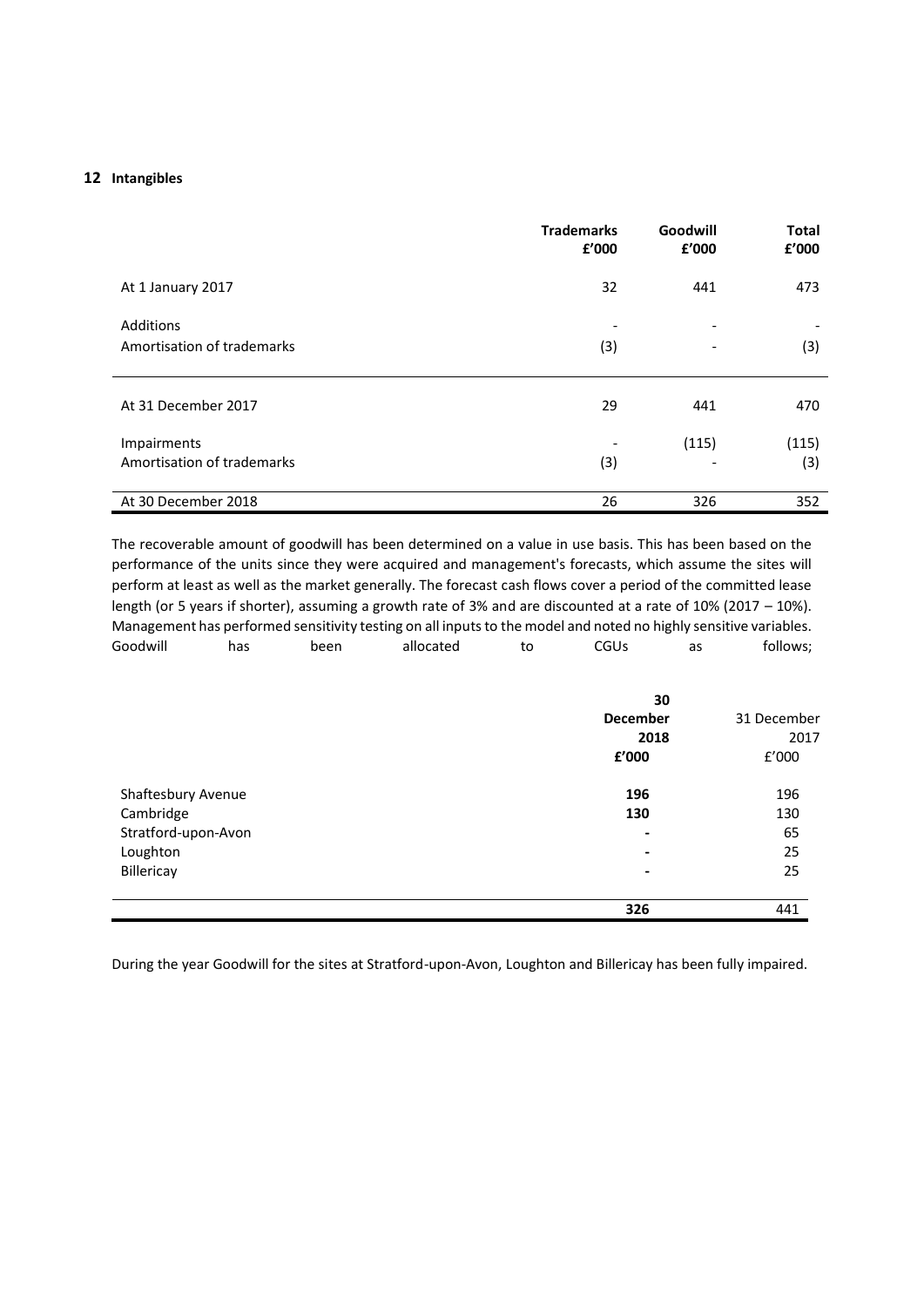# **13 Property, plant and equipment**

|                               |                |              | <b>Furniture</b><br>fixtures and | Assets in the  |              |
|-------------------------------|----------------|--------------|----------------------------------|----------------|--------------|
|                               | Freehold       | Leasehold    | computer                         | course of      |              |
|                               | property       | improvements | equipment                        | construction   | <b>Total</b> |
|                               | £'000          | £'000        | £'000                            | £'000          | £'000        |
| Cost                          |                |              |                                  |                |              |
| At 1 January 2017             |                | 37,245       | 10,774                           | 221            | 48,240       |
| Additions                     | 417            | 5,648        | 687                              |                | 6,752        |
| Disposals                     | (417)          | (1,836)      | (515)                            |                | (2,768)      |
| Transfers                     |                | 174          |                                  | (174)          |              |
| At 31 December 2017           |                | 41,231       | 10,946                           | 47             | 52,224       |
| Additions                     |                | 863          | 398                              |                | 1,261        |
| <b>Disposals</b>              |                | (1, 187)     | (470)                            | (47)           | (1,704)      |
| Reclassified as held for sale |                | (930)        | (411)                            |                | (1, 341)     |
| At 30 December 2018           | $\blacksquare$ | 39,977       | 10,463                           | $\overline{a}$ | 50,440       |
| Depreciation                  |                |              |                                  |                |              |
| At 1 January 2017             |                | 9,593        | 4,447                            |                | 14,040       |
| Provided for the period       |                | 1,155        | 991                              |                | 2,146        |
| Impairments                   |                | 9,069        | 393                              |                | 9,462        |
| <b>Disposals</b>              |                | (1,540)      | (215)                            |                | (1,755)      |
|                               |                |              |                                  |                |              |
| At 31 December 2017           |                | 18,277       | 5,616                            |                | 23,893       |
| Provided for the period       |                | 1,070        | 791                              |                | 1,861        |
| Impairments                   |                | 8,601        | 1,462                            |                | 10,063       |
| Disposals                     |                | (817)        | (278)                            |                | (1,095)      |
|                               |                | (581)        | (255)                            |                | (836)        |
| Reclassified as held for sale |                |              |                                  |                |              |

| At 30 December 2018 | $\overline{\phantom{0}}$ | 13.427 | 3,127 | $\overline{\phantom{0}}$ | 16.554           |
|---------------------|--------------------------|--------|-------|--------------------------|------------------|
|                     |                          |        |       |                          |                  |
| At 31 December 2017 | $\overline{\phantom{a}}$ | 22.954 | 5,330 | 4,                       | ∍כפיסר<br>⊥دد,ه∠ |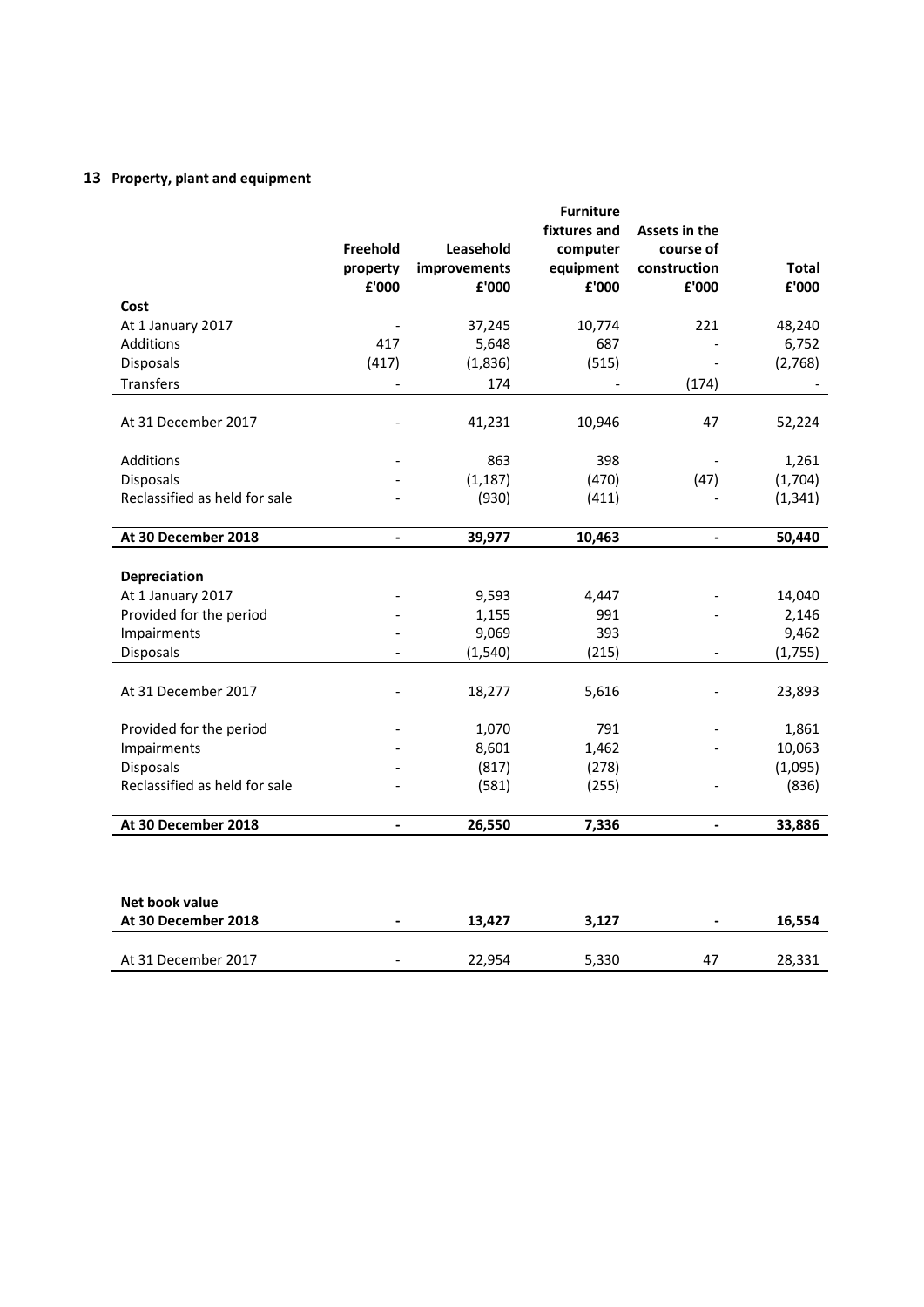Due to the declining performance of the Group, and a number of underperforming sites in the year, the Group has recognised impairments across a number of assets. The key judgements and estimates in the inputs in calculating the impairments are outlined in note 1k.

A sensitivity analysis has been performed on each of the key assumptions noted with other variables held constant. Increasing the growth rate by 1% would reduce impairments by £136,000. Decreasing the discount rate by 1% would reduce impairments by £142,000.

The total carrying value of the assets that have been impaired in the period is £13,984,000 (2017 - £17,520,000). These have been impaired to their value in use of £3,024,000 (2017 - £8,058,000).

Of which assets held for sale accounted for a carrying value of £1,050,000 (2017-£nil) and impaired to value in use of £505,000.

#### **Company**

The Company holds no property, plant and equipment.

#### **14 Prepaid operating leases**

|                                | 30 December | 31 December |
|--------------------------------|-------------|-------------|
|                                | 2018        | 2017        |
|                                | £'000       | E'000       |
| Held within current assets     | 87          | 143         |
| Held within non-current assets | 507         | 1,428       |
|                                | 594         | 1.571       |

Prepaid operating leases represent lease premiums paid on the acquisition of sites, amortised evenly over the lease term.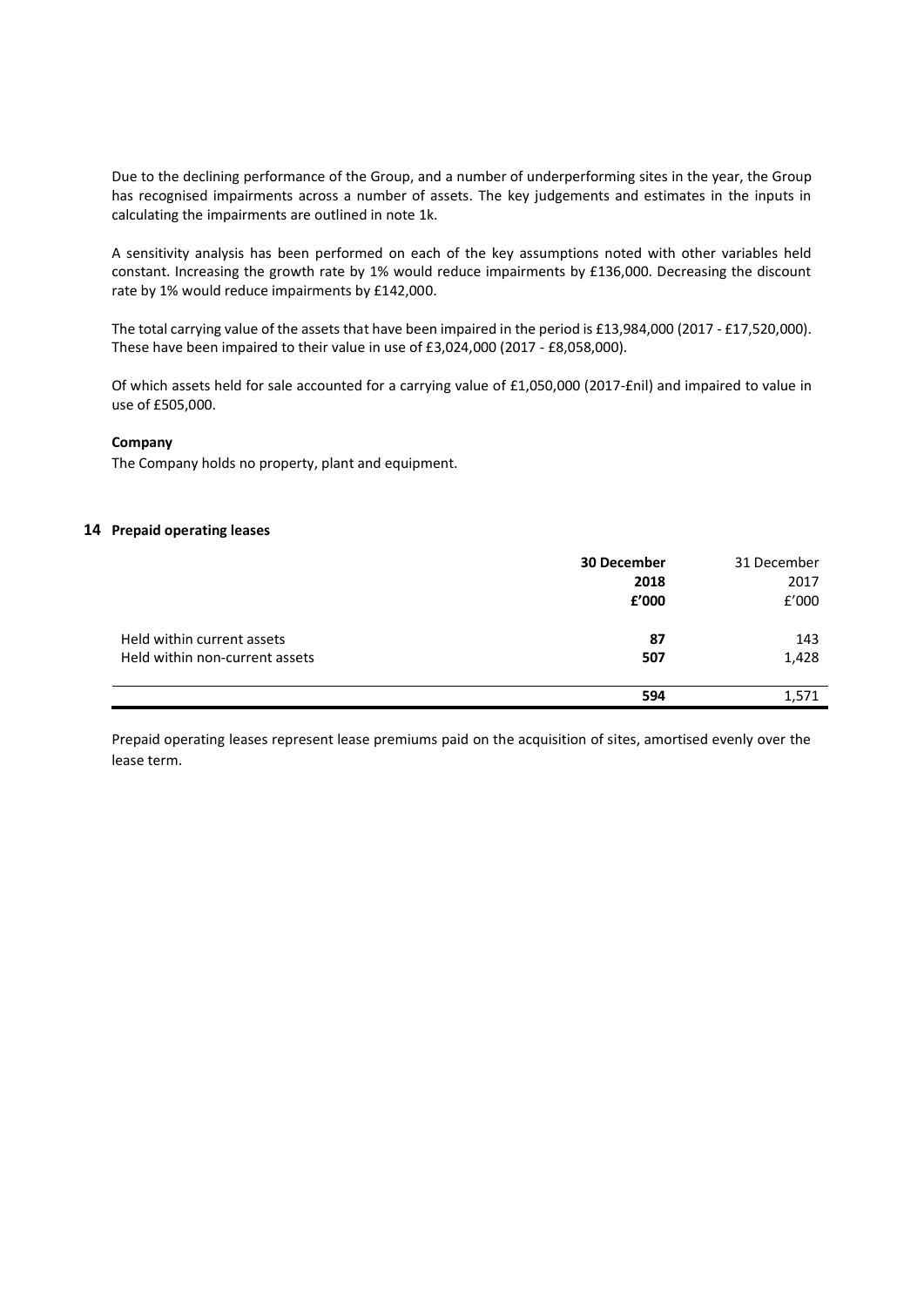# **15 Investments**

|                                              | f'000 |
|----------------------------------------------|-------|
| Company                                      |       |
| At 1 January 2017                            | 2,885 |
| Share based payment in respect of subsidiary | 134   |
|                                              |       |
| At 31 December 2017                          | 3,019 |
|                                              |       |
| Share based payment in respect of subsidiary | 111   |
|                                              |       |
| At 30 December 2018                          | 3,130 |

The Company's investments are wholly related to a 100% ordinary shareholding in Took Us a Long Time Limited, a company registered in England and Wales with registered offices at 32 Charlotte Street, London. Took Us a Long Time Limited is primarily engaged with the operation of restaurants.

# **16 Inventories**

|                                                        | 30 December<br>2018<br>£'000 | 31 December<br>2017<br>£'000 |
|--------------------------------------------------------|------------------------------|------------------------------|
| Raw materials and consumables<br>Crockery and utensils | 798<br>1,750                 | 918<br>1,737                 |
|                                                        | 2,548                        | 2,655                        |

In the Directors' opinion there is no material difference between the replacement cost of stocks and the amounts stated above. Inventory purchased and recognised as an expense in the period was £12,118,000 (2017 - £13,357,000).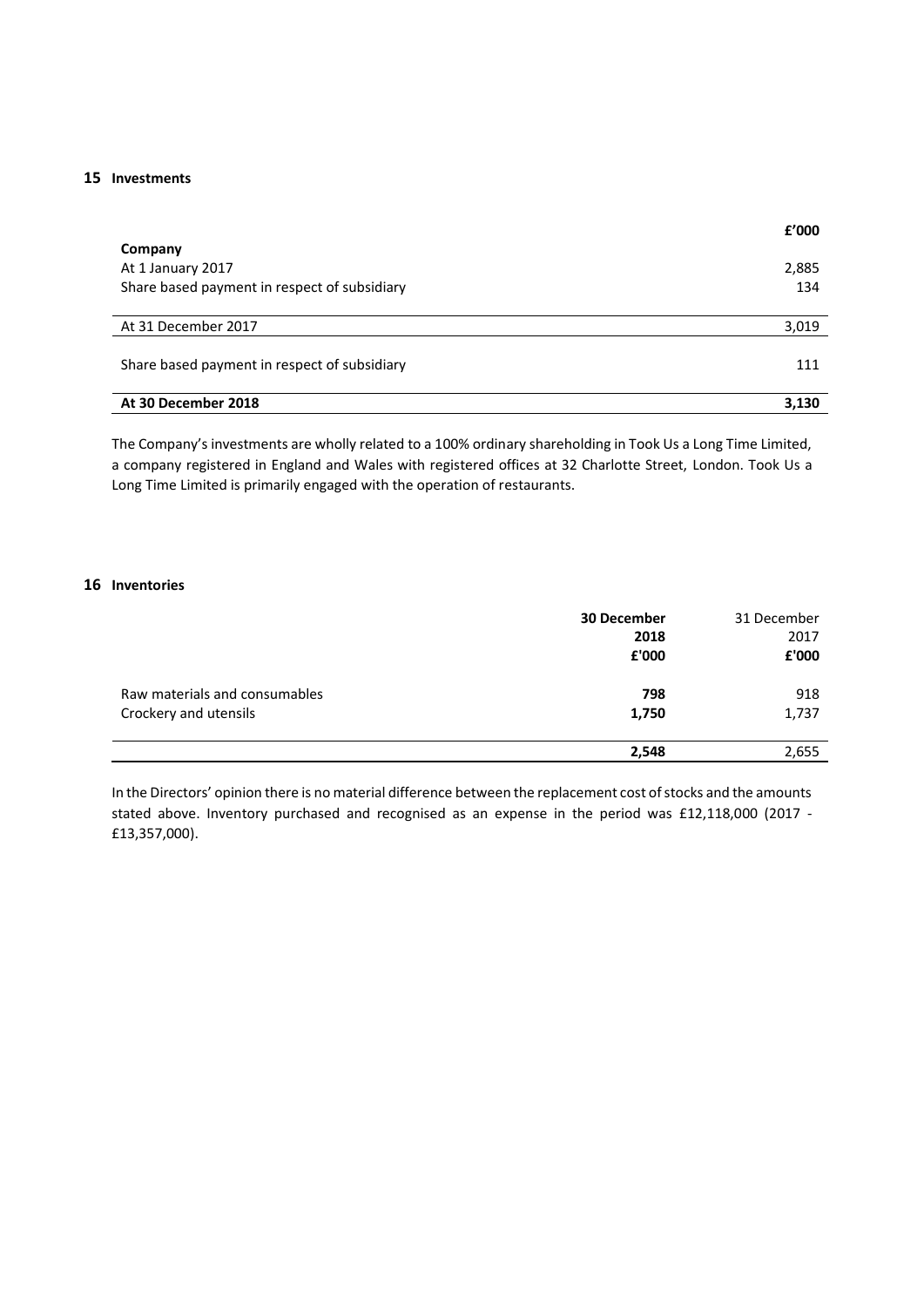#### **17 Trade and other receivables**

|                                   | <b>30 December</b> | 31 December |
|-----------------------------------|--------------------|-------------|
|                                   | 2018               | 2017        |
|                                   | £'000              | £'000       |
|                                   |                    |             |
| Trade receivables                 | 240                | 141         |
| Corporation tax                   |                    | 74          |
| Prepayments and other receivables | 3,581              | 6,320       |
| Total trade and other receivables | 3,821              | 6,535       |
|                                   |                    |             |
| Less non-current portion          | (283)              | (278)       |
|                                   |                    |             |
|                                   | 3,538              | 6,257       |
|                                   |                    |             |
|                                   |                    |             |
| Company                           |                    |             |
| Amounts due from subsidiary       | 7,400              | 19,040      |
| Total trade and other receivables | 7,400              | 19,040      |
|                                   |                    |             |
| Classified as non-current         | 7,400              | 19,040      |

There has been an increase in the credit risk of this loan since it was advanced due to the deterioration in the market and the resulting impact on the performance of the trading company. The Company has previously made loans to the trading subsidiary of £25,611,000 (2017 - £25,666,000).

The Directors of the Company consider this loan to be classed as Stage 2 under the General Approach set out in IFRS 9. The Company has made provisions of £18,211,000 (2017 - £6,626,000) which represents the lifetime expected credit losses. In assessing the lifetime expected credit losses consideration has been given to a number of factors including internal forecasts, sale value of company assets and the consolidated net asset value of the Group at the balance sheet date.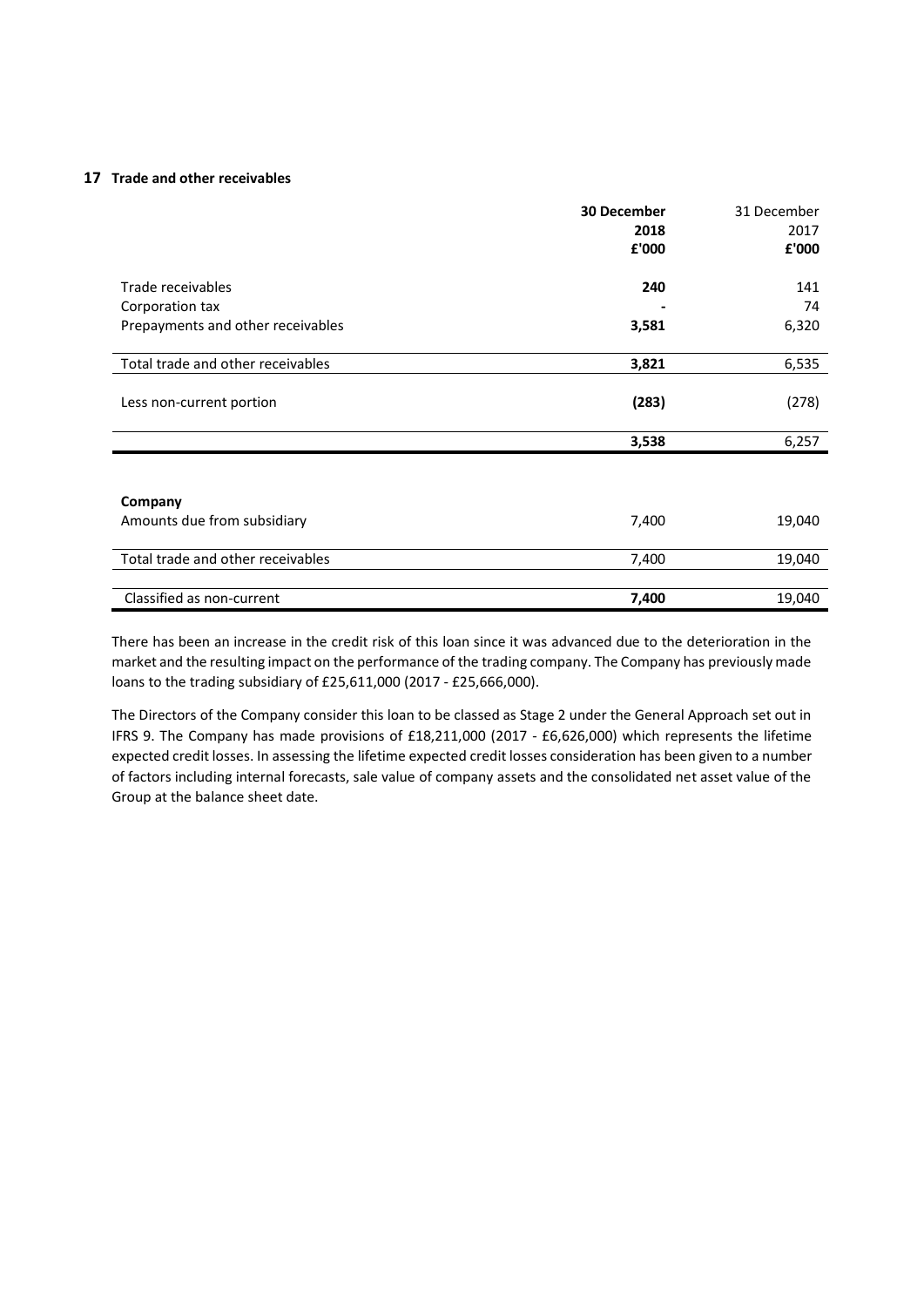# **18 Trade and other payables**

|                                                                                                   | <b>30 December</b><br>2018<br>£'000 | 31 December<br>2017<br>£'000   |
|---------------------------------------------------------------------------------------------------|-------------------------------------|--------------------------------|
| Trade payables<br>Taxations and social security<br>Accruals and deferred income<br>Other payables | 3,690<br>1,649<br>1,269<br>492      | 4,666<br>1,981<br>2,194<br>361 |
|                                                                                                   | 7,100                               | 9,202                          |

Included within trade payables are £152,000 (2017 - £137,000) due to related parties (note 29).

# **19 Provisions**

|                                                                                 | <b>30 December</b><br>2018<br>£'000 | 31 December<br>2017<br>£'000 |
|---------------------------------------------------------------------------------|-------------------------------------|------------------------------|
| At the beginning of the period<br>Utilisation in period<br>Charge in the period | 1,660<br>(10)<br>1,697              | 35<br>(10)<br>1,635          |
| At the end of the period                                                        | 3.347                               | 1,660                        |

During the period a provision for onerous leases was made of £1,687,000 (2017 - £1,625,000). This provision has been made against sites where projected future trading income is insufficient to cover the unavoidable costs under the lease. The provision is based on the expected cash out flows of these sites and the associated costs of exiting these leases. The provision covers a three year period and it is expected the majority of the provision will be utilised over the next 24 months.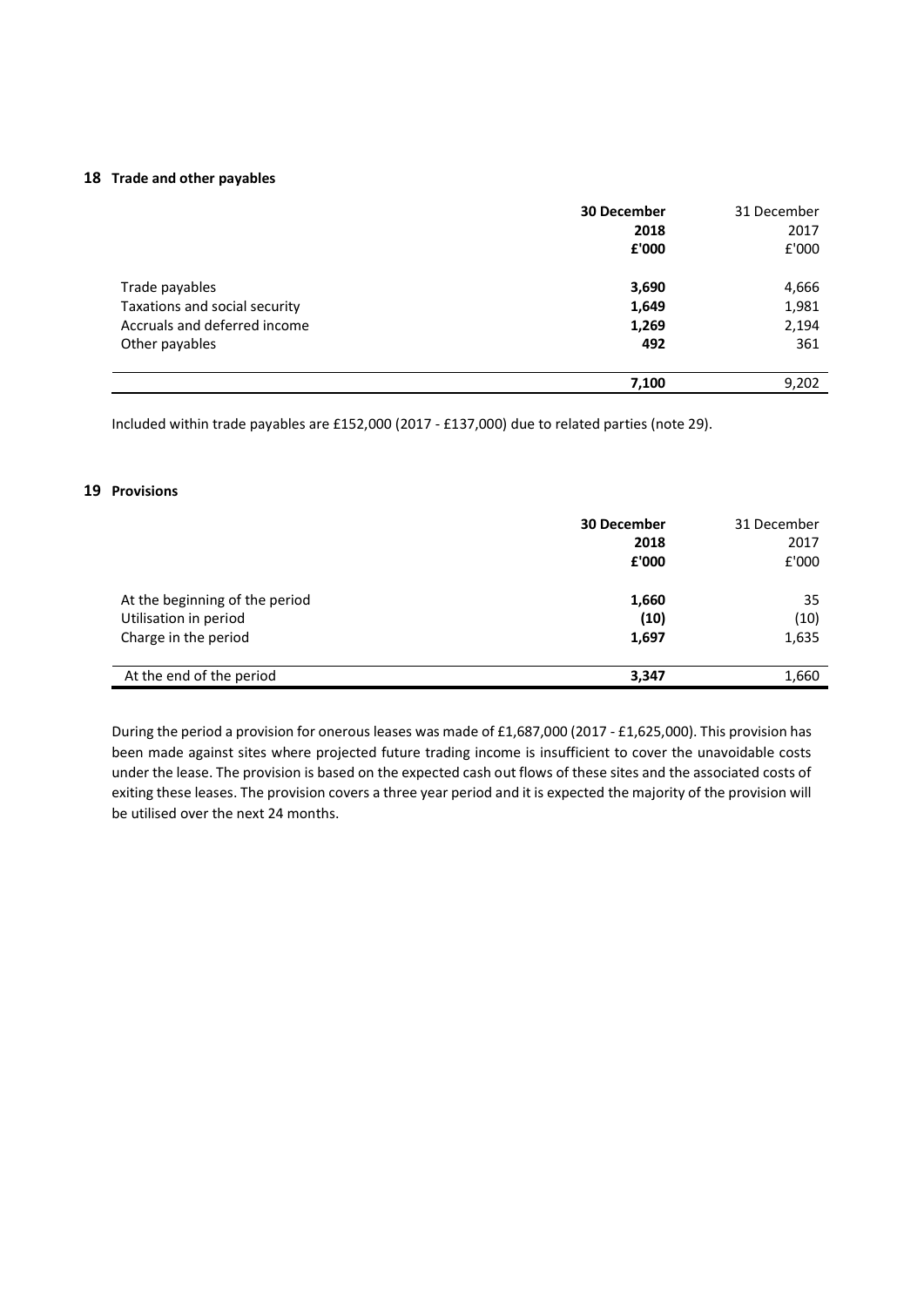# **20 Deferred tax**

|                                 | <b>30 December</b> | 31 December |
|---------------------------------|--------------------|-------------|
|                                 | 2018               | 2017        |
|                                 | £'000              | E'000       |
| At the beginning of the period  | (252)              | (966)       |
| Profit and loss credit/(charge) | 252                | 714         |
|                                 |                    | (252)       |
|                                 |                    |             |
| Accelerated capital allowances  |                    | (252)       |
| Tax losses carried forward      |                    |             |
| At the end of the period        |                    | (252)       |

Due to the uncertainty of future profits, a deferred tax asset of £862,000 is not recognised in these financial statements.

# **21 Borrowings**

|                                                     | 30 December | 31 December |
|-----------------------------------------------------|-------------|-------------|
|                                                     | 2018        | 2017        |
|                                                     | £'000       | f'000       |
| Current                                             |             |             |
| Secured bank borrowings                             | 2,867       | 583         |
|                                                     | 2,867       | 583         |
|                                                     |             |             |
| <b>Non-current</b>                                  |             |             |
| Secured bank borrowings                             | 3,550       | 6,417       |
|                                                     | 3,550       | 6,417       |
|                                                     |             |             |
|                                                     |             |             |
|                                                     | 6,417       | 7,000       |
|                                                     |             |             |
|                                                     |             |             |
| <b>Maturity of secured bank borrowings</b>          |             |             |
| Due within one year                                 | 3,083       | 739         |
| Due In more than one year but less than two years   | 927         | 2,456       |
| Due In more than two years but less than five years | 2,846       | 4,167       |
|                                                     | 6,856       | 7,362       |
|                                                     |             |             |
| Future interest payments                            | (439)       | (362)       |
|                                                     |             |             |
|                                                     | 6,417       | 7,000       |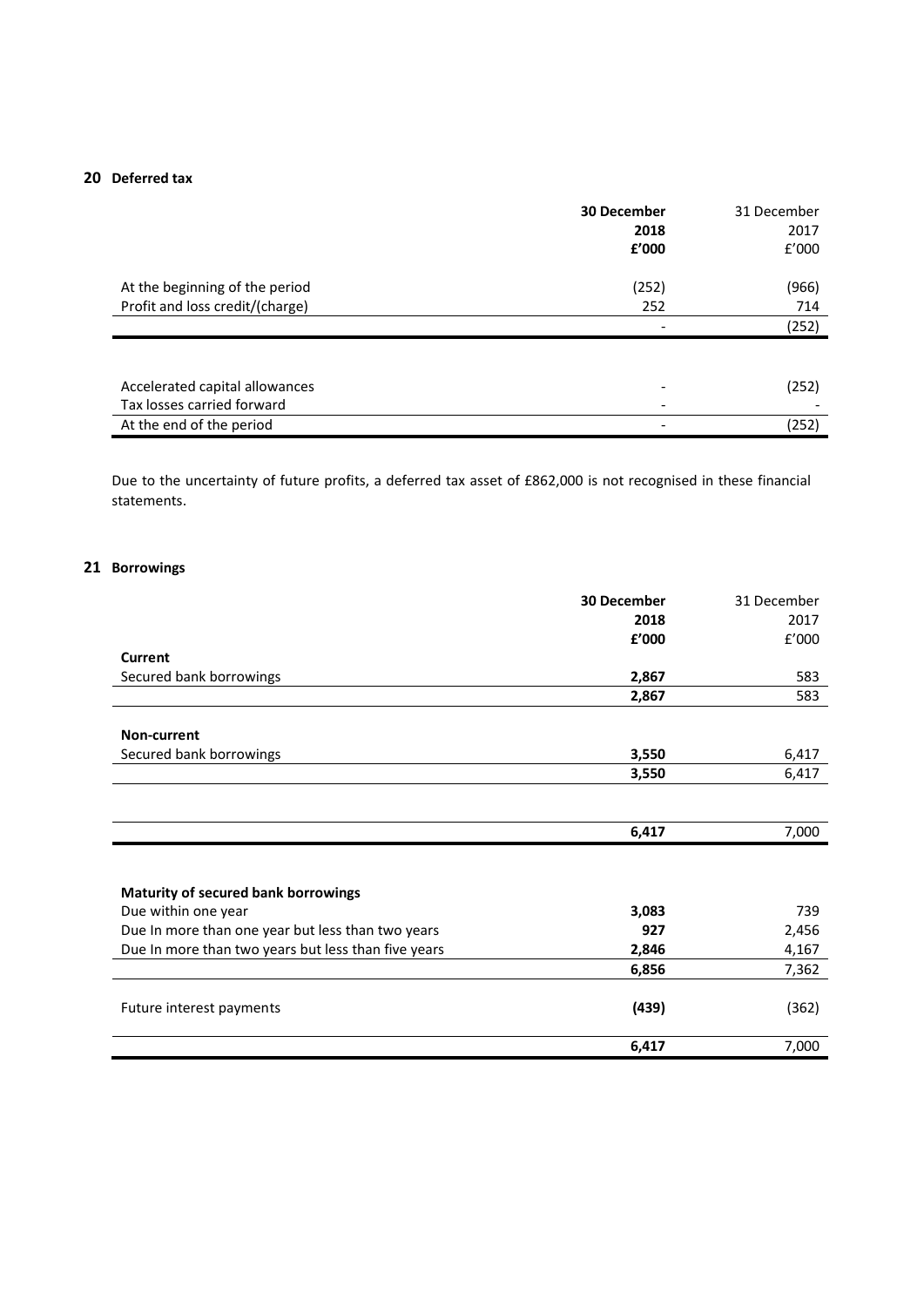In November 2018 the Group revised its £7,000,000 term loan facility with its existing lender Barclays plc (the "Revised Loan Facility") which amends the Company's existing £7,00,000 term loan facility (the "2016 Term Loan Facility"). The key effects of the Revised Loan Facility are to extend the final repayment date from July 2021 to March 2022 and to significantly reduce the quarterly repayments with effect from July 2019.

Under the terms of the Revised Loan Facility agreement, the Company is to pay interest on the amount drawn down of between 2.5% and 4% over LIBOR with the interest rate payable dependent upon the ratio of the amount drawn down to adjusted EBITDA.

In addition to the quarterly repayments referred to above, the Company has undertaken to reduce the amount drawn down under the Revised Loan Facility by an aggregate of £1.1 million on or before 30 June 2019. The Directors have undertaken to provide, in aggregate, £500,000 of new capital into the business by 30 June 2019. This new capital is to be in the form of either new subordinated loan or equity capital, or a combination of the two. In addition, the Company intends to raise new equity and sell assets. To date over £600,000 has been raised through the sale of assets.

In our current forecast a repayment of £1.75 million is assumed in addition to the quarterly repayments. Any sum above a £2.25 million repayment will avoid an additional interest fee on a sliding scale from 1% to 6%.

The current outstanding loan is £5.2 million.

The Group continues to review its funding arrangements and as a result, the unutilised £5 million Revolving Credit Facility, that was previously earmarked for new restaurant openings, has been cancelled.

# **22 Share capital**

|                                                                                                         | <b>Number</b>        | £'000      |
|---------------------------------------------------------------------------------------------------------|----------------------|------------|
| Ordinary shares at 10p each called up and fully paid:<br>At 1 January 2017<br>Exercise of share options | 59,745,496<br>50,000 | 5,975<br>5 |
| At 31 December 2017                                                                                     | 59,795,496           | 5,980      |
| Exercise of share options                                                                               | $\overline{a}$       |            |
| At 30 December 2018                                                                                     | 59,795,496           | 5,980      |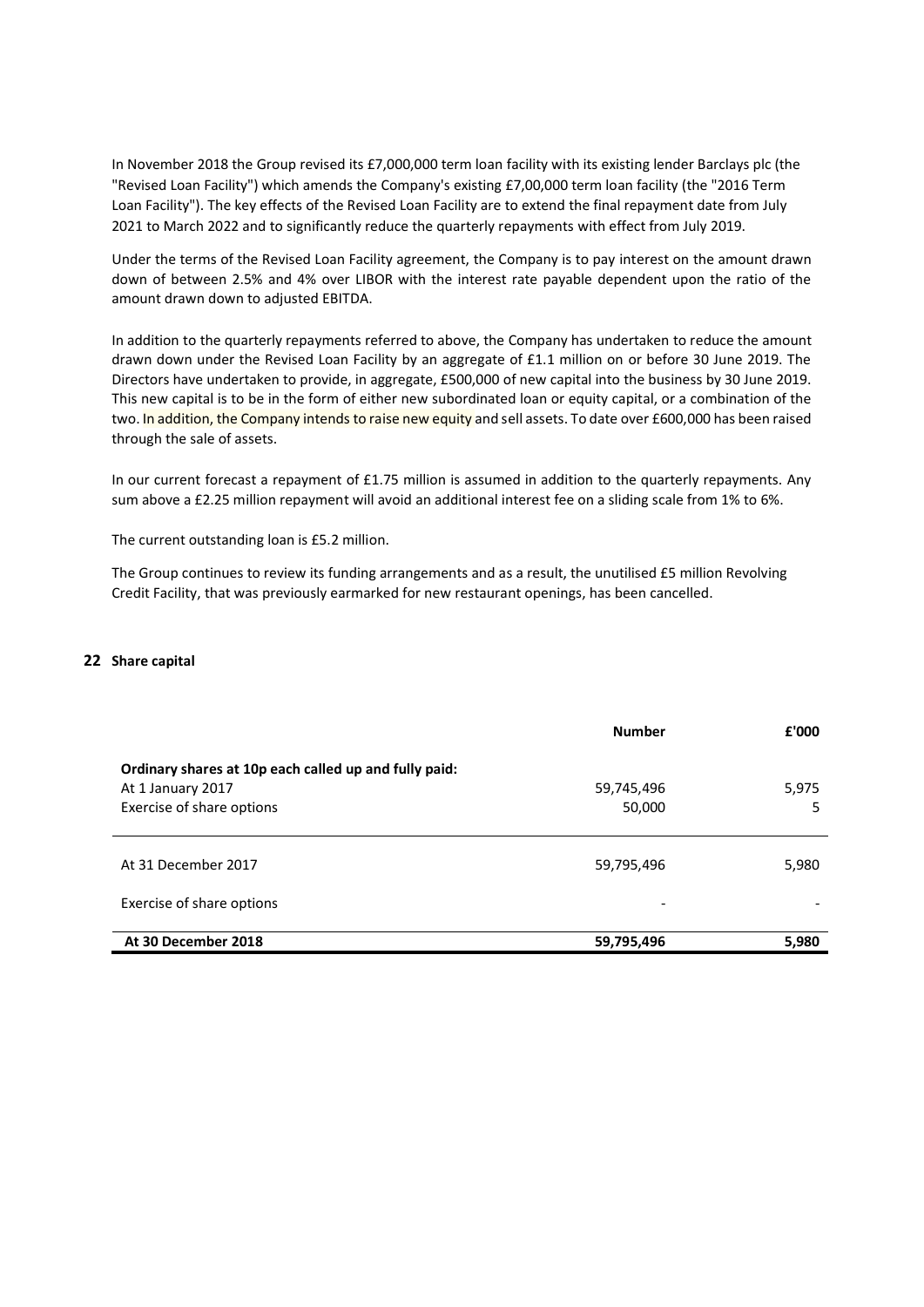# **23 Reserves**

Share capital comprises of the nominal value of the issued shares.

Share premium reserve is the amount subscribed in excess of the nominal value of shares net of issue costs.

Cumulative gains and losses recognised in the income statement are shown in the Retained deficit reserves, together with other items taken direct to equity.

The merger reserve arose in 2006 on the creation of the Group.

#### **24 Capital commitments**

At the balance sheet date the Group and the Company had no capital commitments which were contracted but not provided for (2017 - £nil). Capital commitments relate to committed expenditure in respect of restaurants under construction.

# **25 Operating lease commitments**

The total future value of minimum lease payments under non-cancellable operating leases are shown below. The receipts are from sub-tenants on contractual sub-leases, the net position represents the cash liability of the Group.

|                                    | <b>30 December</b> | 31 December |
|------------------------------------|--------------------|-------------|
|                                    | 2018               | 2017        |
|                                    | £'000              | f'000       |
| Within one year: payments          | 5,521              | 5,641       |
| Within one year: receipts          | (237)              | (230)       |
|                                    | 5,284              | 5,411       |
|                                    |                    |             |
| Within two to five years: payments | 20,808             | 22,082      |
| Within two to five years: receipts | (930)              | (920)       |
|                                    | 19,878             | 21,162      |
|                                    |                    |             |
| Over five years: payments          | 60,579             | 68,622      |
| Over five years: receipts          | (2,485)            | (3, 187)    |
|                                    | 58,094             | 65,435      |
|                                    |                    |             |
|                                    | 83,256             | 92,008      |

# **26 Pensions**

The Group, last year, made contributions of £nil to the personal pension plan of the Directors. The total amount paid during the period was £nil. During the year the Group made contributions to employee pensions of £148,000 (2017 - £88,000).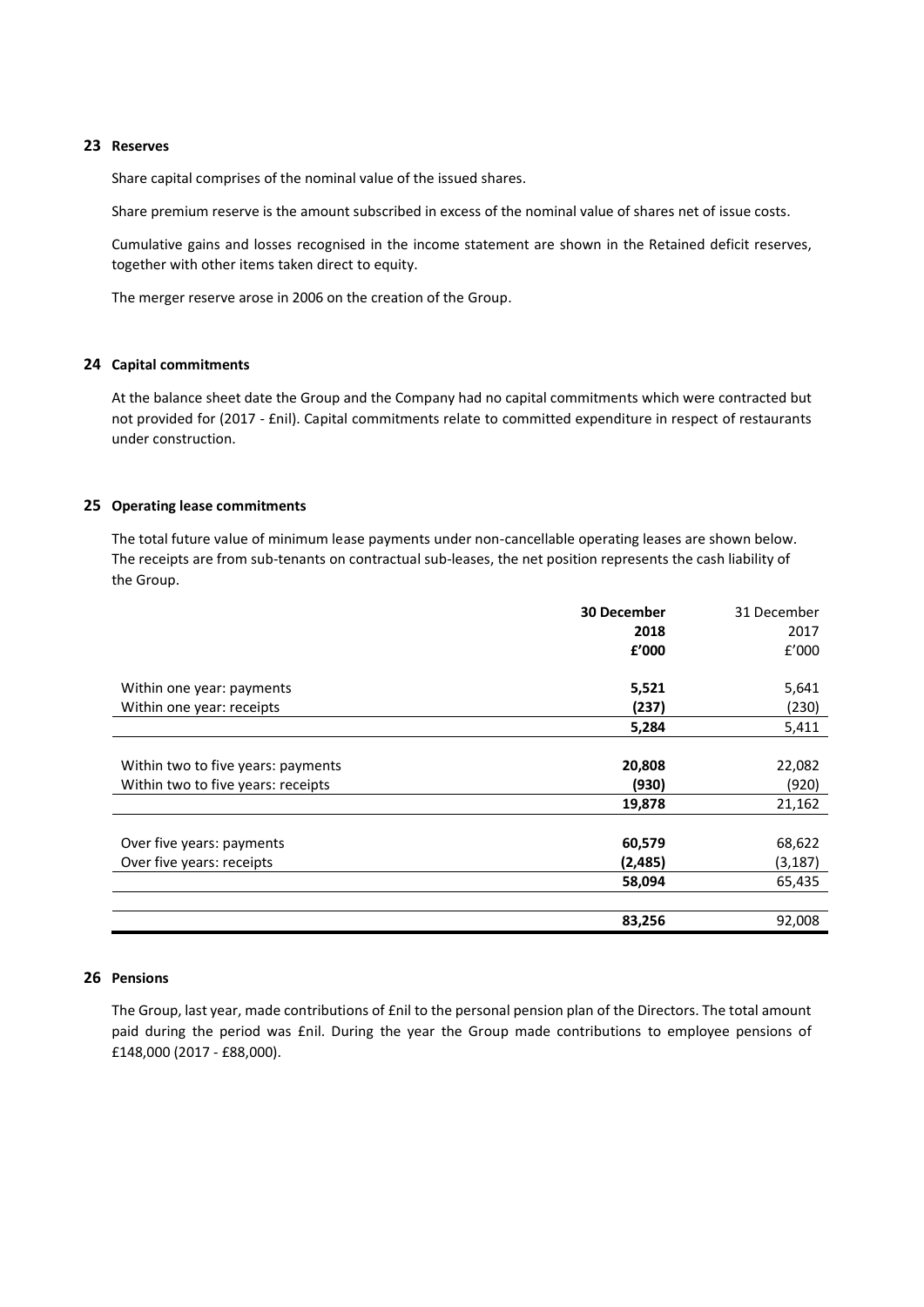#### **27 Share based payments**

|                     | <b>Weighted average</b><br>exercise price<br>(pence) | <b>Number</b><br>'000 |
|---------------------|------------------------------------------------------|-----------------------|
| At 1 January 2017   | 96.5                                                 | 3,664                 |
| Exercised<br>Lapsed | 66.5<br>87.5                                         | (50)<br>(125)         |
| At 31 December 2017 | 97.2                                                 | 3,489                 |
| Lapsed              | 31.5                                                 | (440)                 |
| Cancelled           | 129.8                                                | (166)                 |
| At 30 December 2018 | 105.4                                                | 2,883                 |

The exercise price of options outstanding at the end of the period ranged between 35p and 147p (2017 – 31.5p and  $147p$ ) and their weighted average remaining contractual life was 6.3 years (2017 – 6.5 years).

Of the total number of options outstanding at the end of period 2,147,785 (2017 – 2,866,785) had vested and were exercisable at the end of the period with a weighted average exercise price of 103p.

The market price of the Company's ordinary shares as at 30 December 2018 was 11p and the range during the financial year was from 10.5p to 32.5p.

In the previous period 50,000 options were exercised. The weighted average share price at the date of exercise was 66.5p.

There were no share options issued or exercised in the period.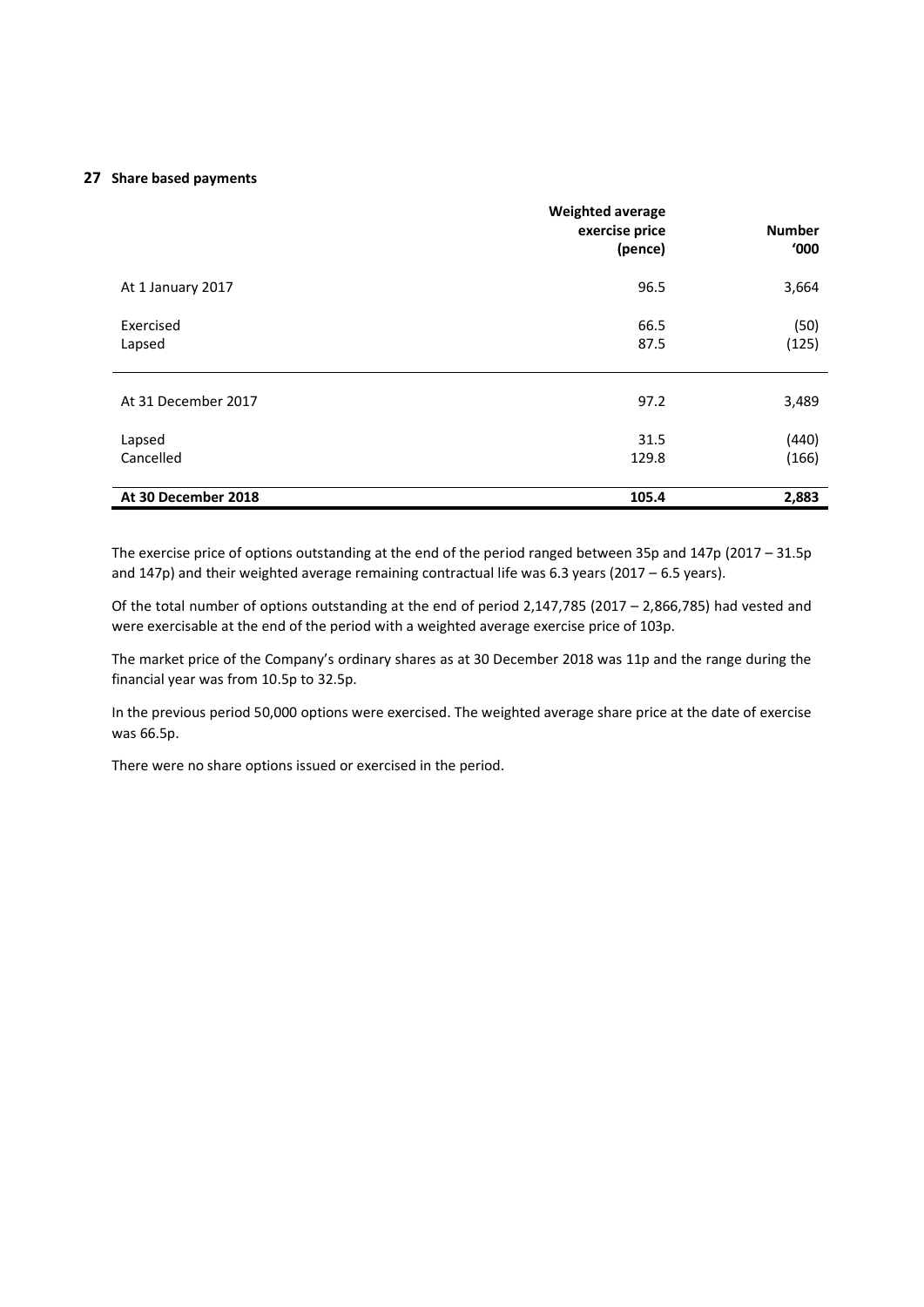# **28 Financial instruments**

In common with all other businesses, the Group is exposed to risks that arise from its use of financial instruments. This note describes the Group's objectives, policies and processes for managing those risks and the methods used to measure them. Further quantitative information in respect of these risks is presented throughout these financial statements.

The Group is exposed through its operations to the following financial risks:

- $\bullet$  Credit risk
- Interest rate risk
- Liquidity risk

The Group does not have any material exposure to currency risk or other market price risk.

There have been no substantive changes in the Group's exposure to financial instrument risks, its objectives, policies and processes for managing those risks or the methods used to measure them from previous periods unless otherwise stated in this note.

#### **Principal financial instruments**

The principal financial instruments used by the Group, from which financial instrument risk arises, are as follows:-

- loans and borrowings
- trade receivables
- cash and cash equivalents
- $\bullet$  trade and other payables

The Groups financial instruments are measured on an amortised cost basis. Due to the short-term nature of cash and cash equivalents, trade receivables and trade and other payable, the carrying value approximates their fair value.

|                                               | <b>30 December</b> | 31 December |
|-----------------------------------------------|--------------------|-------------|
| Financial assets (amortised cost)             | 2018               | 2017        |
|                                               | £'000              | £'000       |
| Cash and cash equivalents                     | 4,312              | 1,843       |
| Trade and other receivables                   | 240                | 141         |
| <b>Total financial assets</b>                 | 4,552              | 1,984       |
|                                               |                    |             |
| <b>Financial liabilities (amortised cost)</b> |                    |             |
| Trade and other payables                      | 4,182              | 5,027       |
| Loans and borrowings                          | 6,417              | 7,000       |
| <b>Total financial liabilities</b>            | 10,599             | 12,027      |

|                                             | <b>30 December</b> | 31 December |
|---------------------------------------------|--------------------|-------------|
| Company - Financial assets (amortised cost) | 2018               | 2017        |
|                                             | £'000              | £'000       |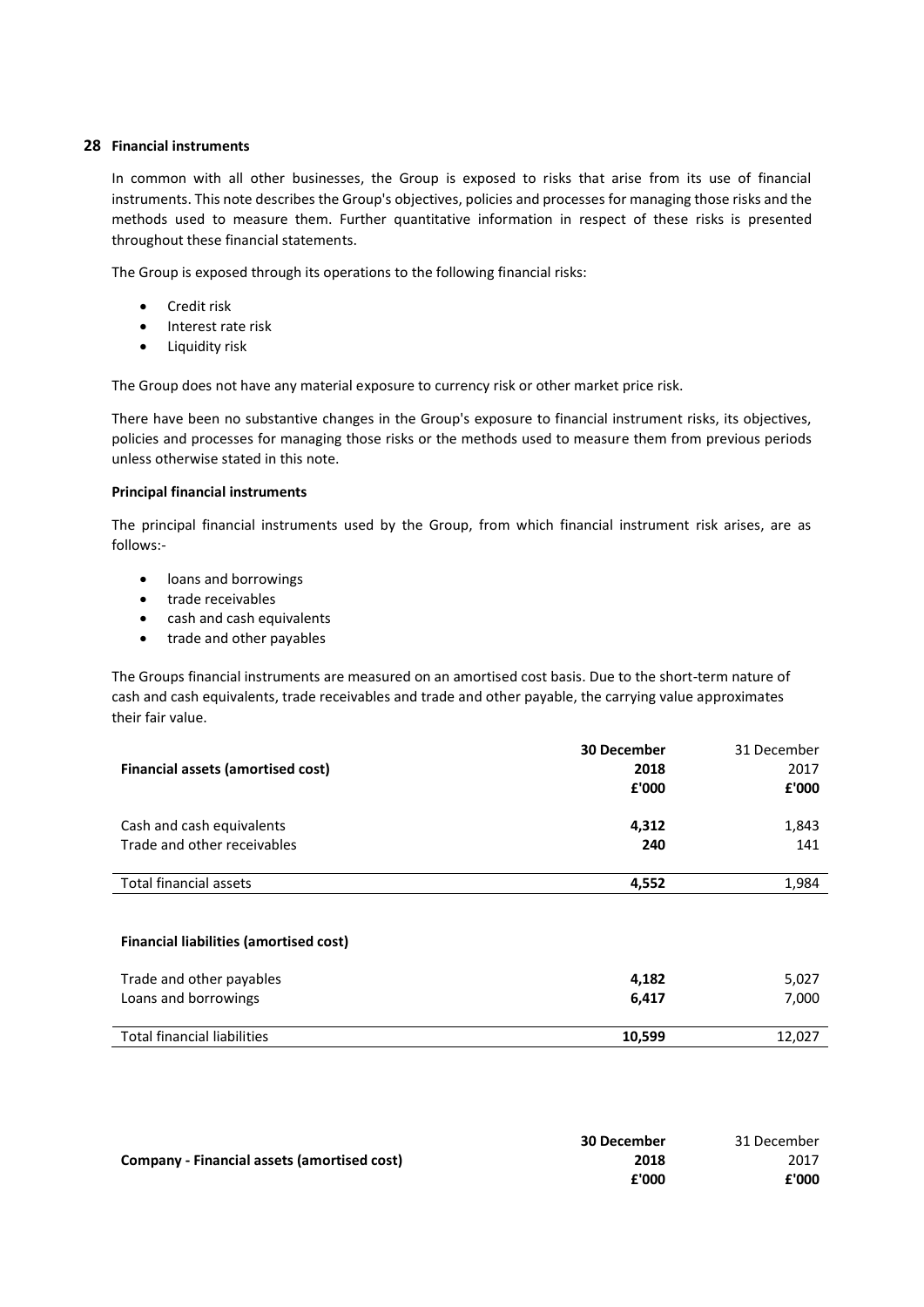#### **General objectives, policies and processes**

The Board has overall responsibility for the determination of the Group's risk management objectives and policies.

The overall objective of the Board is to set policies that seek to reduce risk as far as possible without unduly affecting the Group's competitiveness and flexibility. Further details regarding these policies are set out below:

#### **Credit risk**

Credit risk is the risk of the financial loss to the Group if a customer or a counterparty to a financial instrument fails to meet its contractual obligations. The Group is mainly exposed to credit risk from rebates from suppliers.

Trade and other receivables are disclosed in note 17 and represent the maximum credit exposure for the Company.

The Group's principal financial assets are cash and trade receivables. There is minimal credit risk associated with the Group's cash balances. Cash balances are all held with recognised financial institutions. Trade receivables arise in respect of rebates from a major supplier and therefore they are largely offset by trade payables. As such the net amounts receivable form an insignificant part of the Group's business model and therefore the credit risk associated with them is also insignificant to the Group as a whole.

The Company's principal financial assets are intercompany receivables. These balances arise due to the funds flow from the listed Company to the trading subsidiary. The Credit risk arising from these assets are linked to the underlying trading performance of the trading subsidiary. See note 17 and note 28 for further details on intercompany debt.

#### **Liquidity risk**

Liquidity risk arises from the Group's management of working capital. It is the risk that the Group will encounter difficulty in meeting its financial obligations as they fall due.

The Group's policy is to ensure that it will always have sufficient cash to allow it to meet its liabilities when they become due.

The Group seeks to manage its financial risk to ensure that sufficient liquidity is available to meet foreseeable needs both in the short and long term (note 21). The Board consider detailed cash flow forecasts together with future obligations from capital projects in progress and the resulting impact on its cash balances.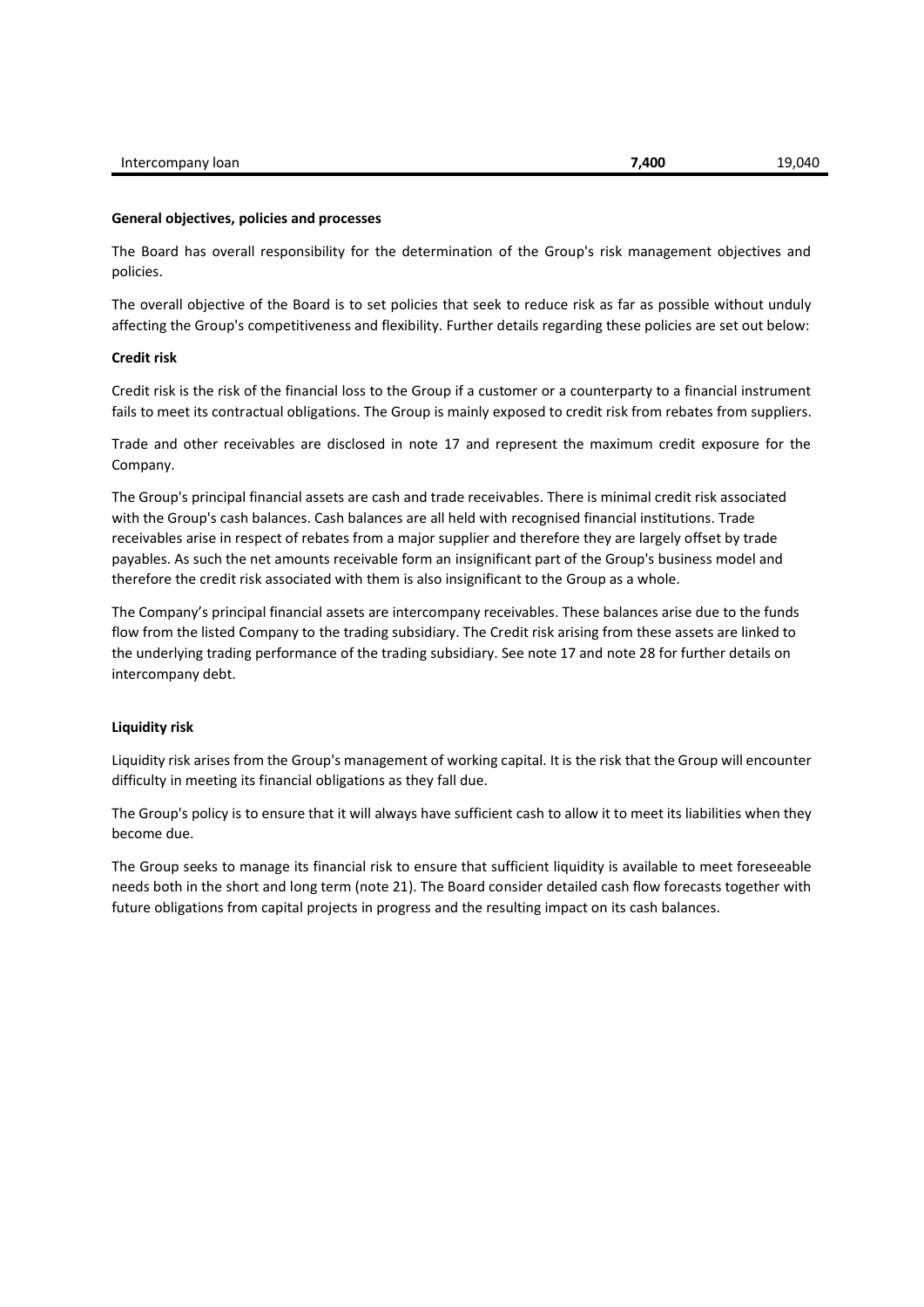The following table sets out the contractual maturities (representing undiscounted contractual cash-flows) of financial liabilities

|                           | Up to $3$<br>months | <b>Between 3</b><br>and $12$<br>months | <b>Between 1</b><br>and 2 years | <b>Between 2</b><br>and 5<br>years | Over 5 years             |
|---------------------------|---------------------|----------------------------------------|---------------------------------|------------------------------------|--------------------------|
|                           | £'000               | £'000                                  | £'000                           | £'000                              | £'000                    |
| Trade & other payables    | 4,127               | $\overline{\phantom{a}}$               | $\overline{\phantom{a}}$        | $\qquad \qquad \blacksquare$       | 55                       |
| Loan and other borrowings | 1,800               | 1,282                                  | 927                             | 2,846                              | $\overline{\phantom{a}}$ |
| As at 30 December 2018    | 5,927               | 1,282                                  | 927                             | 2,846                              | 55                       |

|                           | Up to $3$<br>months      | <b>Between 3</b><br>and $12$<br>months | <b>Between 1</b><br>and 2 years | <b>Between 2</b><br>and $3$<br>years | Over 5 years |
|---------------------------|--------------------------|----------------------------------------|---------------------------------|--------------------------------------|--------------|
|                           | £'000                    | £'000                                  | £'000                           | £'000                                | £'000        |
| Trade & other payables    | 4,972                    | $\overline{\phantom{a}}$               |                                 | $\overline{\phantom{a}}$             | 55           |
| Loan and other borrowings | $\overline{\phantom{a}}$ | 736                                    | 2,456                           | 4,167                                |              |
| As at 31 December 2017    | 4,972                    | 736                                    | 2,456                           | 4,167                                | 55           |

#### **Interest rate risk**

The Group seeks to minimise interest costs by regularly reviewing cash balances.

Interest rate risk arises from the Group's use of interest bearing financial instruments. This is the risk that the future cash flows of the financial instrument will fluctuate because of changes in the interest rates.

The Group is exposed to cash flow interest rate risk from long term borrowings at variable rate. The Group does not seek to fix interest rates on these borrowings because the Board considers the exposure to the interest rate risk to be acceptable.

Surplus funds are invested in interest bearing, instant access bank accounts. The Group also holds short term deposit accounts in relation to tenant deposits received on sublet sites.

#### **Loans and borrowings**

The Group has a loan facility with Barclays Bank Plc. Of the £7 million term loan £6.42 million was outstanding at the year-end. Interest is payable between 2.5% and 4% over LIBOR dependent upon the ratio of the amount drawn down to adjusted EBITDA.

We cancelled the unutilised £5 million Revolving Credit Facility, that was previously earmarked for new restaurant openings.

At 30 December 2018 if the Bank of England base rate had been 1% higher / lower with all other variables held constant this would not have resulted in any significant variance in the profit or loss or net assets of the Group.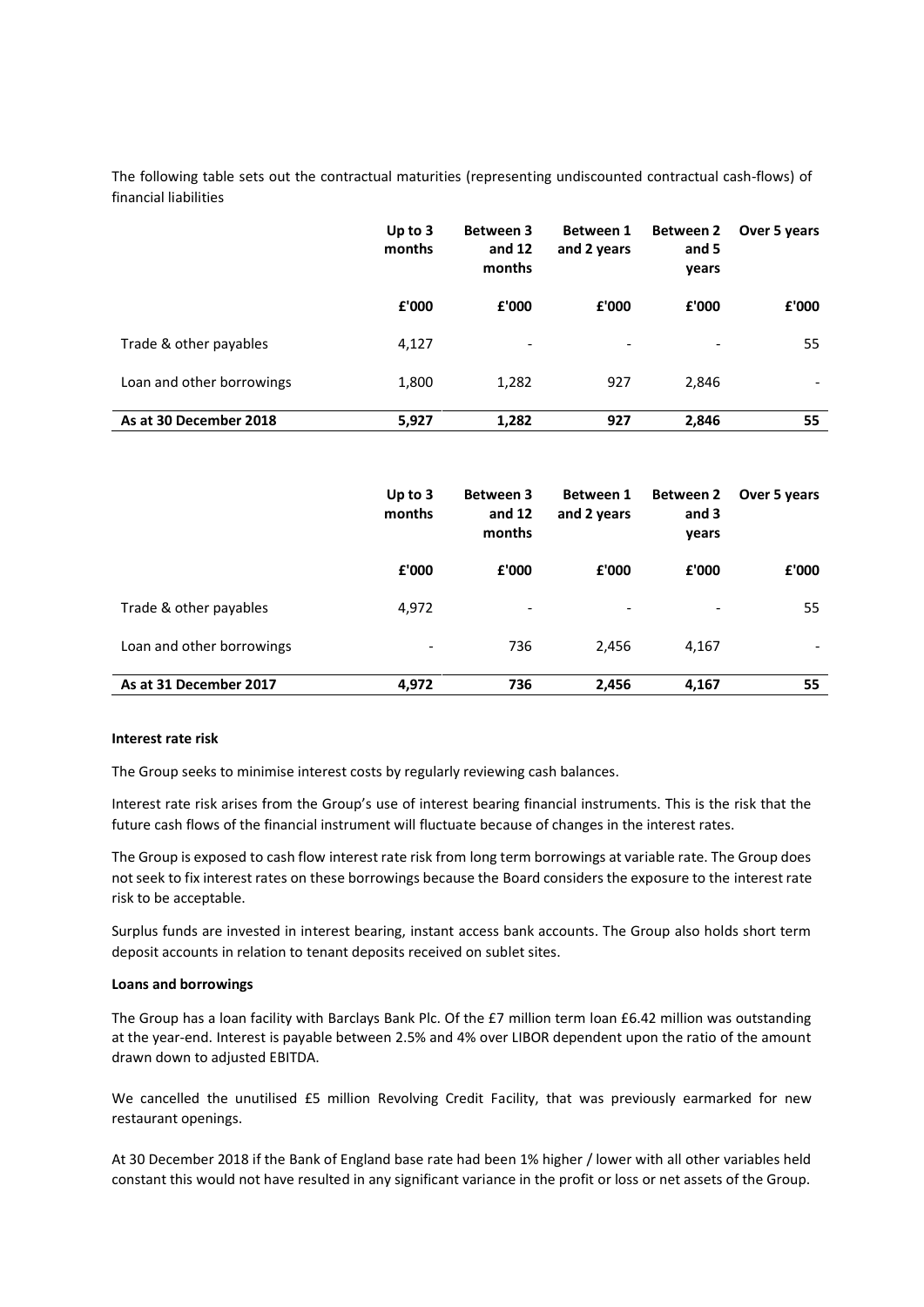The bank loans are secured by a legal charge over the issued share capital of the Group companies, a legal charge over all the Group's trading sites and a cross guarantee between Group companies.

#### **Capital disclosures**

The Group considers its capital to comprise the ordinary share capital, share premium and retained earnings.

The Group's objective when maintaining capital is to safeguard the entity's ability to continue as a going concern, so that it can continue to provide returns for shareholders and benefits for other stakeholders.

The Group manages its capital structure and makes adjustments to it in the light of strategic plans. In order to maintain or adjust the capital structure, the Group may adjust the amount of dividends paid to shareholders, return capital to shareholders or issue new shares.

#### **29 Related party transactions**

The Directors are considered to be the key management personnel. Details of directors' remuneration is shown in note 8.

The Group pays rent and associated insurance to a number of companies considered related parties by virtue of the interests held by the directors in such companies. The Group also reimburses expenses incurred by such companies on behalf of the Group. The Group receives income from related parties for fees in relation to consultancy services offered.

|                                                       | 52 weeks        | 52 weeks |
|-------------------------------------------------------|-----------------|----------|
|                                                       | ended 30        | ended 31 |
|                                                       | <b>December</b> | December |
|                                                       | 2018            | 2017     |
|                                                       | £'000           | £'000    |
| Rent, insurance and legal services                    |                 |          |
| Kropifko Properties Ltd                               | (167)           | (240)    |
| <b>KLP Partnership</b>                                | (84)            | (88)     |
| <b>ECH Properties Ltd</b><br>$\overline{\phantom{a}}$ | (75)            | (68)     |
| Proper Proper T Ltd                                   | (105)           | (105)    |
| <b>Super Hero Properties</b>                          | (69)            |          |
| Howard Kennedy LLP<br>$\overline{\phantom{a}}$        | (5)             | (5)      |
| Expenses reimbursed                                   |                 | (8)      |
| Income                                                |                 |          |
|                                                       |                 |          |
| Balance due to related parties                        | 152             | 137      |
| Balance due from related parties                      |                 |          |

The rent paid to related parties are considered to be a reasonable reflection of the market rate for the properties.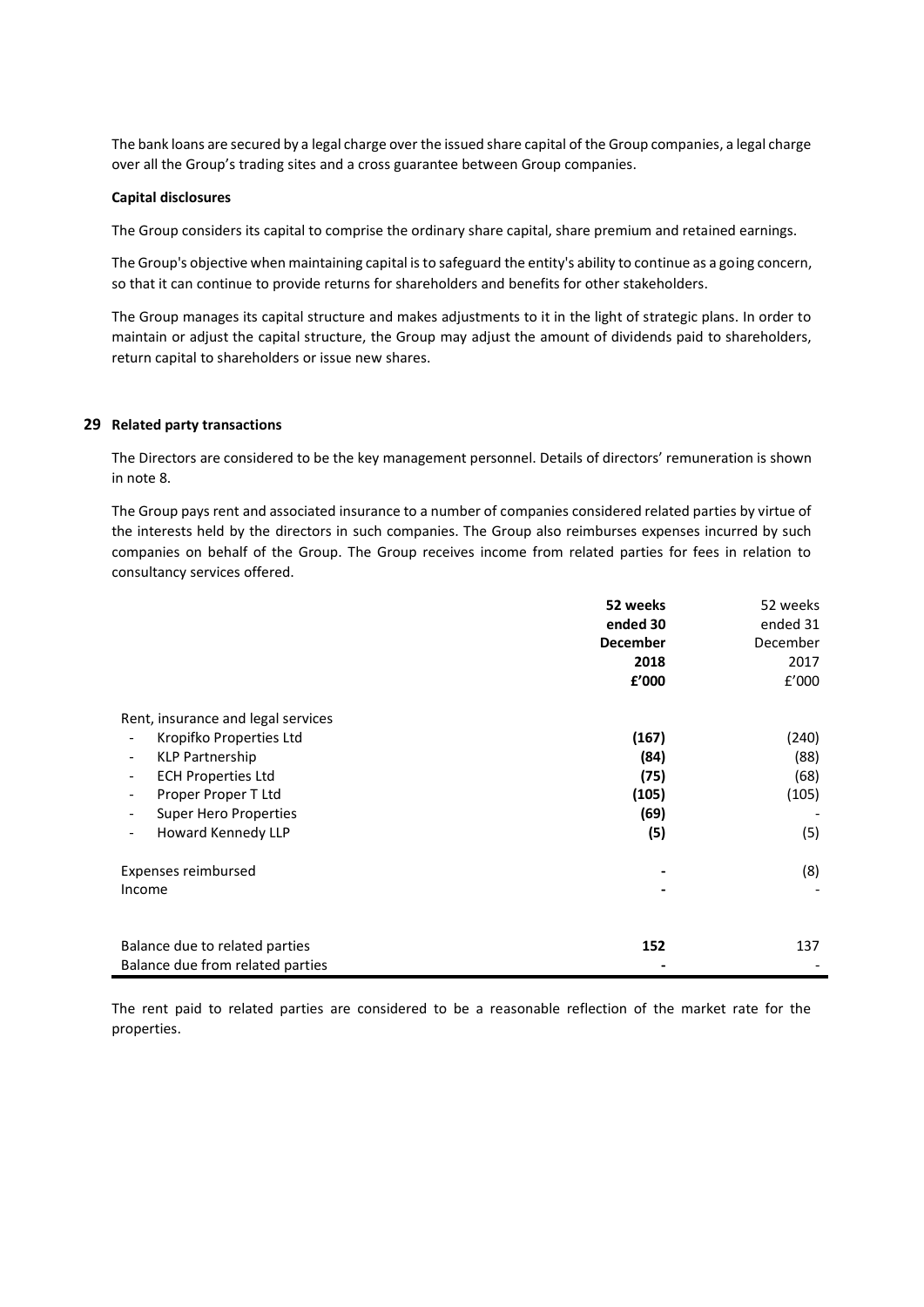# **30 Reconciliation of loss before tax to net cash inflow from operating activities**

|                                                      | 52 weeks<br>ended 30<br><b>December</b><br>2018<br>£'000 | 52 weeks<br>ended 31<br>December<br>2017<br>£'000 |
|------------------------------------------------------|----------------------------------------------------------|---------------------------------------------------|
| Group                                                |                                                          |                                                   |
| Loss before tax                                      | (11, 817)                                                | (9,470)                                           |
| Finance income                                       |                                                          | (1)                                               |
| Finance expense                                      | 252                                                      | 203                                               |
| Share based payment charge                           | 111                                                      | 134                                               |
| Depreciation and impairment                          | 13,016                                                   | 11,847                                            |
| Profit from sale of property plant and equipment     | (2, 132)                                                 | (1,237)                                           |
| Amortisation of intangible assets                    | з                                                        | 3                                                 |
| Onerous lease provision movement                     | 1,687                                                    | 1,625                                             |
| Decrease / (increase) in inventories                 | 107                                                      | (190)                                             |
| Decrease / (increase) in trade and other receivables | 1,231                                                    | (392)                                             |
| (Decrease)/ Increase in trade and other payables     | (2,069)                                                  | 263                                               |
|                                                      | 389                                                      | 2,785                                             |

# **31 Reconciliation of financing activity**

|                                                            | Non-current<br>loans and<br>borrowings<br>(note 21) | <b>Current</b><br>loans and<br>borrowings<br>(note 21) | <b>Total</b> |
|------------------------------------------------------------|-----------------------------------------------------|--------------------------------------------------------|--------------|
|                                                            | £'000                                               | £'000                                                  | £'000        |
| At 31 December 2017                                        | 6,417                                               | 583                                                    | 7,000        |
| Borrowings becoming current in 2018<br>(non-cash movement) | (2, 284)                                            | 2,284                                                  |              |
| Loan repayment                                             | (583)                                               | $\overline{a}$                                         | (583)        |
| As at 30 December 2018                                     | 3,550                                               | 2,867                                                  | 6,417        |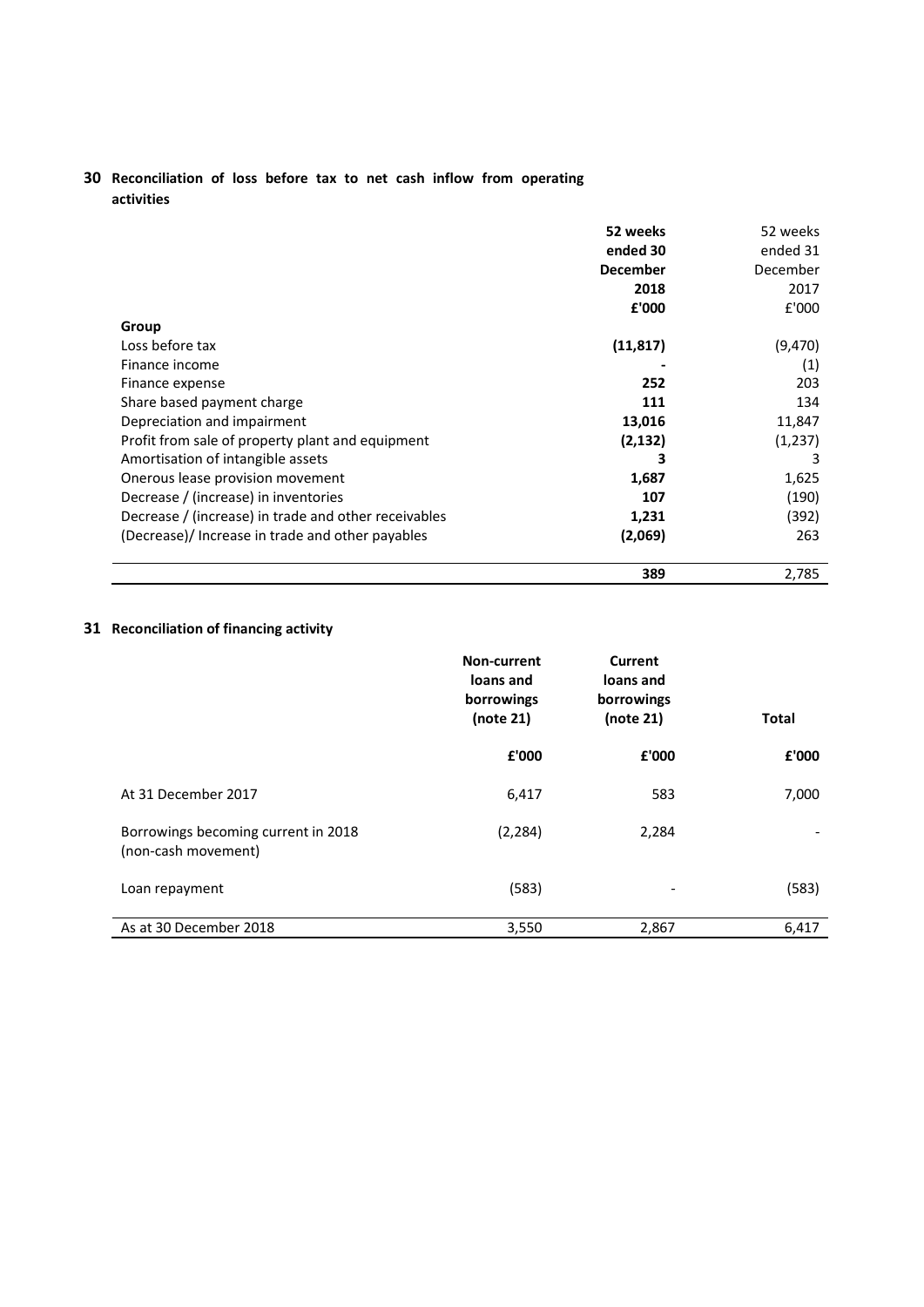# **32 Effects of changes in accounting policies**

The Group adopted IFRS 9 and IFRS 15 with a transition date of 1 January 2018.

Due to the nature of trade IFRS 15 has not had an impact on the recognition of revenue for the current or previous period. This accounting policy is outlined in note 1f

IFRS 9 applies to classification and measurement of financial assets and financial liabilities, impairment provisioning and hedge accounting. IFRS 9 replaces IAS 39 Financial Instrument: Recognition and Measurement and introduces a single model that has initially only two classification categories rather than the multiple classification and measurement models in the previous standard. The new models are amortised at cost and fair value. For both the Group and Company there has been no change to the measurement of financial instruments on adoption of IFRS 9. See the accounting policy outlined in note 1n.

The company has made provisions against intercompany debts. Details of the impairment model applied and the significant estimates and judgements are outlined in note 17. Movements in the impairment allowance for intercompany receivables are as follows:

|                                                                      | £'000  |
|----------------------------------------------------------------------|--------|
| At 1 January 2018 under IAS 39<br>Restated through retained earnings | 6,626  |
| Opening position                                                     | 6,626  |
| Increase during the year                                             | 11,585 |
| As at 30 December 2018                                               | 18,211 |
|                                                                      |        |